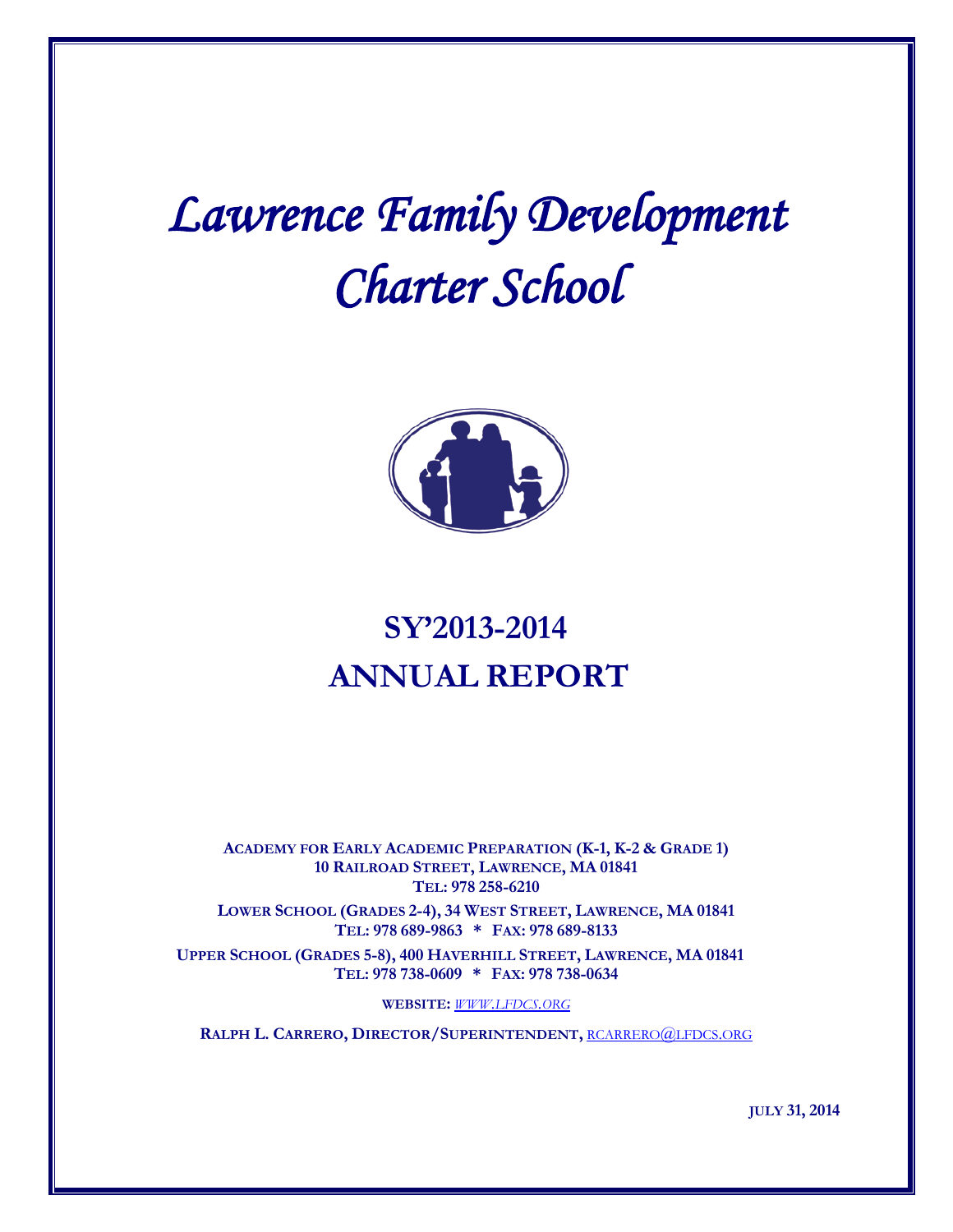#### **A MESSAGE FROM THE PRESIDENT OF THE BOARD**

SY'2013-2014 was Lawrence Family Development Charter School's (LFDCS) nineteenth year operating as a Commonwealth public charter school. This year centered on **Strategic Planning** as we prepared for our re-chartering submission, established goals and priorities for 2014-2020 and actively sought opportunities to disseminate our practices as a Level 1 public school district. The goals from Strategic Planning commit to: maintaining our focus on mission and pledge to family engagement, measuring the academic performance of our students and strengthening our administrative infrastructure by carefully monitoring growth and financial resources. We analyzed our staffing needs, did succession planning, hosted professional development sessions and expanded external partnerships for interdisciplinary instructional practices in science, technology, engineering and math. As we transition from Massachusetts Curriculum Frameworks to the Common Core standards, we will continue to demonstrate strong student performance with responsive support services for all students.

This year as we did planning and preparation of the re-chartering document, we considered  $The$ Conditions for School Effectiveness (CSEs) which articulate what schools need to have in place to educate students which was voted into regulation by the Massachusetts Board of Elementary and Secondary Education in 2010. These now become our "scorecard" as we assess, plan and build upon our strong performance as one out of fourteen of the first Massachusetts public charter schools. As the Strategic Planning process was executed by the Lawrence Family Development and Education Fund, Inc., which is the Management Organization for the Charter School, a keen focus was on the Charter School's strength with community and parent engagement, RTI instructional techniques, student progress-monitoring and success with English language learners. *The Conditions for School Effectiveness* mandates the strategic use of resources and adequate budget authority, so we critically assessed opportunities and challenges with financial resources and systems. We also celebrated LFDCS' success as a Commonwealth charter school that was initially chartered and then re-chartered three times (a total of four charters). To complement Strategic Planning we engaged a consultant to assist with five-year budget planning, and we received generous donations of equipment and furniture to refurbish segments of our campuses at no cost.

As part of the planning process and in the year following the opening of the Academy of Early Academic Preparation, we began discussions with the Lawrence Public Schools (LPS) on ways in which our experienced educators and ESL services might be disseminated. This led to an application by the Charter School's Management Organization, Lawrence Family Development and Education Fund, Inc., to become an approved Preferred Provider/Turnaround Operator for Massachusetts school districts in need of targeted assistance. Beginning in September 2014 the first two-year contract with the Lawrence Public Schools will open a demonstration project called *Lawrence Family Public Academy.* This project will involve LFDCS' sharing of staff members, including the Academy's former Head of School and two teachers who will be assigned to this project. Their task will be to provide targeted assistance to LPS with teacher preparation, academic skills, language acquisition and social advancement of young children.

Effective School Leadership/Principal's Staffing Authority: In SY'2013-2014, our School's Founder, who served these past two-years as Principal, continued to demonstrate the power of partnerships with parents and with the community. She led the School's growing student population (657) as we once again celebrated recognition of LFDCS as a Level One School for MCAS achievement. To prepare for the Principal's replacement for July 2014, a Search Committee spent almost one year recruiting, screening and selecting the new K-8 Principal. The new principal, who hails from the Lawrence Public Schools, will be charged with LDFCS' continued and planned expansion by supporting a new Head of School of the Academy for Early Academy Preparation, expanding efforts in the area of Teaching with Technology, leading full adoption of the Common Core standards and expanding STEM efforts.

SY'2013-2014 also brought the appointment of a new Head of the Lower School (selected from the faculty) who early in her term took on the responsibilities of Summer School 2013 and its new projects in science and nutrition. In addition to these staff changes and appointments of several new teachers, new staff included a receptionist at the Academy for Early Academic Preparation, a Director of Special Projects and New Initiatives to more deliberately bridge grant projects between the Superintendent's Office and the instructional areas, and a new Special Education Director selected from the faculty.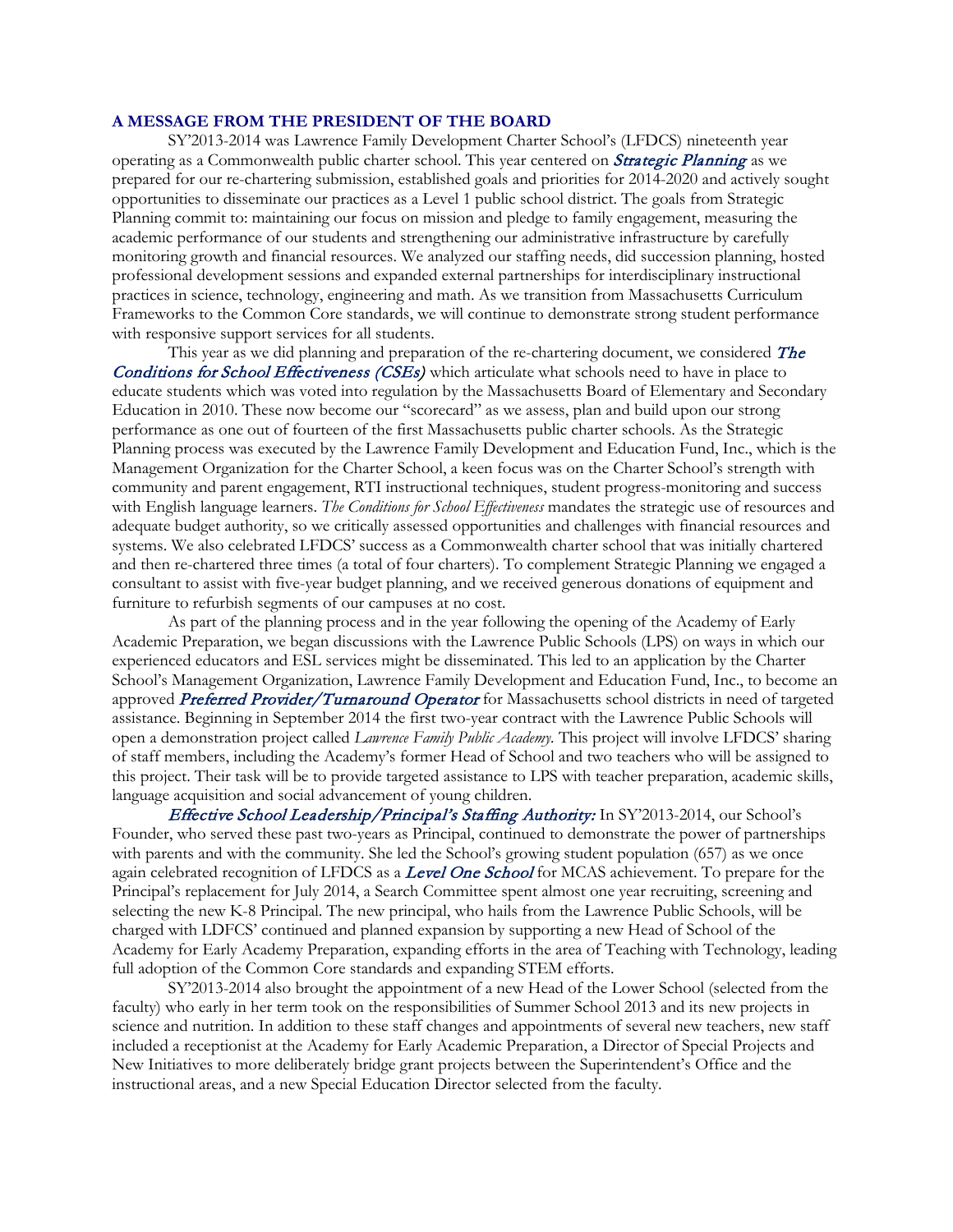Alignment of curriculum/Effective instruction /Student assessment/Tiered instruction and adequate learning time: LFDCS expanded its Response to Intervention (RTI) model this year and appointed two teachers to Co-Chair all instructional interventions. For RTI support, LFDCS once again hosted Saturday Academy which provided twelve weeks of small group instruction in ELA, Math and Science for all Tier III students in grades 3-8. These interventions reduced Tier III students to less than 3.8% of the School's total enrollment for the GMADE and 4.7% of the School's total enrollment for the GRADE. LFDCS expanded the goals and number of students served in Summer Academy by providing a Summer Enrichment component integrating ELA, Math and Science. As confirmed in test score levels, all curriculum alignment, assessment and instruction were carefully planned, with curriculum content approved by the Curriculum Committee and monitored through the School's extensive Teacher Induction &Mentoring Programs.

Professional development and structures for collaboration: This year our teachers grew in effectiveness through in-house sponsored professional development sessions, reflection on professional readings, teacher-led workshops and tuition reimbursement for pursuit of advanced degrees. Teachers gathered this year for reflection and sharing on monthly *Book Talk* sessions which next year will move to a focus on Personalized Learning and Teaching with Technology. The school year began with Teachers<sup>21</sup> providing training for all teachers on assembly of a plan to meet the requirements of the Massachusetts *New Teacher Evaluation System*. We also hosted specialized training on the Woodcock Johnson Assessments, did sessions to build capacity assessing social skills development and offered onsite Sheltered English Immersion (SEI) training to assist our teachers to earn the Sheltered English Immersion endorsement in which twentyone (21) LFDCS staff members successfully completed.

LFDCS continued its stellar work with higher education community partners who brought additional learning and enrichment opportunities to our students while supporting growth and achievement. Our partners include: Phillips Academy, Andover, Pingree School and The Governor's Academy (for summer enrichment and readiness for high school admissions) and extensive partnerships in the sciences (NECC, University of Massachusetts-Lowell, Museum of Science) and outdoor environmental exploration (Quarrybrook Learning Center). Our partnership with Converse allowed eighth graders to work with engineers designing possible prototypes of new sneaker designs for Converse's consideration. We also launched new efforts in engineering with the Boston Society of Civil Engineers, the Metro North Regional Employment Board and the Merrimack Valley Workforce Investment Board. Lastly, our excellent engineering and science efforts were affirmed this year when our Head of Science was awarded the national *Discover-E* Award for the engineering partnerships and rigor which add to LFDCS' high standards.

Effective district systems for school support and intervention and Family/School **engagement:** These areas continue as most significant to our mission and accomplishments this year. We added to our current program "Right from the Start" (parent involvement which begins in the early grades) by including new efforts such as raised bed gardens, "Cooking without Heat" in Summer School, a Summer "Food Fiesta," Family Movie Night, a play at a local high school, an animated "Food Play" nutrition presentation and Family Math Nights. Many of our eighth graders transitioned to impressive private high schools with supplementary program support from the Cummings Foundation (\$100,000 awarded over four years) and the Liberty Mutual Foundation grant (\$40,000 awarded over two years) as well as through a recordbreaking amount of scholarship dollars raised this year through fundraising from individual donors. Our "friend-making" included Good News Breakfasts and Luncheons and After Hours Socials. We showcased our Charter School at a Legislative Breakfast, Lawrence Public Schools' Professional Development events and at a day-long conference held at our school by the Massachusetts Charter School Association.

As we close SY'2013-2014, it is with great pride that I serve as President of the Lawrence Family Development Charter School's Board of Trustees. These nineteen years as a Commonwealth public charter school have provided us the opportunity to show that all children can succeed, no matter the zip code in which they live. I am confident that our past and present efforts will help us not only sustain but also grow our successes.

Sincerely,

John Housianitis, Board President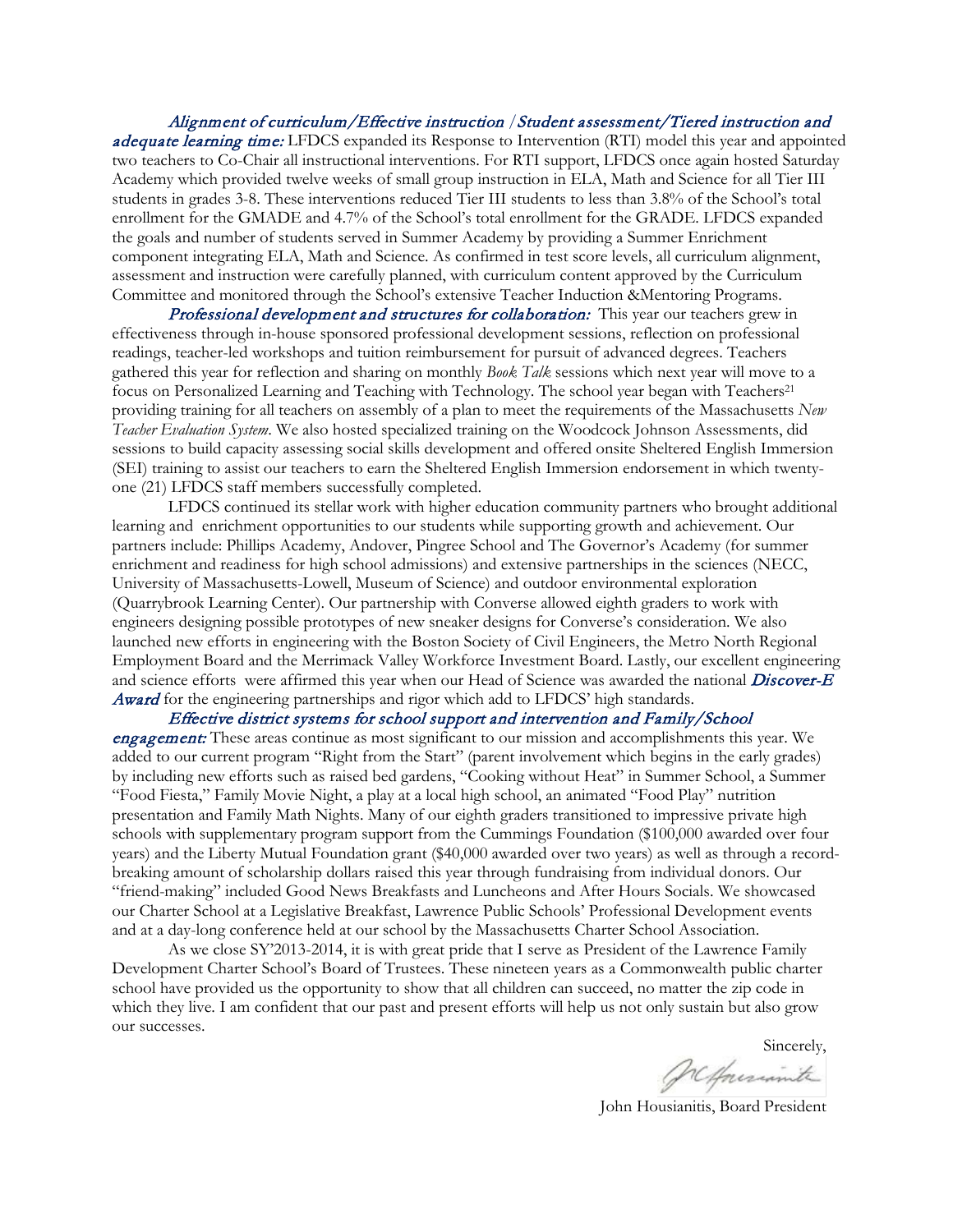# *Lawrence Family Development Charter School*

### **TABLE OF CONTENTS**

| <b>INTRODUCTION TO THE SCHOOL</b>                                                          | $\mathbf{1}$   |
|--------------------------------------------------------------------------------------------|----------------|
| <b>SCHOOL PERFORMANCE AND PROGRAM IMPLEMENTATION</b>                                       | $1 - 22$       |
| <b>FAITHFULNESS TO CHARTER</b><br>L.                                                       | $1 - 8$        |
| A. ACCOUNTABILITY PLAN OBJECTIVES AND MEASURES                                             | $1 - 2$        |
| <b>B. CHARTER SCHOOL PERFORMANCE CRITERIA</b>                                              | $\overline{3}$ |
| <b>MISSION AND KEY DESIGN ELEMENTS</b>                                                     | $\mathbf{3}$   |
| <b>AMENDMENTS TO THE CHARTER</b>                                                           | $\overline{4}$ |
| <b>ACCESS AND EQUITY - RECRUITMENT AND RETENTION PLAN</b>                                  | $4 - 7$        |
| <b>DISSEMINATION EFFORTS</b>                                                               | 8              |
| <b>II. ACADEMIC PROGRAM SUCCESS</b>                                                        | $9 - 15$       |
| A. ACCOUNTABILITY PLAN OBJECTIVES AND MEASURES                                             | $9-12$         |
| <b>B. CHARTER SCHOOL PERFORMANCE CRITERIA</b>                                              | 12             |
| STUDENT PERFORMANCE AND PROGRAM DELIVERY                                                   | $12 - 15$      |
| <b>III. ORGANIZATIONAL VIABILITY</b>                                                       | $16 - 22$      |
| A. ACCOUNTABILITY PLAN OBJECTIVES AND MEASURES                                             | $16 - 17$      |
| <b>B. CHARTER SCHOOL PERFORMANCE CRITERIA</b>                                              | 17             |
| <b>COMPLAINTS</b>                                                                          | 17             |
| <b>BUDGET AND FINANCE</b>                                                                  | 18-19          |
| SY'2013-2014 STATEMENT OF REVENUES, EXPENSES & CHANGES IN NET<br><b>ASSETS (UNAUDITED)</b> | 18             |
| SY'2014-2015 APPROVED SCHOOL BUDGET                                                        | 19             |
| <b>CAPITAL PLAN FOR FY2015</b>                                                             | 20-21          |
| ORGANIZATIONAL STRUCTURE OF THE SCHOOL                                                     | 22             |
| <b>ADDITIONAL INFORMATION</b>                                                              | $23 - 35$      |
| <b>SCHOOL AND STUDENT DATA TABLES</b>                                                      | $23 - 24$      |
| ADDITIONAL REQUIRED INFORMATION                                                            | 25             |
| <b>ATTACHMENTS (OPTIONAL)</b>                                                              | $26 - 35$      |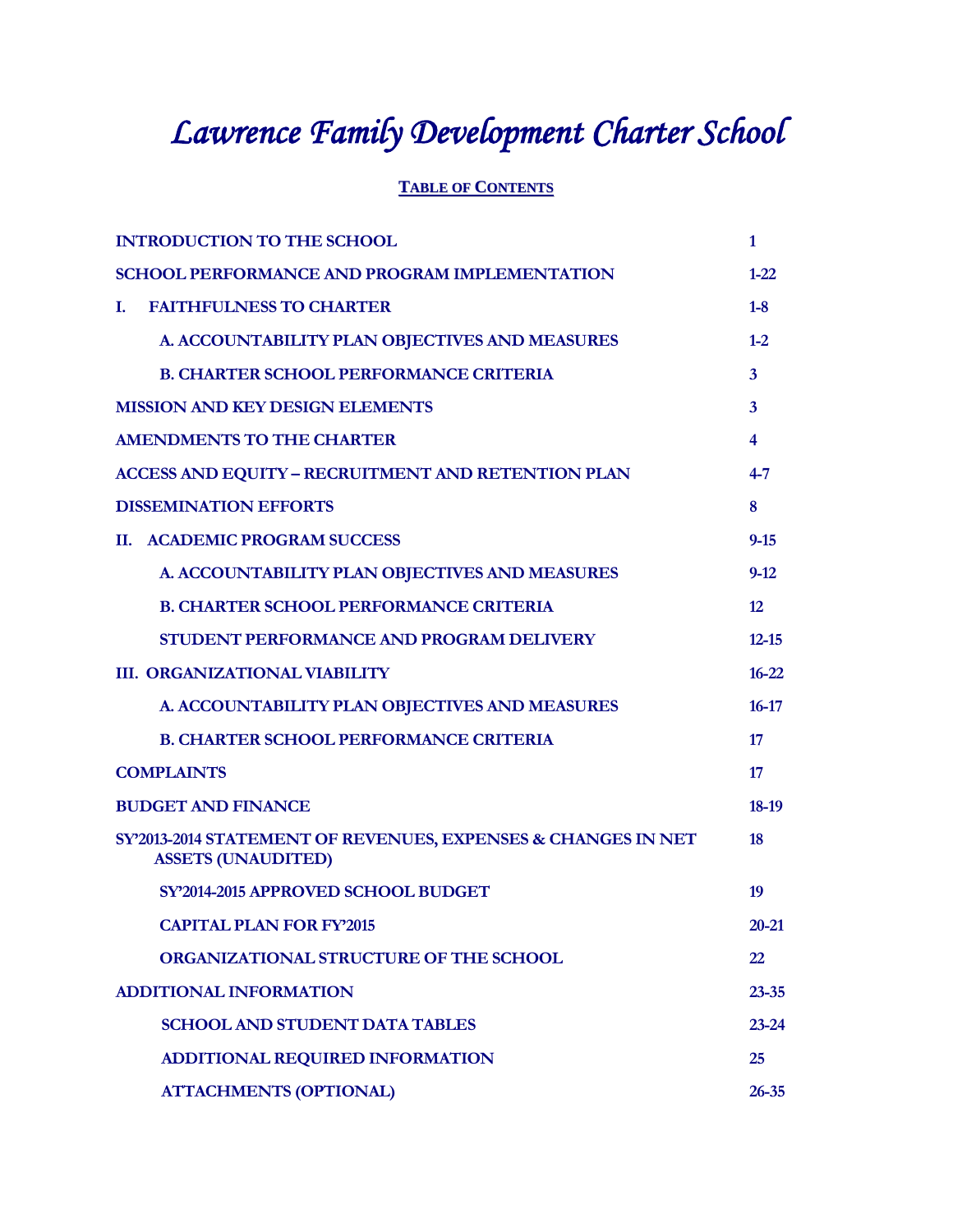#### **INTRODUCTION TO THE SCHOOL**

| <b>Type of Charter</b>                     | Location<br>Commonwealth                                                         |                                     | Lawrence, MA     |
|--------------------------------------------|----------------------------------------------------------------------------------|-------------------------------------|------------------|
| <b>Regional or Non-Regional?</b>           | Non-Regional                                                                     | <b>Districts in Region</b>          |                  |
| <b>Year Opened</b>                         | 1995                                                                             | Year(s) Renewed                     | 2000, 2005, 2010 |
| <b>Maximum Enrollment</b>                  | 660                                                                              | <b>Current</b><br><b>Enrollment</b> | 657              |
| <b>Chartered Grade Span</b>                | K-1-Grade 8                                                                      | <b>Current Grade</b><br>Span        | $K-8$            |
| # of Instructional Days per<br>school year | 180                                                                              | <b>Students on</b><br>Waitlist      | 1,326            |
| <b>School Hours:</b>                       | $K-1$<br>7:45am-2:55pm<br>K-2-Gr. 4 7:45am-3:05pm<br>7:45am-3:15pm<br>Grs. $5-8$ | Age of School                       | 19 years         |

#### **Mission Statement**

**Strong families, working in partnership with the school as advocates for academic achievement, will create an environment where every child has the opportunity to acquire the foundation skills and habits of mind that foster life-long learning, citizenship participation and personal fulfillment.**

#### **SCHOOL PERFORMANCE AND PROGRAM IMPLEMENTATION**

I. Faithfulness to Charter**A. ACCOUNTABILITY PLAN OBJECTIVES AND MEASURES**

|    |                                                                                                                                                                                                                                                                        | $2013 - 2014$<br>Performance | Evidence                                                                         |
|----|------------------------------------------------------------------------------------------------------------------------------------------------------------------------------------------------------------------------------------------------------------------------|------------------------------|----------------------------------------------------------------------------------|
|    | Objective 1: The school is faithful to the mission, vision and educational philosophy defined in the charter                                                                                                                                                           |                              |                                                                                  |
|    | application and any subsequent approved amendment(s).                                                                                                                                                                                                                  |                              |                                                                                  |
| 1. | <b>Measure:</b><br>Parents of K-1 students will have a home visit by the<br>Student and Family Support personnel to ensure<br>successful student transition to school. School target<br>will be to visit ninety percent (90%) of parents of<br>K-1 students each year. | Met                          | 100% Home Visits<br>Home Visit Surveys/<br><b>Staff Observation Forms</b>        |
|    | <b>Measure:</b>                                                                                                                                                                                                                                                        | Met                          | 94% - "Right from the Start"                                                     |
| 2. | Ninety percent (90%) of K-1 parents will attend<br>"Right from the Start" training resulting in eighty<br>percent (80%) of K-1 students meeting Letter<br>Naming and First Sound Fluency as measured by<br>DIBELS next Spring benchmark each year.                     | Met<br>Not Met               | (Attendance sheets and DIBELS)<br>see pg. $26$<br>$90\% -$ LNF<br>$76.8\%$ - FSF |
|    | Objective 2: The school establishes an academic program that includes the pedagogical approach,                                                                                                                                                                        |                              |                                                                                  |
|    | curriculum, assessment and other unique elements defined in the charter application and any subsequent                                                                                                                                                                 |                              |                                                                                  |
|    | approved amendment(s).                                                                                                                                                                                                                                                 |                              |                                                                                  |
|    | Measure:                                                                                                                                                                                                                                                               |                              |                                                                                  |
| 1. | Ninety percent (90%) of graduating eighth graders                                                                                                                                                                                                                      | Not Met                      | Applications, $42$ of $49$ ( $86\%$ )                                            |
|    | will apply to admissions-based high schools.                                                                                                                                                                                                                           |                              |                                                                                  |
| 2. | Measure:<br>Ninety percent $(90\%)$ of students who apply to<br>admissions-based high schools will be accepted at<br>one or more admissions-based high schools.                                                                                                        | Not Met                      | Acceptances 34 of 42 (81%)                                                       |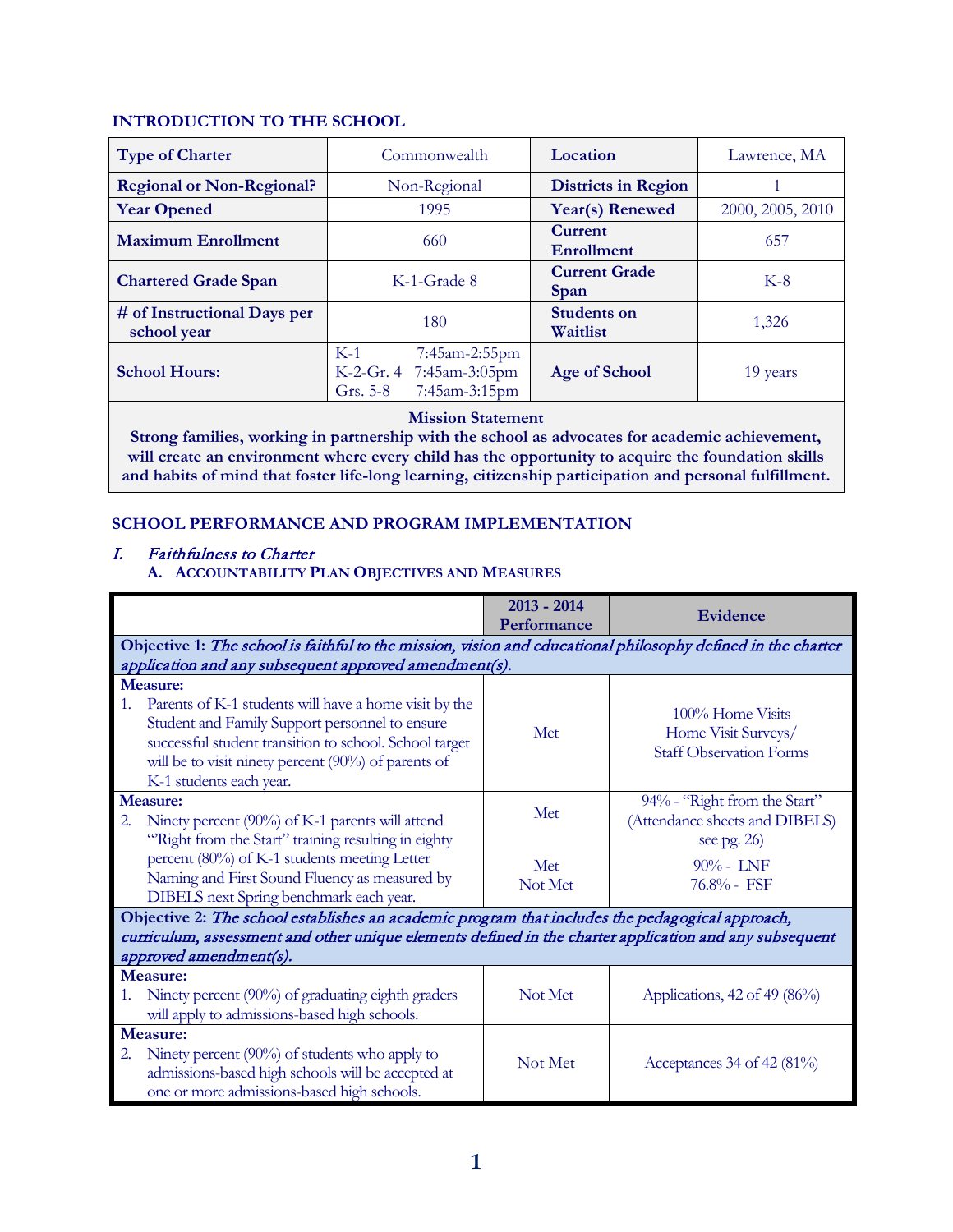**Objective 1 – Measure 1:** Beginning in 2006 with the initial K-1 class, LFDCS has initiated visits to newlyenrolled K-1 students. Visits by our Parent Liaison and Head of School at the Academy for Early Academic Preparation during SY'2013-2014 established a foundation for understanding and dialogue between school and home. Their representation of our school creates a positive relationship, helps answer important questions of parents and provides a welcoming environment when students enter school. The Head of School at the Academy for Early Academic Preparation with the Parent Liaison specifically create dialogue with the parents and bridge these conversations to the school administration which addresses any potential conflicts over policy. For the incoming K-1 class of SY'2013-2014, 100% of families had home visits.

**Objective 1 – Measure 2:** "Right from the Start" workshops were held in the fall of 2013 for parents of new K-1 students. LFDCS met the Accountability Goal of 90% with 94% attending the workshop series. These workshops included academic preparedness and reading at home, behavior management skills, nutrition and new trainings conducted by our Registered School Nurse and the Parent Liaison. Measure 2 had a follow-up goal measuring Letter Naming and First Sound Fluency (DIBELS) in the spring of the following year. For the K-1 class of SY'2013-2014 more than 76% reached fluency in both assessments. The Letter Naming Fluency goal was met at 90% but the First Sound Fluency goal was not met with an overall score of 76.8%. The Letter Naming Fluency (LNF) assessment measures recognition of 28 letters per minute and the First Sound Fluency (FSF) measures 30 first sounds in a minute. Parents learn to practice these skills and support early phonics skills. In order to enhance student performance in the upcoming year, we will look at scheduling more paraprofessional support to allow for more letter-naming drills, and we will invite parents to Family Nights to participate in practice drills so they can support students at home.

**Objective 2 – Measure 1:** LFDCS did not meet the 90% accountability goal with only 86% of the graduates of the Class of 2014 applying to admissions-based secondary schools. Of these graduates, 34 of 42 (81%) were accepted to admissions-based secondary schools. The "Opening Doors" efforts supported students once again this year to plan for transitions after graduation. It also supported the High School Fair in the fall of 2013 which welcomed 29 high schools to meet parents and students. The goal was to broadenawareness of secondary school options and increase the number and percent of applications. During SY'2013-2014, private foundations support from Liberty Mutual and the Cummings Foundation helped to underwrite school site visits, parent workshops and intensive SSAT prep and high school placement courses offered after school. The partnership with the national ABC (A Better Chance) program saw four LFDCS applicants and four selections entering ABC programs at high school in the fall of 2014. This year a focus was on increasing relationships with the number of private schools, yet we found our students were less able to manage timelines without assistance for their high school applications. The new LFDCS Principal, who oversees the Placement Counselor and Alumni Coordinator for high school transitions, will host monthly case management meetings with the Placement Counselor and Alumni Coordinator to assess the application flow, add a timeline and checklist for parents on dates for applications and schedule the Placement Counselor and Alumni Coordinator for one-on-one family meetings during Saturday Academy for all 8th grade students.

**Objective 2 – Measure 2:** LFDCS had 86% of the Class of 2014 graduates (42 of 49 students) apply to admissions-based schools. Of those 42 graduates, 81% (34 students) were accepted at one or more schools; therefore, regrettably, neither of these measures were met. Parent-Student-Placement Counselor meetings in early spring and a review of financial aid and scholarship offers helped make best choices, and the Class of 2014 earned more than \$1.3 million in financial aid and scholarships for the next four years. Examples of schools from which LFDCS' 2014 graduates received scholarships are: three graduates to Central Catholic High School, one graduate to Phillips Academy Exeter, eleven graduates to Notre Dame Cristo Rey High School, three graduates to Bradford Christian Academy, one graduate to St. John's Preparatory School, one graduate to White Mountain School, one graduate to Maine Central Institute, one graduate to The Cambridge School of Weston, one graduate to Presentation of Mary Academy and one graduate to the Berkshire School. In SY'2014-2015, due to the increase in the number of acceptances of students who apply to private schools, students will apply to a tier of schools, so that if their academic standing for a "reach" school is not earned, they will have other alternatives. Also, a step will be added to the application process, so that students deferred for acceptance, might elaborate some of their unique skills and request reconsideration of their application.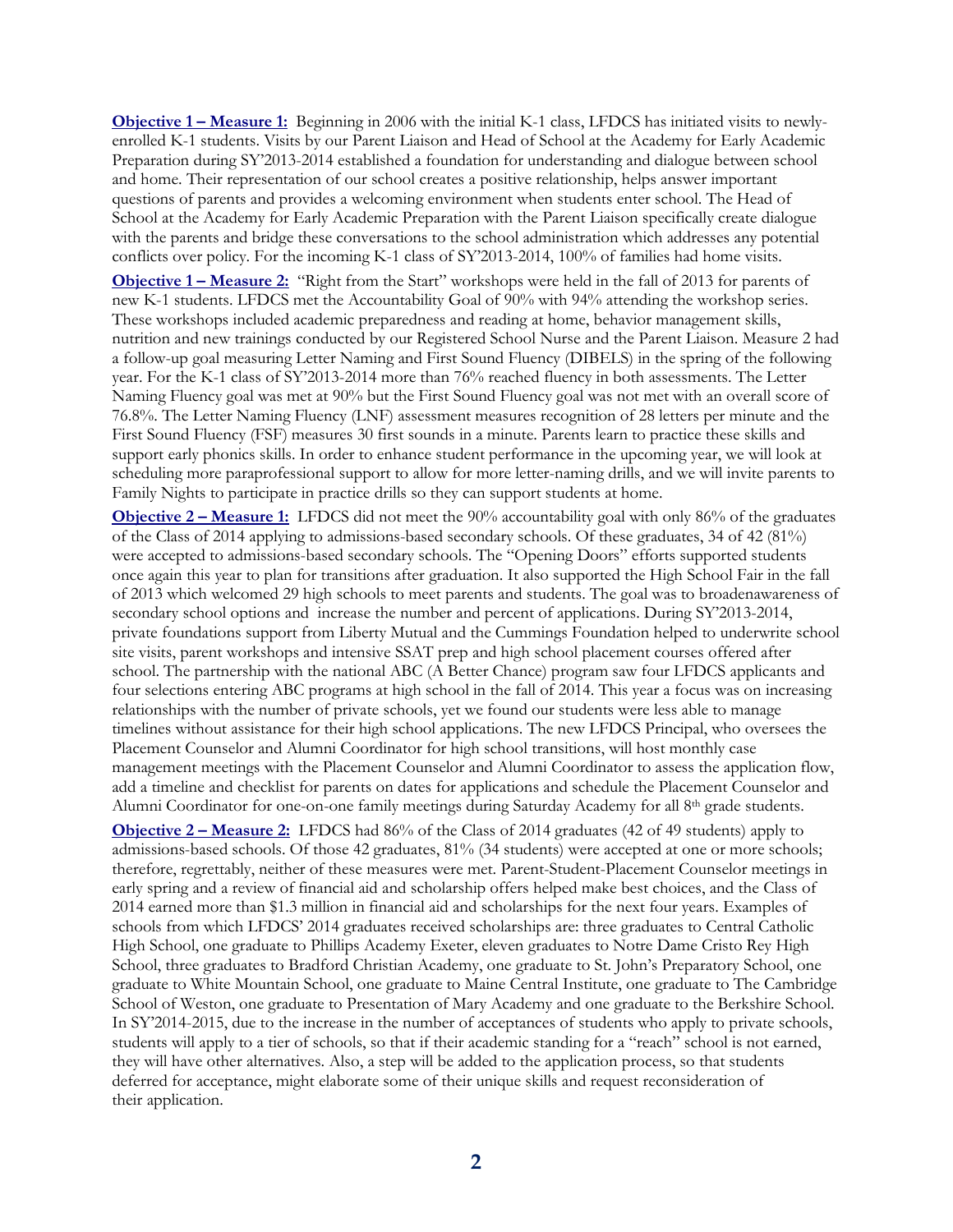#### **B. CHARTER SCHOOL PERFORMANCE CRITERIA RELATING TO FAITHFULNESS TO CHARTER**

#### **MISSION AND KEY DESIGN ELEMENTS**

LFDCS, in its 19 years of existence, has maintained the philosophy of its founders through the Key Design elements through which it operates its charter and sets its accountability goals. The mission of Lawrence Family Development Charter School from its founding is: *strong families, working in partnership with the school as advocates for academic achievement, will create an environment where every child has the opportunity to acquire the foundation skills and habits of mind that foster life-long learning, citizenship participation and personal fulfillment.* The governance structure exemplifies the mission of the school by ensuring that the board make-up consistently has parents involved at every level of the school including its governance structure. Key design elements are:

- **1. Parent Engagement -** Parent are engaged as "advocates for their children" as an essential element of our history.
- **2. Dual Language -** LFDCS designs its school with a dual-language mission to respond to the wish of the founding parents that their language and culture would be taught.
- **3. Effective Teaching is Key -** LFDCS hires certified teachers in required fields who also hold high expectations for all students. LFDCS supports effective teaching through grade-level planning and school-wide lesson plan templates using standards-based instruction. Instructional delivery is organized in grade-level units and lesson plans which are tiered to meet the needs of all students.
- **4. Partnerships -** LFDCS recognizes that community partners bring additional learning, enrichment and opportunities to our students, and we have been consistent in inviting partners who support growth and achievement.
- **5. Governance and Leadership Structure –** Governance supports the vision and mission of LFDCS. A thirteen-member board, comprised of six members of LFDEF, Inc., the Management Organization, six parent members and the parent chair of the School Site Council (ex officio), is regularly informed through monthly board meetings on all aspects of curriculum, programs, student academic growth and any need for new policies.

The key evidence of how LFDCS implemented these design elements was demonstrated in SY'2013-2014 by:

- Parent satisfaction, cultivated and evaluated through use of annual parent surveys and parent participation at School Site Council and Special Education PAC meetings (evenings) and morning coffees which provide important ways in which parents can be involved with the school.
- **Parents worked in partnership for academic achievement** this past year in new Title Three workshops, an Engineering Celebration, Family Write Nights and the High School and Science Fairs, while 100% of parents participated in report card conferences.
- **Parents obtained citizenship attainment and personal fulfillment** and took advantage at no cost to themselves (due to Title One support for fees) ESL and citizenship classes at the Maria del Pilar Quintana Family Center (over 450 adult learners, including parents, improved literacy skills over the past year).
- **Two teachers were appointment to Co-chair the RTI process to assure foundational skills and fully integrate ESL and Special Education staff into the RTI process.** This interdepartmental effort fine-tuned academic interventions for Tier III students in Summer and Saturday Academies which provide, beyond the school day, specialized instruction resulting in academic progress for students in grades 1-7.
- **Professional development** for staff this past year assured **the foundational skills for students which**  included Sheltered English Immersion (SEI) endorsement workshops attracting 21 teachers, while Teacher Orientation and Mentoring focused on the new Teacher Evaluation tool and Social Skills support and assessment for young children.
- **Partnerships** infused the STEM curriculum—such as, NECC, Mechanical and Civil Engineering Societies, UMass Lowell, Quarrybrook and the Museum of Science—which further developed applied learning and interdisciplinary practices.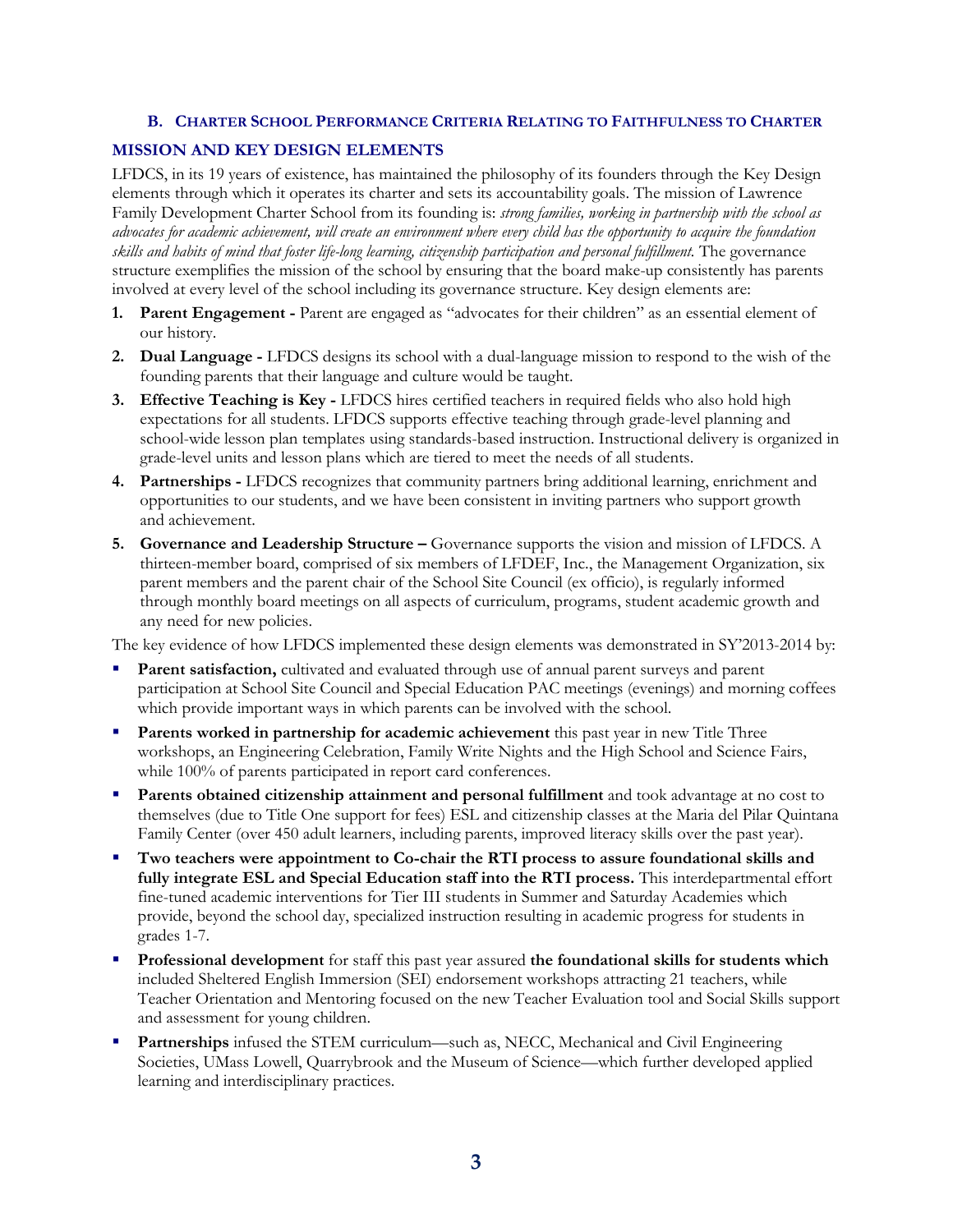#### **AMENDMENTS TO THE CHARTER**

| Date    | <b>Amendment Requested</b>                                                         | Approved<br>by ESE? |
|---------|------------------------------------------------------------------------------------|---------------------|
| 6/30/14 | The Board of Trustees shall consist of not less than six (6) and not more than     | Pending             |
|         | thirteen (13) members. Six trustees shall be nominated by the Board of Directors   | approval            |
|         | of LFDEF, Inc., the founding organization. The number of parent representatives    |                     |
|         | shall also be fixed with no less than six (6), elected by the School Site Council  |                     |
|         | which is composed of parents of students enrolled at the school, alumni students   |                     |
|         | of the school, alumni parents of students of the school and/or community           |                     |
|         | stakeholders with knowledge of the school and an additional parent member, ex-     |                     |
|         | officio, which serves as the parent co-chair of the School Site Counsel making the |                     |
|         | total composition of thirteen individuals.                                         |                     |

The below amendment was submitted to ESE for approval during SY'2013-2014:

#### **ACCESS AND EQUITY: RECRUITMENT AND RETENTION PLAN**

#### **Recruitment Plan – SY'2014-2015 Data used is October 2013 shown in "Chart"**

#### **Lawrence Family Development Charter School - July 31, 2014**

#### **Implementation Summary:**

LFDCS reached out to all sections of the City of Lawrence through advertisements in English and Spanish newspapers and posted all requirements and the application on its website in both English and Spanish. Although LFDCS' recruitment is *significantly influenced by sibling preference*, to build awareness of its recruitment periods, LFDCS distributed posters throughout the school, at the Maria del Pilar Quintana Family Center, with all stakeholders, throughout the business community and at the local district parent information center. Additionally in SY'2013-2014, LFDCS displayed posters regarding the school's program and enrollment at all early childhood centers in the City of Lawrence, added raised bed gardens and invited the community to be involved in the care of the gardens and planned for a full-day enrichment component in summer, 2014. With the hiring of a new Special Education Director, LFDCS increased information at Special Education PAC meetings, announced availability of seats at School Site Council meetings, and in order to increase access for homeless children, its students did community service projects for a campaign to benefit homeless children, a potential subgroup to be targeted to reduce the achievement gap. LFDCS did specific activities at social service agencies (MDPCC) and an area food pantry (Lazarus House) to provide information and applications for the school. Lastly, LFDCS began conversations with the Lawrence Public Schools (LPS) to become a Preferred Provider for Targeted Assistance (achieved in April 2014) and in the future envisions additional outreach to all subgroups through the LPS Parent Information Center.

#### **General Recruitment Activities:**

In the upcoming year, Lawrence Family Development Charter School (LFDCS) will continue recruitment strategies listed for SY'2013-2014 by reaching out to all sections of the City of Lawrence through advertisements in English and Spanish newspapers and posting all requirements and the application on its website in both English and Spanish. LFDCS will distribute posters throughout the school, at the Maria del Pilar Quintana Family Center, with all stakeholders, throughout the business community and at the local district parent information center. It seeks to continue its 19-year progress for enrollment of subgroups which are statistically (based on "the Chart" of October 2013 data) above the first quartile and comparison index as compared to Lawrence Public Schools and Community Day-Prospect in these categories: 1) First Language not English (87%); 2) Low Income (92.4%); 3) Free Lunch (85.9%); and 4) High Needs (93.4%). Attention in the SY'2014-2015 Recruitment and Retention Plan will be on English as a Second Language Learners (19.3%) and on Students with Disabilities (5.7%) to assure ELL students' recruitment fall into reasonable progress with below quartile standing. LFDCS sees its students' early childhood ELL achievement as a relative strength because ELL students in most cases fully transition to not needing ESL support by third grade. LFDCS works with parents and students on recruitment and identification of students with disabilities. Although LFDCS is meaningfully impacted by sibling preference in its enrollment strategy, the district strives to place above the first quartile and comparison index for all subgroups.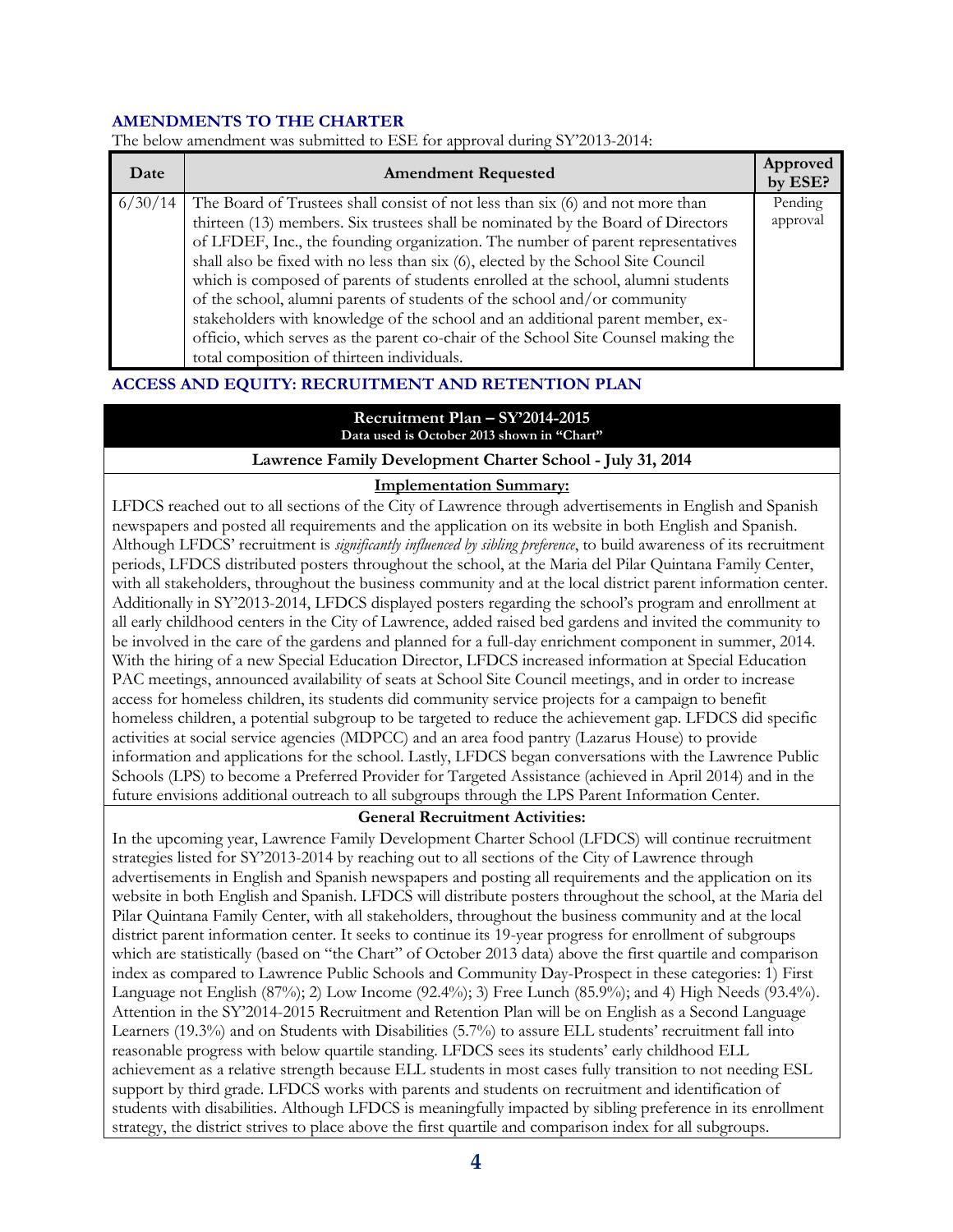| Demographic Group                                                                                                                                                                                                                                                                                                                                                                                                                                                        | Strategies (Data from "ESE Chart")                                                                                                                                                                                                                                                                                                                                                                                                                                                                                                                                                                                                                                                                                                                                                                                                                                                                                                                                                                                                                                                                                                                                                                                                                                                                                                                                                                                                                                                                                                                                                                                                                                                                                                                                                                                                                                                                                                                                                                                                                                                                                                                                                                         |
|--------------------------------------------------------------------------------------------------------------------------------------------------------------------------------------------------------------------------------------------------------------------------------------------------------------------------------------------------------------------------------------------------------------------------------------------------------------------------|------------------------------------------------------------------------------------------------------------------------------------------------------------------------------------------------------------------------------------------------------------------------------------------------------------------------------------------------------------------------------------------------------------------------------------------------------------------------------------------------------------------------------------------------------------------------------------------------------------------------------------------------------------------------------------------------------------------------------------------------------------------------------------------------------------------------------------------------------------------------------------------------------------------------------------------------------------------------------------------------------------------------------------------------------------------------------------------------------------------------------------------------------------------------------------------------------------------------------------------------------------------------------------------------------------------------------------------------------------------------------------------------------------------------------------------------------------------------------------------------------------------------------------------------------------------------------------------------------------------------------------------------------------------------------------------------------------------------------------------------------------------------------------------------------------------------------------------------------------------------------------------------------------------------------------------------------------------------------------------------------------------------------------------------------------------------------------------------------------------------------------------------------------------------------------------------------------|
|                                                                                                                                                                                                                                                                                                                                                                                                                                                                          |                                                                                                                                                                                                                                                                                                                                                                                                                                                                                                                                                                                                                                                                                                                                                                                                                                                                                                                                                                                                                                                                                                                                                                                                                                                                                                                                                                                                                                                                                                                                                                                                                                                                                                                                                                                                                                                                                                                                                                                                                                                                                                                                                                                                            |
| Special education<br>students<br>$LFDCS - 5.7%$<br>Summary from "Chart"<br>Baseline 5.7% (2010-11); first<br>quartile 12.1; comparison<br>index 13.8. GNT=9.75 or<br>increase by 1.6 per year<br>over 6yrs.                                                                                                                                                                                                                                                              | A 2-year kindergarten program and a smaller population influenced by class size and<br>teachers' ability to differentiate instruction via RTI and early intervention strategies allow<br>for early support. In SY'2014-2015, the Recruitment Strategies will include:<br>• Outreach will continue through social service agencies in the City with presentations at<br>MSPCC and ads in local (Spanish) newspapers at least two times per year.<br>• Summer home visits for incoming students will include a flyer about special education,<br>and the Parent Liaison will use this flyer to introduce the SPED Director and staff.<br>• SY'2013-2014 brought to LFDCS a new SPED Director who has now purchased<br>assessment materials to more specifically assess specific disabilities and to prevent<br>misdiagnosis.<br>• The SY'2014-2015 School Site Council and PAC meetings will have materials for<br>parents to share in their neighborhoods to increase awareness about LFDCS' services<br>to special education students.<br>• Representatives from the school's SPED PAC (parent council) will be available to<br>prospective families at the lottery to discuss Special Education support.<br>• LFDCS' Summer Food Fiesta and Family Movie Nights will have information<br>available about instructional and assessment services for children with special needs.                                                                                                                                                                                                                                                                                                                                                                                                                                                                                                                                                                                                                                                                                                                                                                                                                           |
| <b>Limited English-</b><br>proficient students<br>Measure #1: First<br>Language Not English<br>(87%)<br>Above or equal to the first<br>quartile (64.6%) and<br>comparison index (64.6%)<br>Measure #2: English<br>Language Learners<br>Below first quartile (26.5%)<br>and comparison index<br>$(26.5\%)$<br>Summary from "Chart"<br>Baseline 39.9% (2010-11);<br>first quartile 26.5; comparison<br>index 26.5. GNT=33.23 or<br>increase of 5.5 per year<br>over 6yrs.} | LFDCS only advertises and enrolls at the K-1 level for 4 year olds and enrolls from the<br>K-2-grade 3 waitlist if seats are available. ELL effectiveness at the early childhood levels<br>allows students to successfully transition out by grade 3. For recruitment, LDFCS<br>recommends that we maintain many of its current recruitment strategies for Limited<br><b>English Proficient Students.</b><br>Measure #1<br>Based on the number of students who are admitted with a first language other than<br>English, we see our effectiveness at the early elementary levels as influencing this number<br>by successfully transitioning by grade 3. Our ELL population has steadily declined:<br>2010=42.3, 2011=39.9, 2012=25.8, 2013=19.0, Year 2014=19.3. Our ELL<br>CPR is in full compliance. For recruitment, no strategy changes are expected to be needed<br>to target this demographic subgroup.<br>Measure #2<br>A smaller K-8 population, influenced by effective ELL transitions, generally by grade 3.<br>LFDCS only advertises and enrolls at the K-1 level for 4 year olds and its 2-year<br>kindergarten program. Class size and teachers' ability to differentiate instruction via RTI<br>allow for SEI and more individualized support and early intervention. In SY'2014-<br>2015, the Recruitment Strategies will include:<br>• Outreach will continue through social service agencies in the City with presentations at<br>the LPS-especially the new Lawrence Family Public Academy and ads in local<br>(Spanish) newspapers.<br>Summer home visits for incoming students will include a flyer about ESL services and<br>the Parent Liaison will use this flyer to introduce Title Three activities and staff.<br>• The SY'2014-2015 School Site Council and PAC meetings will have materials for<br>parents to share in their neighborhoods to increase awareness about LFDCS' services<br>for non-English speakers.<br>• Family math and other parent participation nights will provide parents with extra<br>copies of materials to bring to their neighborhoods to share with prospective families that<br>will encourage non-English speakers to pursue the LFDCS lottery. |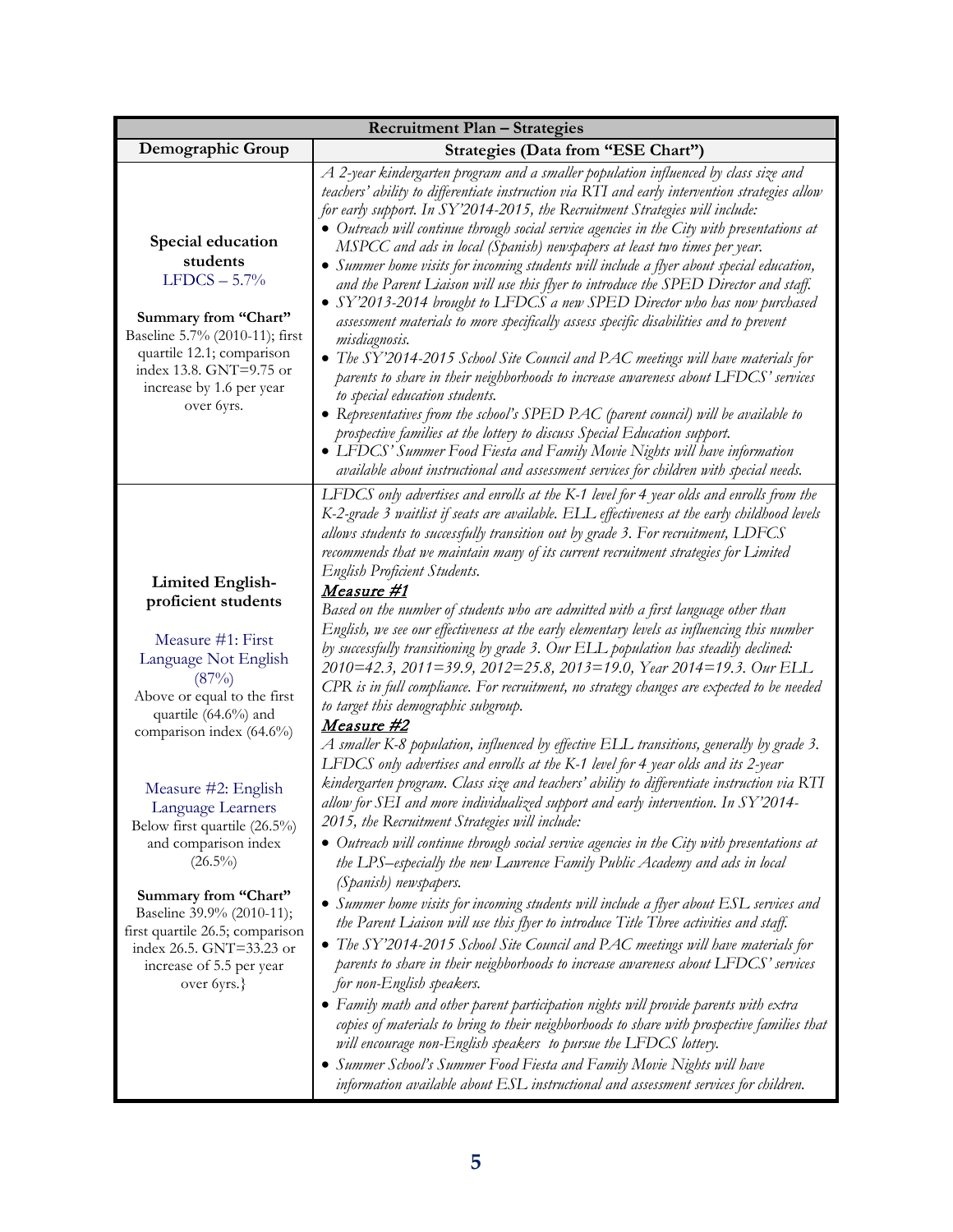| Demographic Group                                                                            | Strategies (Data from "ESE Chart")                                                                                                                                                                                                                                                                                                                                                                                                                 |
|----------------------------------------------------------------------------------------------|----------------------------------------------------------------------------------------------------------------------------------------------------------------------------------------------------------------------------------------------------------------------------------------------------------------------------------------------------------------------------------------------------------------------------------------------------|
| Students eligible for free<br>or reduced lunch<br>$LFDCS - 85.9%$                            | For recruitment, we will provide a brochure from local food pantries regarding their services<br>to the community.                                                                                                                                                                                                                                                                                                                                 |
| Students who are<br>sub-proficient                                                           | Our MCAS, GMADE and GRADE test scores are strong for a district enrolling a<br>low income, minority population. We have lengthened our summer enrichment programs,<br>added an ELL Summer Program for students not meeting benchmark to prevent learning<br>losses and have increased our focus on health and nutrition. For recruitment, no strategy<br>changes expect to be needed to target demographic.                                        |
| Students at risk of<br>dropping out of school                                                | To recruit students who would be at risk of dropping out, we will work with the<br>Department of Children and Families and the Department of Transitional Assistance to<br>let the professionals know that all families are eligible to apply to the LFDCS lottery.                                                                                                                                                                                |
| Students who have<br>dropped out of school.                                                  | Not applicable $-$ we do not enroll students who are age-eligible to drop out.                                                                                                                                                                                                                                                                                                                                                                     |
| Other subgroups of<br>students who should be<br>targeted to eliminate the<br>achievement gap | For recruitment, no strategy changes will be made to target demographic. Our MCAS,<br>GMADE and GRADE test scores are strong for a district enrolling a low income,<br>minority population: 1) First Language not English $(87%)$ --- 2) Low Income $(92.4%)$<br>--- 3) Free Lunch (85.9%) --- and 4) High Needs (93.4%). We have also actively<br>accommodated homeless students living out of town, including scholarships for summer<br>school. |

#### **Retention Plan** SY'2014–2015

Data used is October 2013 that is shown in the "Chart"

#### **Implementation Summary:**

LFDCS established a retention goal in its charter of 95% and for all students in SY'2013-2014 of 98.4%. For kindergarten students the level was 96.4%, and for first grade students the level was at 96.7%. According to the "the Chart," grades 3 -7 were at 100% with 8th graders transitioning upon graduation to high school. According to "The Chart" our work with students with disabilities and support at parent meetings and the PAC earned us 100% retention for this population. Our retention of ELLs, low income and high needs populations this year was above a level of 98% for all categories.

| <b>Overall Student Retention Goal</b>                                                                                                                            |                                                                                                                                                                                                                                                                                                                                                                                                                                                                                                                                                    |  |  |
|------------------------------------------------------------------------------------------------------------------------------------------------------------------|----------------------------------------------------------------------------------------------------------------------------------------------------------------------------------------------------------------------------------------------------------------------------------------------------------------------------------------------------------------------------------------------------------------------------------------------------------------------------------------------------------------------------------------------------|--|--|
| Annual goal for student retention (percentage):<br>$95%$ or higher                                                                                               |                                                                                                                                                                                                                                                                                                                                                                                                                                                                                                                                                    |  |  |
| Retention Plan - Strategies for SY'2014-2015                                                                                                                     |                                                                                                                                                                                                                                                                                                                                                                                                                                                                                                                                                    |  |  |
| Demographic Group                                                                                                                                                | Strategies (Data from "ESE Chart")                                                                                                                                                                                                                                                                                                                                                                                                                                                                                                                 |  |  |
| Special education<br>students<br>Attrition rate for SY'2013-<br>$2014 = 0\%$ ; Retention Rate<br>for SY'2013-2014= $100\%$ .<br>Goal for SY'2014-2015 is:<br>95% | • Enroll all students using K-1 home visits to enhance communication and expectations<br>with parents.<br>Involve parents at Board meetings, family events and SPED PAC meetings.<br>• Fully integrate the needs of SPED students in RTI meetings and in Summer and<br>Saturday Academy.<br>Build SPED assessment capacity through an expanded inventory of SPED assessment<br><i>materials.</i><br>Evaluate SPED referrals and needs in a timely way, assure that all SPED staff receives<br>professional development and possesses certification |  |  |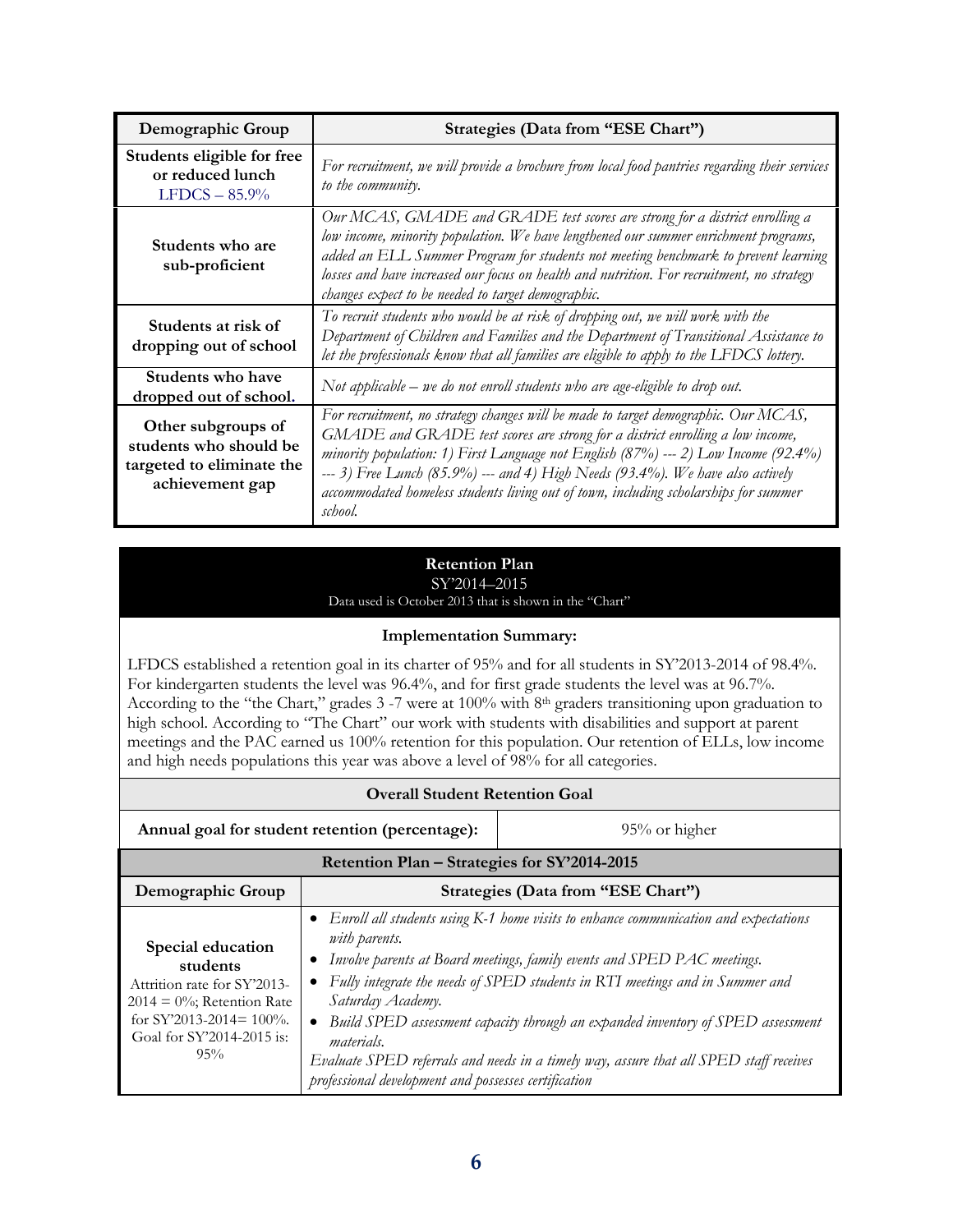| Demographic Group                                                                                                                                                                                                                  | Strategies (Data from "ESE Chart")                                                                                                                                                                                                                                                                                                                                                                                                                                                                                                                                                                                                                                                                                                                                                                                                                                                                             |  |  |
|------------------------------------------------------------------------------------------------------------------------------------------------------------------------------------------------------------------------------------|----------------------------------------------------------------------------------------------------------------------------------------------------------------------------------------------------------------------------------------------------------------------------------------------------------------------------------------------------------------------------------------------------------------------------------------------------------------------------------------------------------------------------------------------------------------------------------------------------------------------------------------------------------------------------------------------------------------------------------------------------------------------------------------------------------------------------------------------------------------------------------------------------------------|--|--|
| <b>Limited English-</b><br>proficient students<br>Attrition rate for SY'2013-<br>$2014 = 1.7\%$ ; Retention<br>Rate for SY'2013-2014=<br>98.3%. Goal for SY'2014-<br>2015 is: 95%                                                  | Provide full translation services to parents at meetings, family events and SPED PAC<br>$\bullet$<br>meetings.<br>Through Spanish-translations, maximize parent participation of non-English speaking<br>$\bullet$<br>parents with a bilingual website, letters, support services at the Family Center and parent<br>conferences using Spanish-translated "One Call" messages.<br>Maintain Title Three activities for parents and review quarterly the ELL CPR.                                                                                                                                                                                                                                                                                                                                                                                                                                                |  |  |
| Students eligible for<br>free or reduced lunch<br>(i.e. Low Income)<br>Attrition rate for SY'2013-<br>$2014 = 1.3\%$ ; Retention<br>Rate for SY'2013-2014=<br>98.7%. Goal for SY'2014-<br>2015 is: 95%                             | Continue to align activities for access, diversity and equity to the charter and LFDCS<br>mission which is "Educating Families Building Community." Use grants (Title One,<br>Title Three and foundations) to supplement the core instructional and student support<br>services. Invite school community to our summer Food Fiesta.                                                                                                                                                                                                                                                                                                                                                                                                                                                                                                                                                                            |  |  |
| Students who are sub-<br>proficient (High<br>Needs)<br>Attrition rate for SY'2013-<br>$2014 = 1.3\%$ ; Retention<br>Rate for SY'2013-2014=<br>98.7%. Goal for SY'2014-<br>2015 is: 95%                                             | Offer extended day Saturday and Summer Programs for intervention, language<br>$\bullet$<br>development and enrichment.<br>Host monthly grade-level meetings on the curriculum and interventions.                                                                                                                                                                                                                                                                                                                                                                                                                                                                                                                                                                                                                                                                                                               |  |  |
| Students at risk of<br>dropping out of school                                                                                                                                                                                      | Through a strong academic program, academic support with high school transitions<br>("Opening Doors") and in-house and contracted student support services, we support the<br>social/emotional needs of LFDCS students. Our Parent Liaison, who is our Homeless<br>Liaison, and the School Nurse (both bilingual) provide support to students and families by<br>identifying warning signs for students who may be at risk of dropping out of school when age-<br>eligible. Scholarships and transportation have been provided for homeless students to summer<br>school and we work with parents to provide transportation when parents need to leave their<br>homes in an emergency and work with a neighborhood homeless shelter for student support.<br>We have also provided remote access and a webcam in the classroom to students who are<br>hospitalized or homebound for an extended period of time. |  |  |
| Students who have<br>dropped out of school                                                                                                                                                                                         | No change; LFDCS is a Kindergarten to grade 8 school.                                                                                                                                                                                                                                                                                                                                                                                                                                                                                                                                                                                                                                                                                                                                                                                                                                                          |  |  |
| Other subgroups of<br>students who should<br>be targeted to<br>eliminate the<br>achievement gap<br>Attrition rate for SY'2013-<br>$2014 = 1.6\%$ ; Retention<br>Rate for SY'2013-2014=<br>98.4%. Goal for SY'2014-<br>2015 is: 95% | Appropriate strategies are defined through the LFDCS' RTI, SPED and ELL plans and<br>operations; LFDCS is in full compliance in all areas.                                                                                                                                                                                                                                                                                                                                                                                                                                                                                                                                                                                                                                                                                                                                                                     |  |  |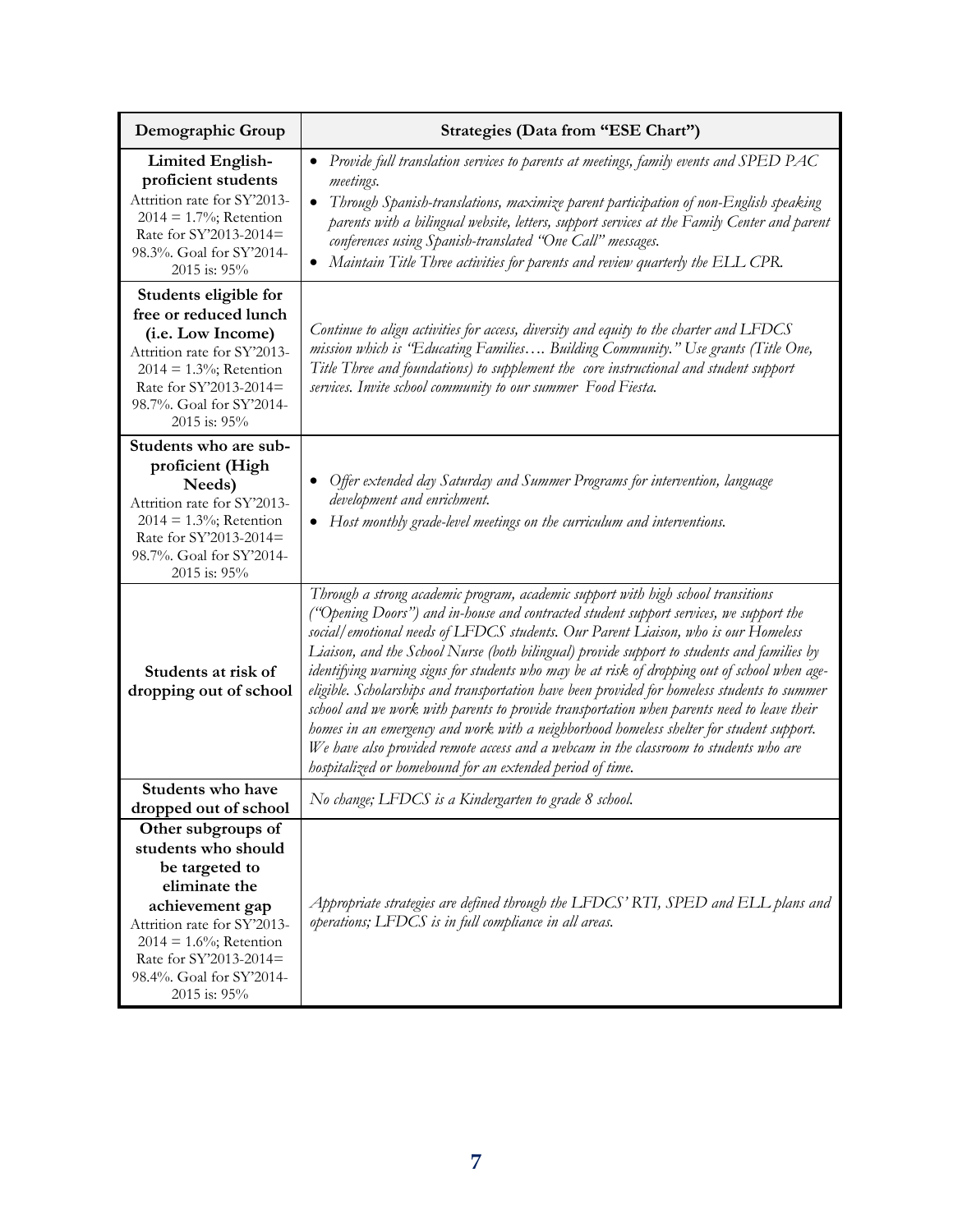#### **DISSEMINATION EFFORTS**

In the area of dissemination, LFDCS provides models in an urban community for success with a High Needs population for replication and best practices. A number of forums and activities allow LFDCS to share its best practices. These are available to community members and other professionals to assist with an understanding of cultural and common factors in education and family development. Throughout the year, LFDCS supported the leadership team of the Lawrence Public Schools, and this support included multiple observations of LFDCS' RTI model and 2-year kindergarten program. During this school year, LFDCS increased its "Good News" forums and parent coffees while it actively worked with the Lawrence Public Schools as a partner for the Gates Compact. LFDCS invited Communities of Practice from the Massachusetts Charter School Association to visit our school to see classes and teacher professional development "in action."

In SY'2013-2014, the Department of Education Research Planners identified LFDCS as one of "ten bright spots" in the Commonwealth for consistent student growth (while statewide, growth is flat) which resulted in a panel of K-4 educators and administrators meeting at LFDCS to discuss successful strategies in Early Literacy. LFDCS' provided support to the Massachusetts Charter School Association in SY'2013-2014 which included ELL directors from twenty schools attending full-day visits to LFDCS. These visits allowed participants to do classroom observations of ESL instruction, participate in a mock RTI session and interact with a teacher-led panel which detailed how LFDCS supports ELLs through both instruction and Sheltered English Immersion (SEI).

A major dissemination accomplishment in the spring of 2014 was the approval of LFDCS' Management Organization, Lawrence Family Development and Education Fund, Inc., as a Preferred Provider/Turnaround Operator for public schools in need of assistance. This approval resulted in the signing in June 2014 of an agreement with Lawrence Public Schools to operate the Lawrence Family Public Academy beginning in the fall of 2014. It is through this Preferred Provider/Turnaround Operator for targeted assistance vehicle that LFDEF anticipates significantly expanding its dissemination of its practices. The 2-year contract is for the fall 2014 opening of the Lawrence Family Public Academy that will operate as a duplicate, in most ways, of the conditions for success of Lawrence Family Development Charter School. It is expected that this initiative will have the potential for replication as a city-wide early childhood program, in four zones, and will have a dramatic impact for student achievement. By focusing on early literacy—building foundation skills in literacy and math—students who complete the two-year program are expected to enter first grade as fluent readers allowing them to maintain grade-level proficiency across the grades. It is anticipated that the two-year pilot will become the incubator for teacher training to implement a 2-year kindergarten program by preparing new staff every two years to move on and open at each of Lawrence's new early childhood sites.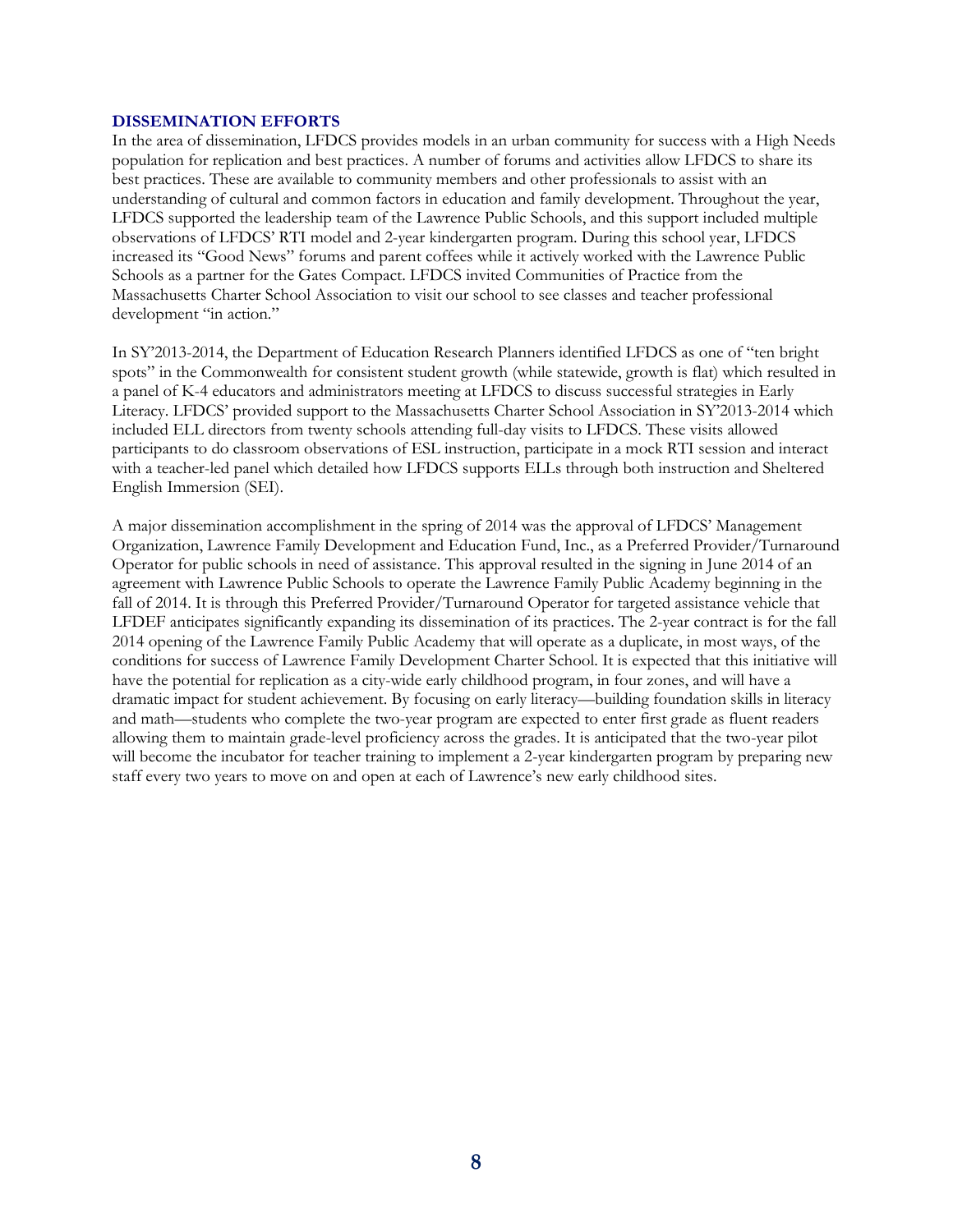II. Academic Program Success**A. ACCOUNTABILITY PLAN OBJECTIVES AND MEASURES**

|                                                                                                                                                           | 2013-2014<br>Performance<br>(Met/Not<br>Met) | <b>Evidence</b>                                             |
|-----------------------------------------------------------------------------------------------------------------------------------------------------------|----------------------------------------------|-------------------------------------------------------------|
| Objective 1: Students at the school demonstrate proficiency or progress toward meeting proficiency                                                        |                                              |                                                             |
| targets on state standards as measured by the Massachusetts Comprehensive Assessment System<br>(MCAS) exams in all subject areas and at all grade levels. |                                              |                                                             |
| Measure:                                                                                                                                                  |                                              | 2012/2013 MCAS Report                                       |
| 1. For each year the MCAS is given, LFDCS will have a<br>CPI gain of 1.5 points in ELA based on the previous<br>year's CPI.                               | Not Met                                      | Card/Chart (see pg. 26)<br>89.9-89.2<br>CPI Loss: .7        |
| <b>Measure:</b>                                                                                                                                           |                                              | 2012/2013 MCAS Report                                       |
| 2. For each year the MCAS is given, LFDCS will have a<br>CPI gain of 1.5 points in Math based on the previous<br>year's CPI.                              | Not Met                                      | Card/Chart (see pg. 26)<br>86.6-86.6<br>CPI Gain: 0         |
| Objective 2: The school achieves and maintains a median student growth percentile (SGP) of 40 or                                                          |                                              |                                                             |
| higher in the aggregate and for all statistically significant subgroups in all subject areas tested for                                                   |                                              |                                                             |
| accountability purposes.                                                                                                                                  |                                              |                                                             |
| Measure:<br>1. For each year the MCAS is given, LFDCS will have a<br>SGP of 40 or higher in ELA.                                                          | Met                                          | 2012/2013 MCAS Report<br>Card/Chart (see pg. 26)<br>SGP: 61 |
| <b>Measure:</b>                                                                                                                                           |                                              | 2012/2013 MCAS Report                                       |
| 2. For each year the MCAS is given, LFDCS will have a<br>SGP of 40 or higher in Math.                                                                     | Met                                          | Card/Chart (see pg. 26)<br><b>SGP: 56</b>                   |
| Objective 3: If externally developed assessments other than the MCAS are administered, student                                                            |                                              |                                                             |
| performance is strong and demonstrates improved over time on those assessments.                                                                           |                                              |                                                             |
| <b>Measure:</b>                                                                                                                                           |                                              | 2014 DIBELS (see pg. 27)                                    |
| 1. Eighty-five percent (85%) of students who complete                                                                                                     | Met                                          | K-2 $(92%)$                                                 |
| K-2 through grade two will be at or above grade level                                                                                                     | Not Met                                      | Gr. 1 (83%)                                                 |
| according to benchmark indicators as established by                                                                                                       | Not Met                                      | Gr. 2 (82%)                                                 |
| <b>DIBELS Next.</b>                                                                                                                                       |                                              |                                                             |
| Measure:                                                                                                                                                  |                                              |                                                             |
| 2. Each year grades one and two will achieve a mean                                                                                                       | Met                                          | 2014 GRADE (see pg. 27)                                     |
| stanine of 5 on the GRADE assessment with growth<br>toward reaching a mean stanine of 6 by 2015 as                                                        | Met                                          | Gr. $1(6)$<br>Gr. $2(6)$                                    |
| evidenced by Spring benchmark GRADE data.                                                                                                                 |                                              |                                                             |
| Measure:                                                                                                                                                  |                                              |                                                             |
| 3. Each year grades one and two will achieve a mean                                                                                                       |                                              | 2014 GMADE (see pg. 27)                                     |
| stanine of 5 on the GMADE assessment annually with                                                                                                        | Met                                          | Gr. $1(5)$                                                  |
| growth toward reaching a mean stanine of 6 by 2015                                                                                                        | Met                                          | Gr. $2(7)$                                                  |
| as evidenced by Spring benchmark GMADE data.                                                                                                              |                                              |                                                             |
| Objective 4: The school student performance is strong and demonstrates improvement on                                                                     |                                              |                                                             |
| internally developed assessments of academic achievement.                                                                                                 |                                              |                                                             |
| Measure:                                                                                                                                                  |                                              |                                                             |
| Each year classes in grades three through six will<br>1.                                                                                                  | Met                                          | 2014 Spring L-FAST                                          |
| demonstrate eighty percent (80%) proficiency by the<br>Spring L-FAST benchmark.                                                                           |                                              | (see pg. 27)                                                |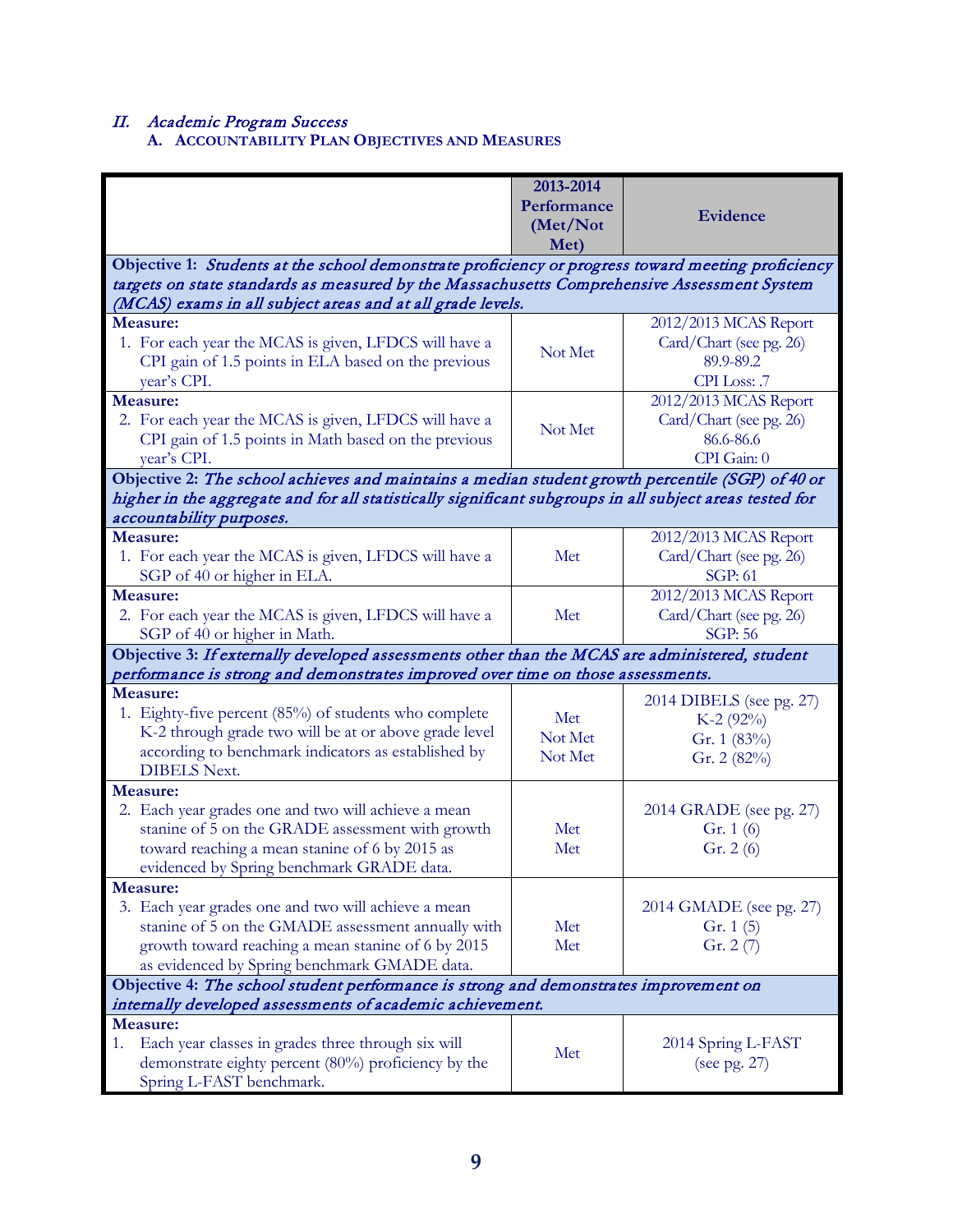|                                                                                                                                                                                                                      | 2013-<br>2014Performance<br>(Met/Not Met) | Evidence                                                                              |
|----------------------------------------------------------------------------------------------------------------------------------------------------------------------------------------------------------------------|-------------------------------------------|---------------------------------------------------------------------------------------|
| Objective 5: The school established a professional climate resulting in a purposeful learning<br>environment and reasonable rates of retention for school administrators, teachers and staff.                        |                                           |                                                                                       |
| Measure:<br>1. Teachers at LFDCS will annually meet or exceed<br>ninety-five percent (95%) attendance rate.                                                                                                          | Met                                       | Teacher Attendance/SIMS<br>97.88%                                                     |
| Measure:<br>2. LFDCS will retain eighty percent (80%) of teachers<br>who meet or exceed annual student performance<br>measures as reported in their summative evaluation.                                            | Met                                       | <b>Teacher Evaluations</b><br>$\bullet$<br><b>Renewal Contracts</b><br>Signed<br>100% |
| Objective 6: The school uses qualitative and quantitative evidence to inform, guide and improve<br>instructional planning and practice.                                                                              |                                           |                                                                                       |
| Measure:<br>1. At each grade level fifty percent (50%) of students<br>identified as performing below benchmark on the<br>Fall GRADE will grow at least 13 NPR percentage<br>points as measured by the Spring GRADE.  | Met                                       | Fall-Spring GRADE<br>Comparisons<br>(see pg. $28$ )                                   |
| Measure:<br>2. At each grade level, fifty percent (50%) of students<br>identified as performing below benchmark on the<br>Fall GMADE will grow at least 13 NPR percentage<br>points as measured by the Spring GMADE. | <b>Partially Met</b><br>(Grade 8)         | Fall-Spring GMADE<br>Comparisons<br>(see pg. $28$ )                                   |
| Measure:<br>3. Each year ninety percent (90%) of eighth grade<br>students will be at or above benchmark as measured<br>by the Spring GRADE.                                                                          | Met                                       | 2014 Spring GRADE<br>(see pg. $28$ )                                                  |
| Measure:<br>4. Each year ninety percent (90%) of eighth grade<br>students will be at or above benchmark as measured<br>by the Spring GMADE.                                                                          | Met                                       | 2014 Spring GMADE<br>(see pg. $28$ )                                                  |

**Objective 1 - Measure 1:** In 2012, the school gained 6.4 CPI points in ELA. This jump was well above the required 1.5 CPI yearly gain. While we have managed to sustain this level of achievement, after such a high jump, it was difficult to meet the 2013 CPI goal. However, it should be noted that 70% of students scored Proficient or above on the 2013 ELA MCAS. In addition, the percentage of students scoring Proficient or Advanced was equal to or higher than that of the State in grades 3, 4, 6, 7 and 8. In 8<sup>th</sup> grade 90% of students scored Proficient or Advanced on the ELA MCAS. LFDCS is considering options to meet this goal in the coming academic year. This might include an extra enrichment Saturday Academy for Advanced students and the purchase of new e-books for student use. The school has also secured private funds to form a Technology Committee which seeks to incorporate "Future of Learning" strategies in the classroom. Strategies implemented to increase achievement include building vocabulary, use of Accelerated Reader to encourage reading and accelerate levels, daily writing, literacy centers, whole group instruction followed by focused, independent practice, peer-to-peer practice, computer reading programs, use of Kindle and classroom technology and increasing content knowledge by building background knowledge. Implementation of the Bread Basket Writing Program, this year led by a LFDCS teacher, had significant impact on student writing—both the creative process and building interest and stamina. Activities implemented included: Free Write Fridays, cross-level shares between grades 1 & 4, 2 & 5 and 3 & 6 and grade-level newsletters written by students in grades 1-8. The Accelerated Reader program, which is funded by Title One, promotes reaching for the next level in a book with a follow-up test to assess comprehension.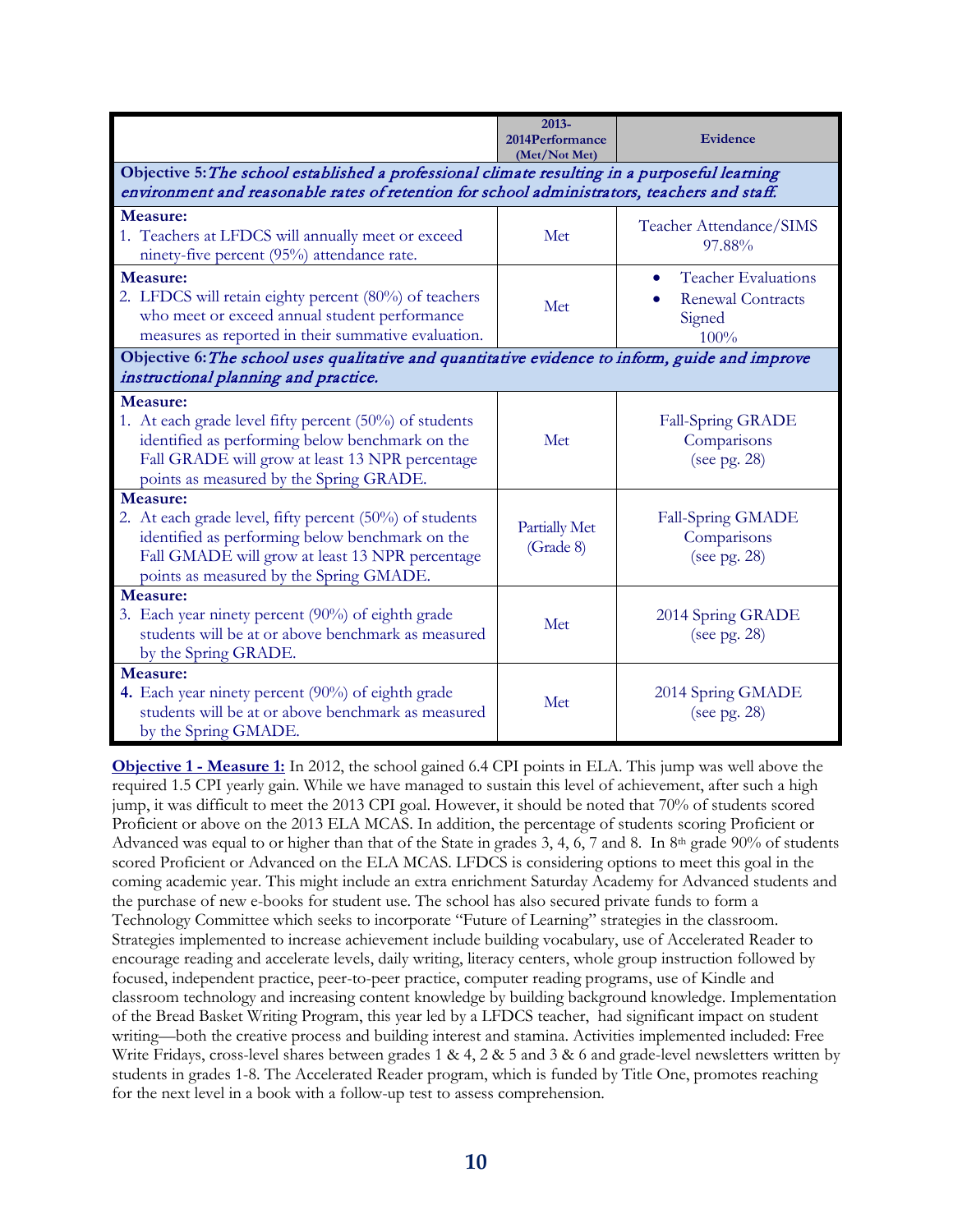**Objective 1 - Measure 2**: In the 2011 and 2012, LFDCS gained a combined 7.5 CPI points, bringing the school-wide CPI to 86.6. The school maintained this growth in 2013 with a continued CPI of 86.6. While not the 1.5 CPI points required by the state, LFDCS outperformed the state in grades 3, 4, 6, 7 and 8. In third grade, 84% of students scored Proficient or higher on the Math MCAS. Strategies to improve Math achievement include: V-Math, including individual student competition, manipulatives and visuals for concept understanding, building capacity for multi-step word problems and daily homework practice of new concepts.

**Objective 2 - Measure 1:** LFDCS had an SGP of 61.0 on the 2013 ELA MCAS. This was well above the goal of 40.0. The school attributes this success to various programs such as Saturday Academy, RTI and best teaching practices such as daily writing and literacy blocks in addition to ELA intervention for struggling students.

**Objective 2 - Measure 2:** LFDCS had an SGP of 56.0 on the 2013 Math MCAS. The school attributes this success to various programs such as Saturday Academy, RTI, VMath and daily Math interventions for struggling students.

**Objective 3 - Measure 1:** The DIBELS Benchmark for K-2 is Nonsense Word Fluency (NWF). The school met this goal with 92% of students at this grade level reaching benchmark. In 1st and 2nd grade the DIBELS benchmark is DIBELS Oral Reading Fluency (DORF). Grade one and two did not meet the goal of 85% of students reaching benchmark. Grade one had 83% and grade two had 82%. The school suspects that this sudden decrease in scores may be related to the change in location of the younger grades (opening of the new Academy for Early Academic Preparation). This led to decreased library time, fewer support staff at the site, the elimination of Title One services at the site, and reduced ESL support for these grades. In order to increase fluency in grades one and two, fluency and decoding drills will be implemented with greater fidelity. The RTI process will track these students and address students below benchmark with appropriate interventions.

**Objective 3 - Measure 2:** Grades one and two both achieved a mean stanine of 6 on the GRADE. This success is attributed to strong teaching practices in those grade levels—such as, guided reading, vocabulary support and FUNdations phonics interventions.

**Objective 3 - Measure 3:** Grade one scored a stanine of 5 and grade two scored a stanine of 7, successfully meeting the benchmark set. This success is attributed to best teaching practices such as VMath, use of manipulatives, songs and chants to support ELLs and many visuals.

**Objective 4 - Measure 1:** This year, classes in grades 3-6 all demonstrated at least 80% proficiency by the Spring L-FAST Benchmarks in ELA and Math. This success is attributed to Saturday Academy support, Title One services, ESL support and monthly L-FASTs. RTI provides a way to systemically track this data and determine the best supports for students who are still below benchmark.

**Objective 5 - Measure 1:** Teachers at LFDCS had an attendance rate of 97.88%. This dedication reflects the supportive and exciting work environment that leads to student learning and growth.

**Objective 5 - Measure 2:** LFDCS retained at least 80% of its teaching staff this year. A positive and professional work environment leads to the retention of most staff.

**Objective 6 - Measure 1:** In grades K-2 – grade 8 a minimum of 50% of students identified as performing below benchmark on the Fall GRADE grew at least 13 NPR percentage points as measured by the Spring GRADE. Of particular note is grade 7, where 100% of these students made the required growth. The school feels that this growth has resulted from a refined RTI process in which students below benchmark are identified and given targeted interventions such as Title One, small group support, resource folders, etc.

**Objective 6 - Measure 2**: In grades K-2 -grade 7 a minimum of 50% of students identified as performing below benchmark on the Fall GMADE grew at least 13 NPR percentage points as measured by the Spring GMADE. Forty percent of these students below benchmark in grade 8 made this growth. In this grade level only 5 students (10%) were determined to be below benchmark on the fall GMADE. This small number of students led to skewed data in the spring, when only two of the five students made the required growth.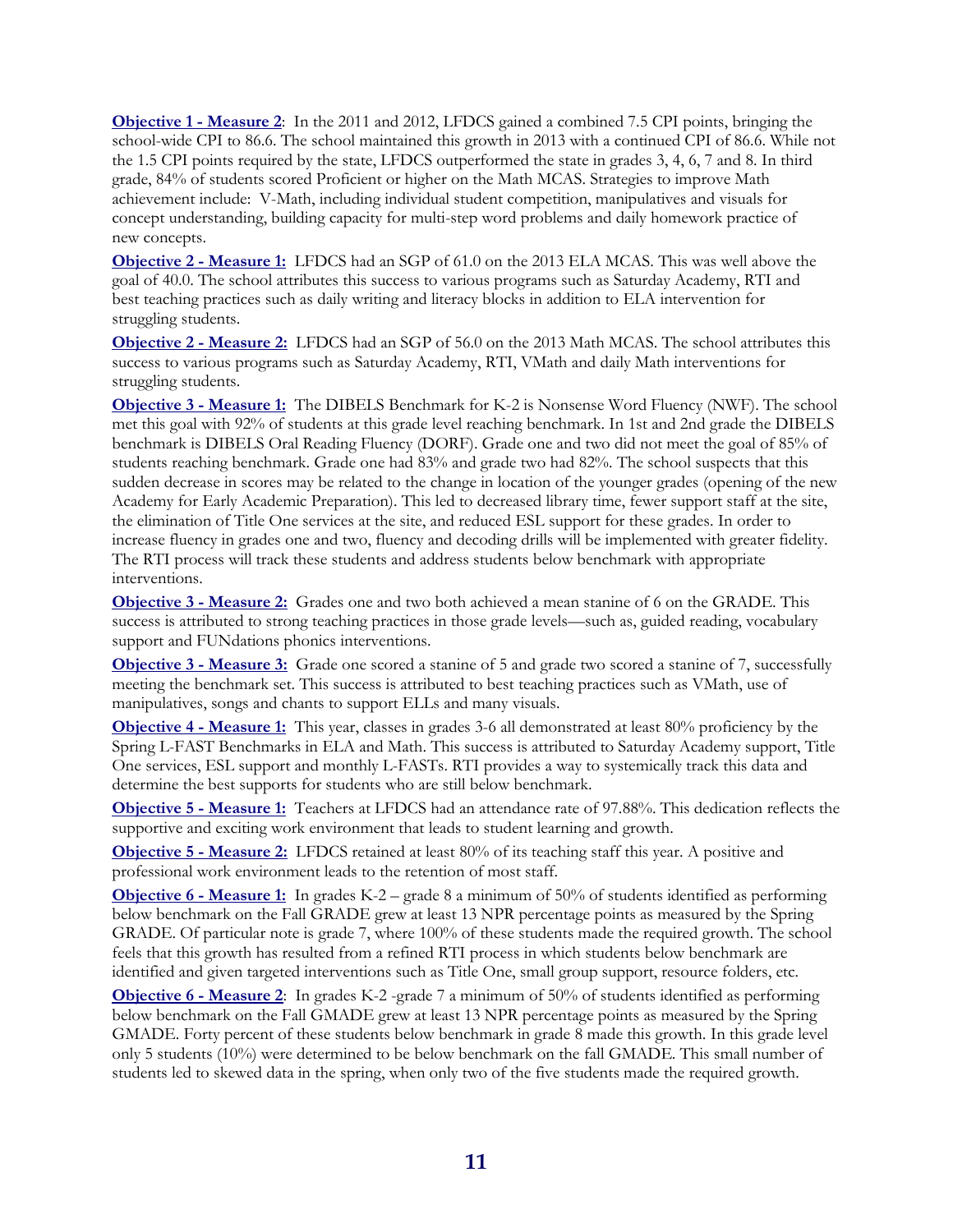The school feels that the growth in K-2 - Grade 7 is a result of a refined RTI process in which students below benchmark are identified and given targeted interventions such as Title One, VMath, small group support, resource folders, etc.

**Objective 6 - Measure 3:** Ninety percent of eighth grade students were at benchmark as measured by the Spring GRADE. This success is likely due to strong teaching practices, the support of the placement counselors and programs such as "Opening Doors" (SSAT and HSPT Prep program).

**Objective 6 - Measure 4:** Ninety percent of eighth grade students were at benchmark as measured by the Spring GMADE. This success is likely due to strong teaching practices, the support of the Placement Counselor and Alumni Coordinator and programs such as "Opening Doors" (SSAT and HSPT).

#### **B. CHARTER SCHOOL PERFORMANCE CRITERIA RELATING TO ACADEMIC PROGRAM SUCCESS**

#### **STUDENT PERFORMANCE AND PROGRAM DELIVERY**

**1. Student Performance: MCAS data for Spring 2013 Assessments Lawrence Family Development Charter School's Report Card link is: [http://profiles.doe.mass.edu/reportcard/rc.aspx?linkid=37&orgcode=04540205&fycode=2013](http://profiles.doe.mass.edu/reportcard/rc.aspx?linkid=37&orgcode=04540205&fycode=2013&orgtypecode=6&Student%20Achievement%20Trends) [&orgtypecode=6&Student Achievement Trends](http://profiles.doe.mass.edu/reportcard/rc.aspx?linkid=37&orgcode=04540205&fycode=2013&orgtypecode=6&Student%20Achievement%20Trends)**

#### **2. Student Performance SY'2013-2014**

Student performance on formative and summative assessment provides the school the opportunity to maintain strong performance on MCAS. Data and charts are found in the Attachments (Optional) section of this document. LFDCS recognizes that the Department of Elementary and Secondary Education monitors student performance through its state-wide testing system: MCAS by assessing English Language Arts, Math and Science, and that in addition the Office of Charter Schools & School Redesign monitors the academic success of a charter school through attention to the approved Accountability Plan for individual charters. LFDCS believes that our academic program meets all criteria for success as we have attained the following:

- LFDCS has made Annual Yearly Performance (AYP) every year of this charter in Math and every year but SY'2009-2010 in ELA.
- LFDCS has met the goals of each Accountability Plan, except in SY'2012-2013 and SY'2013-2014.
- LFDCS attained Level One status in 2012 for closing the achievement gap and was recognized as a Commendation School for making "high progress in narrowing proficiency gaps."
- LFDCS again attained Level One status in 2013 for narrowing the gap for proficiency goals.
- LFDCS was identified in SY'2013-2014 by ESE as one of 10 "bright spots" in the Commonwealth for consistent student progress in ELA against state achievement scores.
- LFDCS administration and staff provided ESE with strategies in Early Literacy and other areas of our K-4 program which contributed to student performance including the following:
	- Creating a system (RTI program) to progress-monitor student performance through assessment and benchmarking three times annually for every student, placing attention on measuring academic growth. Through this system, every LFDCS teacher has acquired the knowledge and ability to analyze both group and individual performance and identify effective strategies for all Tier II, Tier III and Tier IV (established during SY'2013-2014) students. As illustrated in the chart on page 30, the RTI program has resulted in consistent growth over the last 4 years through internal assessments of GRADE and GMADE by increasing Tier I students.

#### **3. Program Delivery**

Teacher attention to student improvement has raised outcomes in internal and external assessments with achievement on MCAS resulting in Level One status in SY'2013-2014. In ELA students at LFDCS outperformed the state average in 5 of 6 grade levels with a school-wide 70% at Proficient/Advanced and 3% (or 10 students) at Warning as seen in the chart on page 29. LFDCS delivers an academic program that provides improved academic outcomes and educational success for all students.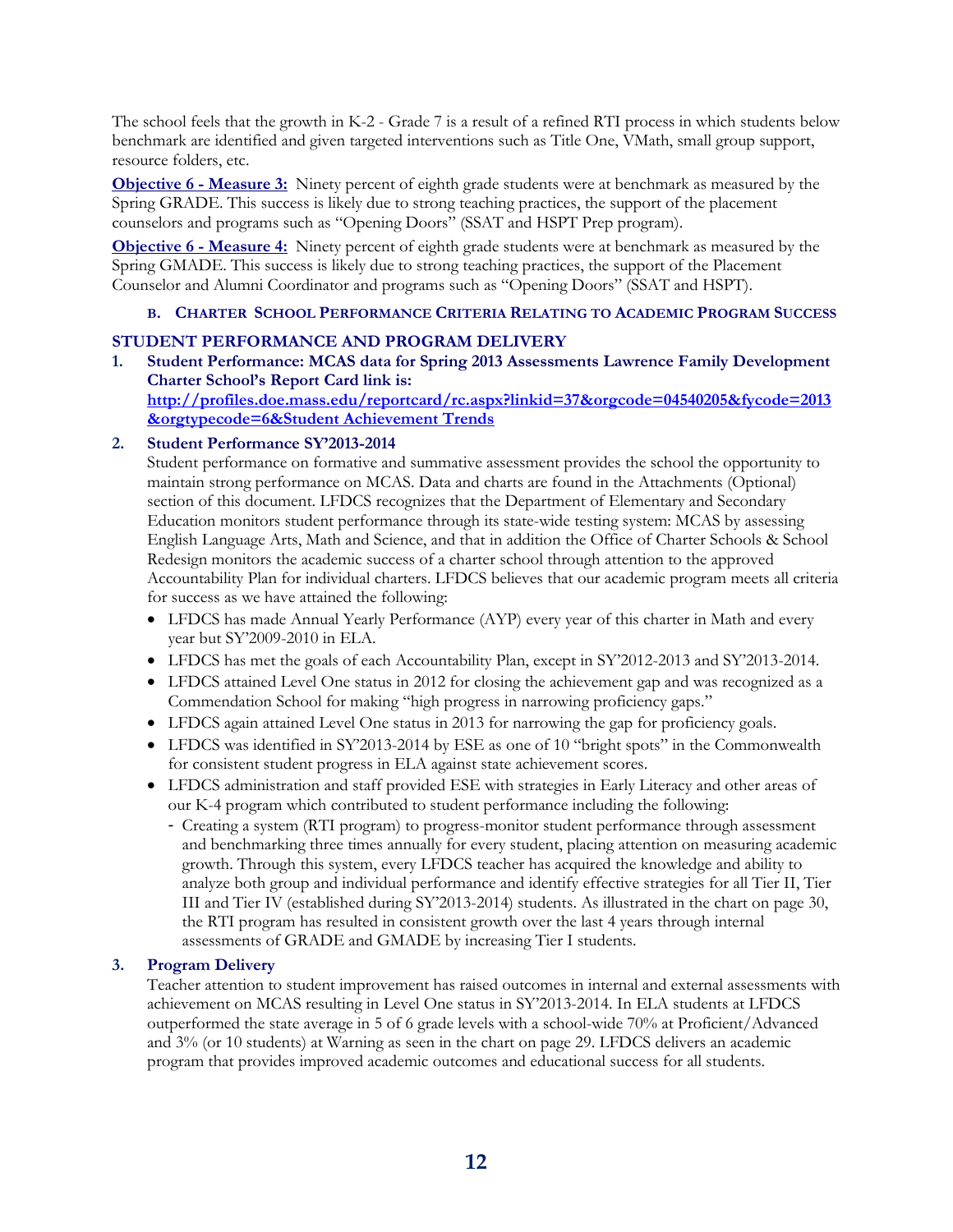#### **Curriculum**

LFDCS' curriculum is aligned to the Massachusetts State Curriculum Frameworks and is moving toward full adoption of the Common Core national standards. LFDCS' curriculum and programs are aligned vertically between grades and horizontally across classrooms at the same grade level. LFDCS' curriculum and programs support opportunities for all students to master the skills and the concepts. The following procedures and processes have been developed and implemented at LFDCS to meet the above-stated expectation:

- LFDCS implements a two-grade looping plan which assures that teachers are knowledgeable about curriculum standards over at least the two assigned grades and are able to "plan forward and reflect back" by connecting curriculum standards, background knowledge and individual student progress. Grade-level loops are: K-1/K-2, 1/2, 3/4, 5/6 and 7/8.
- LFDCS utilizes a standard lesson plan template throughout the school for consistency of instruction and accountability of standards.
- Lesson plans are created by grade-level teams during common planning time and ensure alignment across classrooms at each grade level K-6; grades 7/8 are clustered by subject area.
- Lesson plans are available online allowing specialist/interventionists (Special Education, ESL and Title One) to modify and augment lessons.
- The LFDCS report card over the past two charters has been standards-based with every content area broken down to standards applicable to grade and semester.
- Since 2012, LFDCS has developed teacher-led vertical teams of all core content areas ensuring vertical alignment of curriculum for K-8.
- The vertical teams have assisted administration during SY'2012-2013 and SY'2013-2014 to re-design the standards-based report card with new Common Core standards with keen attention to WIDA standards. This will be introduced in SY'2014-2015.

#### **Instruction**

LFDCS staff has a common commitment to high-quality instruction for all students. Instructional practices are consistently aligned to this common understanding which fosters both student achievement and engagement. Quality and consistency of instruction is evidenced by the following:

- LFDCS uses a common template for all lesson plans which require the following structure:
- Do NOW
- Intro to lesson/pre-teaching vocabulary
- Direct instruction addressing standard(s)
- Supervised, relevant, independent practice
- Assessment (formative or summative)
- LFDCS checks for rigor and relevance by having the Heads of School and teacher peers review teacher lesson plans.
- Heads of School implement the ESE teacher evaluation system by visiting every classroom regularly for observation and providing feedback to teachers.
- LFDCS provides in-depth professional development training for five days prior to the school year's opening. This training focuses on curriculum and instruction ensuring that all staff are informed and prepared.
- LFDCS has invested in technology to improve instruction, placing interactive boards in every classroom to integrate technology at all levels in all core subjects. LFDCS has recently received funding to implement a new "Blended Learning" program to support technology-enhanced instruction which will help students further gain control of their learning and personalize instruction. A team of ten teachers will comprise a new Technology Committee and will train with an experienced provider (2Revolutions) to ensure that there is appropriate integration of technology in the curriculum and instruction at all grade levels and content areas.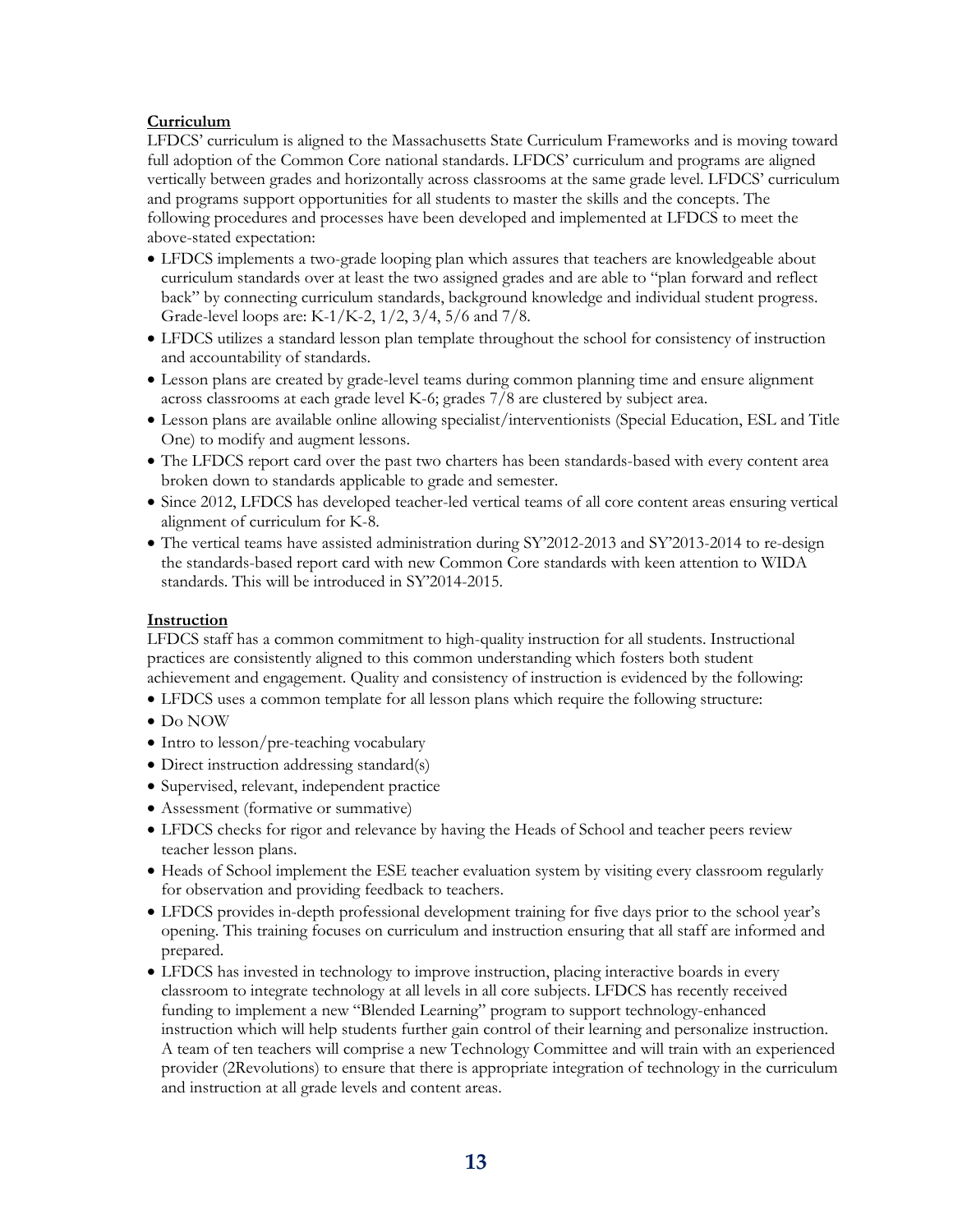• LFDCS has provided workshops for all staff to understand the impact of poverty on children and learning. This is the purpose behind our insistence on consistent structure in lesson plans and expectations. These are not only essential for high achievement for all students but are also critical in addressing the challenges of poverty. Students who grow up in poverty often face serious daily challenges in many aspects of neighborhood and family. By creating an environment and culture of structure and consistency through teaching, students are able to focus and succeed academically.

#### **Assessment and Program Evaluation**

The school uses a balanced system of formative and summative benchmark assessment. This is reinforced through our philosophy of either a support service or program delivery model for student interventions. All programs at LFDCS are required to have assessment as a key component to make informed decisions on effectiveness—a performance must be measureable to be analyzed and improved upon. In addition to evaluating curriculum as noted above, the school offers an array of supplementary programs which support the diverse needs of students.

- **Saturday Academy (Title One funded) -** Students are assessed using internal benchmarking and are provided specific supports designed to reinforce intervention strategies used during Saturday small group sessions.
- **Summer Academy (Title One funded) -** Academic support designed to help students assessed below grade-level benchmark so that they continue to grow. At the end of summer, they are reassessed to ensure there is no loss of learning. In the summer of 2014, this will provide specific help for identified ELLs to retain learning and language. All special education students, regardless of academic status, are invited to participate in Summer Academy every year.
- **After School "Science as a Verb" (Title One funded) -** Academic enrichment workshops in the sciences for grades 5-8 in partnership with higher education. Additionally younger students are engaged in science workshops connected to Common Core standards through the Museum of Science and Quarrybrook Learning Center. The Science Department Head coordinates all workshops and events with partners to meet curriculum and instructional standards. Students are exposed to all learning modalities— kinesthetic, visual and auditory. Annually, every Science MCAS question is evaluated in connection with workshops provided by our science partners. We use assessment rubrics for science fairs translated in Spanish which is especially helpful for the engagement in performance standards for students who have non-English speaking parents.
- **"Opening Doors" Workshops and Support Services (funded largely by foundation grants)-** Designed to help students and parents make informed decisions about high school placement and to assess students' abilities through HSPT and SSAT preparation programs and testing. These "Opening Doors" test results assist the Placement Counselor in identifying potential high schools of choice for LFDCS students after graduation. LFDCS measures the success of the "Opening Doors" program by the continued growth of participating secondary schools, the number of admissions to private and parochial high schools for each graduating class and by the monitored success of our alumni during their four years of high school.
- **"Right from the Start" (funded largely by Title One grants) -** A program intended to welcome, introduce and educate new parents of entering Kindergarten students. In addition to home visits, there are three parent workshops centered on: numeracy, literacy and health. This program is assessed by parents' attendance and consistent participation in K-1/K-2 family activities as well as by an annual parent survey.

LFDCS assesses all curriculum and programs in an annual survey completed by our most valued stakeholders—our parents. The results are documented under the Organizational Viability section of this report.

#### **Support for Diverse Learners**

During SY'2013-2014, LFDCS provided services for all students including English Language Leaners (ELLs) and Special Education students. The school schedule is designed to ensure that all student needs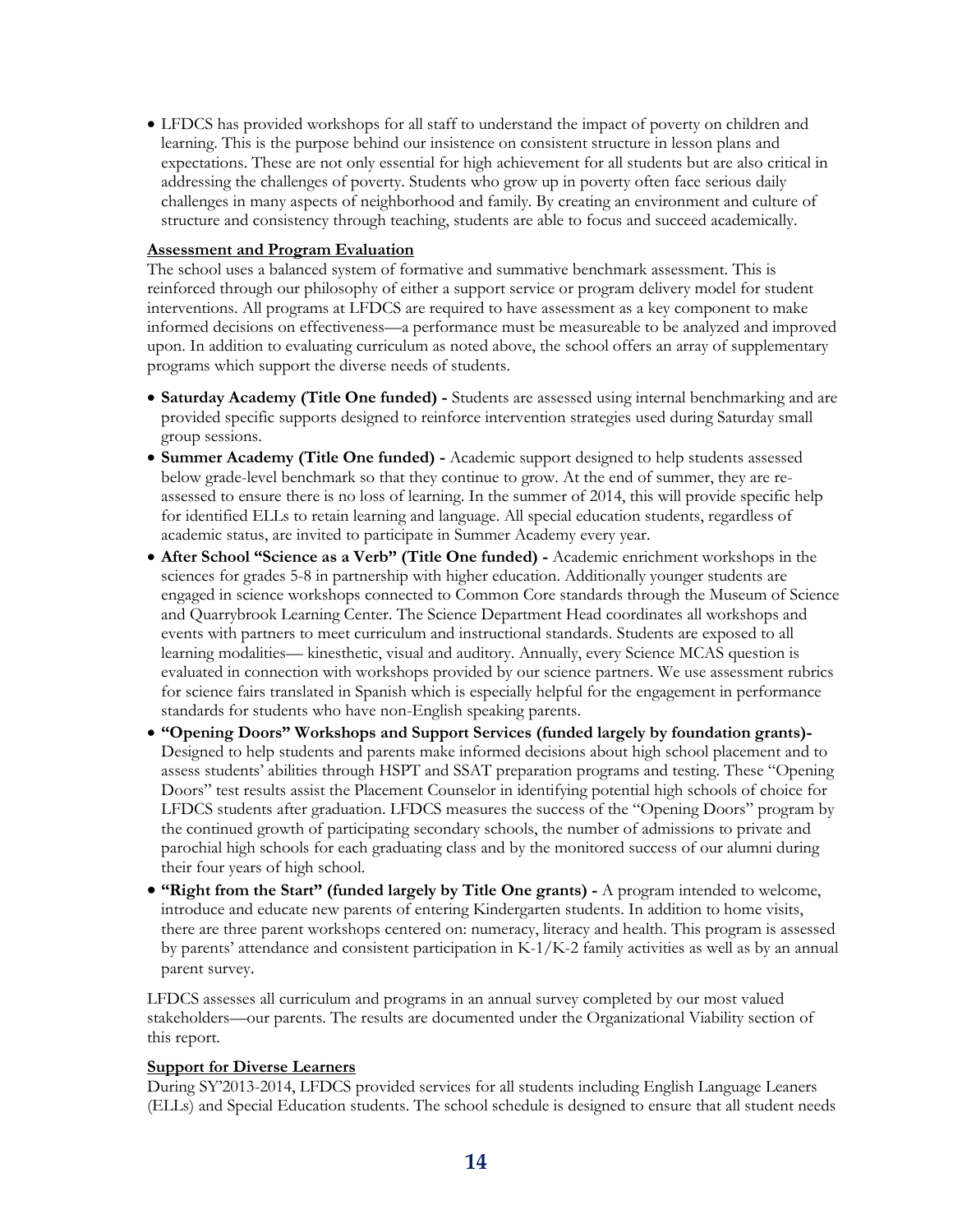are being met. Our school provides a 4-tiered level of instruction that incorporates needs-based groups where specialized instruction and strategies are identified through RTI monthly meetings of instructional and student services' staff. The school's schedule is also designed to provide weekly common planning time for grade-level teams.

#### **English Language Learners (ELLs)**

LFDCS enrolls a student body that is 98.8% Hispanic of whom 87% (SY'2013-2014) were identified that English was not their first language. LFDCS recruits and enrolls at K-1 (4 years old) and enrolls from the waitlist for K-2 to grade 3 only; 39 out of 84 K-1 students are ELLs annually requiring LFDCS places the majority of ESL staff and resources at the Academy for Early Academic Preparation. LFDCS' ESL program has both a "pull-out" and a "push-in" component. Worth noting is that the co-leaders of RTI are certified ESL teachers and teacher mentors for ESL certification. Our ESL teachers provided in-house professional development to help all teachers understand the World Class Instructional Design Assessment (WIDA) standards, how to implement Model Performance Indicators (MPIs) and share the Can-Do descriptors for each language skill in reading, writing, listening and speaking. One key component of professional development and peer mentoring is encouraging regular education teachers to earn second licenses in either ESL or special education. A total of nine teachers have earned ESL certification and during SY'2013-2014, twenty-one teachers completed the RETELL course for SEI endorsement creating a powerful language program for our youngest students. LFDCS is pleased to report on its ongoing success, preparing a high enrollment of ELLs to transition out of ESL and succeed in standard classrooms. Strategies put in place by the ESL team included the following:

#### Sheltered English Immersion (SEI)

- ESL staff collaborated with teachers to share best practices and create SEI classrooms
- The RETELL course ensured that 21 teachers are qualified to deliver SEI instruction
- ESL staff created monthly newsletters to update all staff on ESL strategies

#### WIDA Standards

- ESL staff implemented WIDA standards into lesson plans through the creation of MPIs
- ESL staff used WIDA Performance Levels to group students and differentiate instruction
- ESL staff used the CAN DO descriptors to evaluate students and send home quarterly progress reports aligned to these descriptors

#### ACCESS Testing

• ESL staff tested 89 ESL students this spring awaiting ACCESS growth

#### ESL Staff and RTI Process

- ESL staff brought data to RTI meetings to demonstrate efficacy of interventions
- ESL staff used data brought to RTI meetings to re-distribute groups and plan instruction

#### **Special Education**

LFDCS has a special education program which is 100% in compliance. Special education teachers are able to implement academic lessons and make modifications for their students based on the techniques of their IEPs. In previous sections we have written extensively on our RTI program and note here that there are special components of the RTI program at the Academy for Early Academic Preparation which focuses on the social-emotional needs of our younger students. During SY'2013-2014, a detailed plan was developed by the Special Education Director and the RTI co-chairs to create process and procedures for Tier IV student referrals, allowing for a teacher-requested meeting to gather all relevant data and observations and to request an evaluation to determine eligibility for special education services. The school also has a structured program for the identification and delivery of students that require 504 plans. Because the school has three buildings comprising its campus, each Head of School also serves as the coordinator and has the responsibility to monitor and supervise for the delivery of these services. The District Curriculum Accommodation Plan (DCAP) is also building-specific monitored and reviewed periodically for revisions and compliance to ensure that the general education environment is a rich and responsive one and ensures that teachers are prepared for a diverse student population.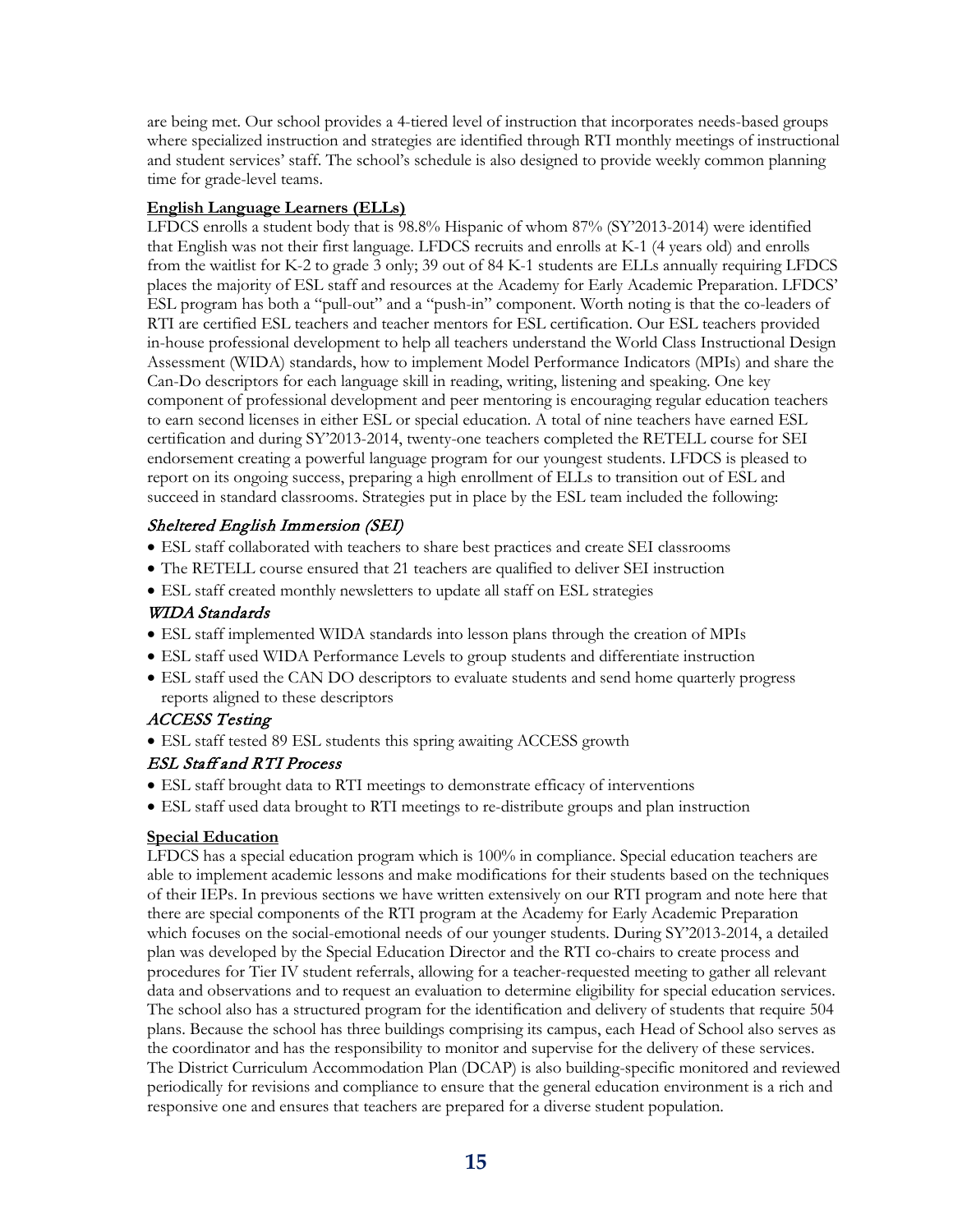## III. Organizational Viability**A. ACCOUNTABILITY PLAN OBJECTIVES AND MEASURES**

|                                                                                                                                                                                                                                                                                                                                               | 2013-2014<br>Performance<br>(Met/Not Met) | <b>Evidence</b>                                                                                                 |
|-----------------------------------------------------------------------------------------------------------------------------------------------------------------------------------------------------------------------------------------------------------------------------------------------------------------------------------------------|-------------------------------------------|-----------------------------------------------------------------------------------------------------------------|
| Objective 1: The school develops an annual budget that can be sustained by enrollment and is in<br>support of student academic achievements.                                                                                                                                                                                                  |                                           |                                                                                                                 |
| Measure:<br>1. The school's annual budget will be sustained by its<br>enrollment.                                                                                                                                                                                                                                                             | Met                                       | SY'2013-2014 Budget<br>(See page 18)                                                                            |
| Measure:<br>2. Each year the school will demonstrate a history of<br>positive net assets, adequate cash flow to sustain<br>operations and support the academic program and<br>consistently operates within budget.                                                                                                                            | Met                                       | SY'2013-2014 Revenue<br>Statement<br>(See page 18)                                                              |
| Measure:<br>3. LFDCS's annual independent audit will be free of<br>material or repeated findings.                                                                                                                                                                                                                                             | Met                                       | SY'2012-2013 Audit<br>Walsh & Co. Independent Audit<br>SY'2013-2014 - Unaudited                                 |
| Objective 2: The school implements the student recruitment, retention and enrollment process<br>intended in the charter, in the school's recruitment and retention plans and as defined by statute<br>and regulations.                                                                                                                        |                                           |                                                                                                                 |
| Measure:<br>1. For each year of the charter, LFDCS will maintain<br>an average daily student attendance of at least<br>ninety-five percent (95%).                                                                                                                                                                                             | Met                                       | SY'2013-2014 SIMS Report<br>97.72%                                                                              |
| Objective 3: Families and students are satisfied with the school's program.                                                                                                                                                                                                                                                                   |                                           |                                                                                                                 |
| Measure:<br>1. Through an annual parent survey distributed to<br>one hundred percent (100%) of families of<br>LFDCS, with a fifty percent (50%) return rate,<br>eighty percent (80%) of parents responding will<br>report satisfaction with the effectiveness of the<br>faculty in areas of academic challenge, support<br>and communication. | Met                                       | <b>Annual Survey Results</b><br>100% of surveys distributed<br>80.4% Survey Return<br>98.2% Parent Satisfaction |
| Measure:<br>2. Eighty percent (80%) of the parents of the<br>graduating eighth graders will attend high school<br>orientation night in preparation of applying to<br>admissions-based high schools resulting in eighty<br>percent (80%) of students applying.                                                                                 | Met                                       | 100% Parent Attendance<br>High School Orientation/<br><b>Transition Workshops</b>                               |

**Objective 1 – Measure 1:** LFDCS prepares an annual budget to be sustained by student enrollment, entitlement grants and private grants which support special projects and enrichment. The Academy for Early Academic Preparation is the site for 252 students, increasing capacity at these grade levels by a total of 60 students. All other costs have been kept in line with careful attention to line items, freezing staff step increases and aggressively seeking private funds. As the school increases enrollment each year through 2020, increased annual per pupil funding eliminates the need to access reserve funds.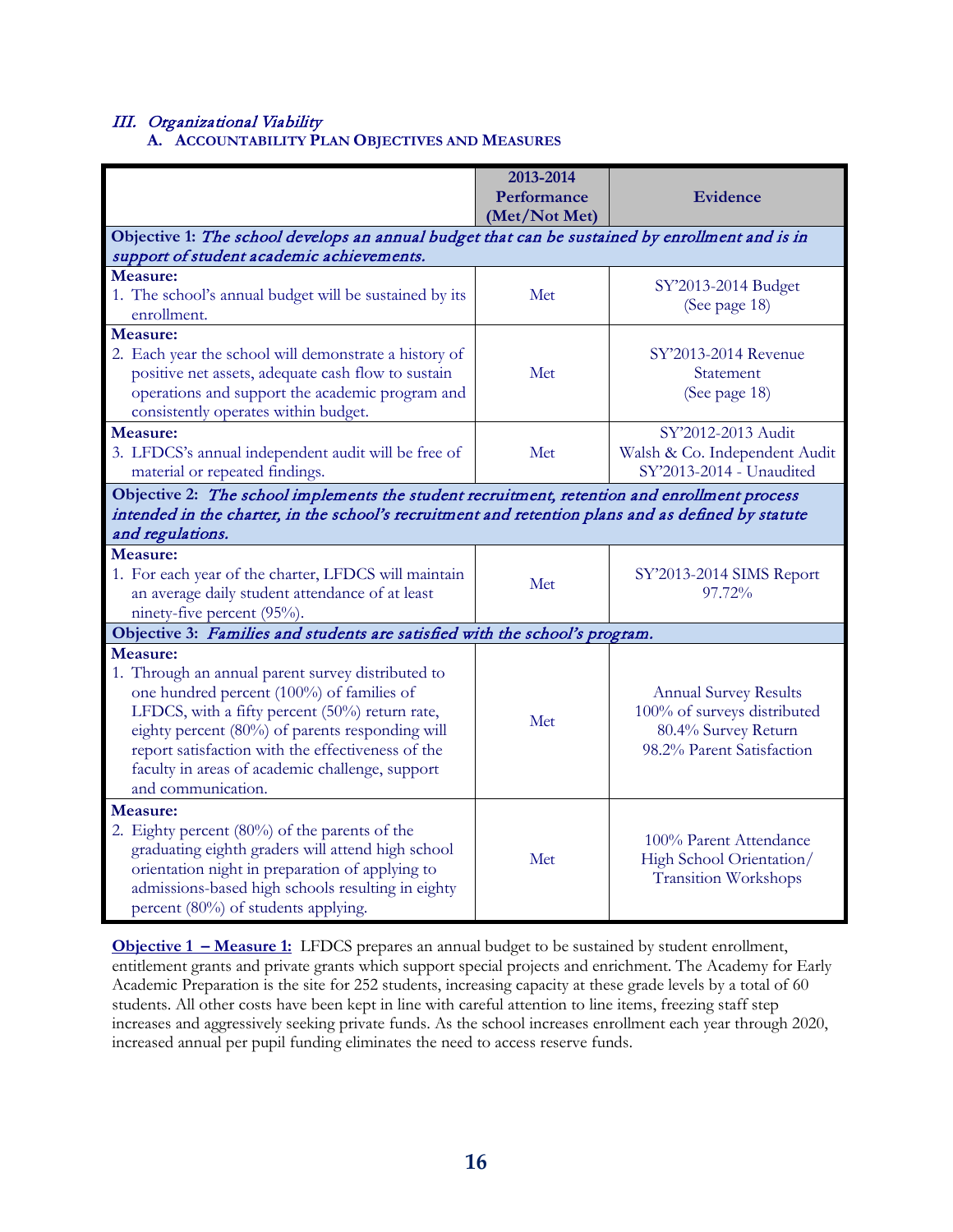#### **Objective 1 – Measure 2: From Statement of Revenues & Expenditures**

|           | Revenue     | Expenditures                              | Remainder of Revenue |
|-----------|-------------|-------------------------------------------|----------------------|
| 2009-2010 | \$8,957,265 | \$7,993,260                               | \$964,005            |
| 2010-2011 | \$8,799,120 | \$8,734,589                               | \$64,531             |
| 2011-2012 | \$8,717,184 | \$8,720,237                               | $(\$3,053)$          |
| 2012-2013 | \$9,017,429 | \$9,614,115                               | $(\$596,686)$        |
| 2013-2014 |             | (will be audited during the fall of 2014) |                      |

**Objective 1 – Measure 3:** LFDCS contracts with an annual independent auditing company, Walsh and Company. The SY'2012-2013 audit was presented to the school's Board of Trustees on October 9, 2013 and was free from material findings. SY'2013-2014 fiscal expenditures will be audited during August, 2014 and will be presented to the school board at the October, 2014 meeting.

**Objective 2 – Measure 1:** LFDCS implements all aspects of the recruitment, retention and enrollment process as defined by the statue and regulations with particular attention to Goals of the Recruitment and Retention Plan (see pages 4-7). LFDCS recruits new students only for K-1 (four year olds). Annual applications for this full-day, academic early kindergarten program attract approximately 150 applications from Lawrence residents and a separate application pool for other communities. With 80 available seats, and generally 30 of these filled by siblings, 50 seats are available through the lottery. The lottery also establishes a waiting list (approximately 70 students at K-1). This list moves through the grades and is our only source of new student enrollment. LFDCS implements a very positive, family-centered school, and in SY'2013-2014 LFDCS retained 99.4% (653 of 657 enrolled students). Daily attention to student attendance resulted in a 97.89% rate for SY'2013-2014.

**Objective 3 – Measure 1:** Engaging parents and families was at the forefront of our first charter application (1995) and has remained as a cornerstone of our efforts and annual progress. Parent participation is evident in every program and at every grade level (See Faithfulness to Charter, Accountability Plan page 1) including:

- Family home visits prior to school enrollment
- Parent workshops—English and Spanish—during K-1 for 100% of parents ("Right from the Start")
- Parent involvement/leadership on School Site Council & Board of Trustees--well attended all year
- Parent-teacher communication by memo, e-mail, parent conferences (100% attendance, every grade, every quarter for the past 5 years)
- Parent participation in student presentations of research/writing trained to use teacher rubrics for better understanding of curriculum objectives
- Parent participation in all workshops/events related to "Opening Doors" and high school transition including: Grade 7/8 parent orientation, High School Fair, school-led visits to secondary schools and a parent-led panel discussion for other parents on pros and cons of boarding schools

Parent Surveys were distributed to 485 families (100%) with returns of 390 surveys (80.4%). Overall parent satisfaction rate was 98.2% for the eleven questions when considering responses which were either most satisfied or satisfied with the highest levels of satisfaction in the following categories:

- 1. Parent Teacher Conference: 100% (77% most satisfied; 23% satisfied)
- 2. Safe Learning Environment: 100% (76% most satisfied; 24% satisfied)
- 3. Communication with Classroom Teacher: 100% (72% most satisfied; 28% satisfied)
- 4. Child's Academic Progress in Math: 98% (68% most satisfied; 30% satisfied)
- 5. Child's Academic Progress in Reading: 99% (68% most satisfied; 31% satisfied)
- 6. High School Information Night: 95% (54% most satisfied; 41% satisfied)

**Objective 3 – Measure 2:** Eighty-nine percent (89%) of eighth grade parents attended the high school orientation night as part of family participation in the high school admissions process which surpasses the Accountability Goal of 80%. Parent participation in this overall process included 100% of 8th grade parents during SY'2013-2014.

#### **B. CHARTER SCHOOL PERFORMANCE CRITERIA RELATING TO ORGANIZATIONAL VIABILITY COMPLAINTS**

No official complaints were received by the Board of Trustees during SY'2013-2014.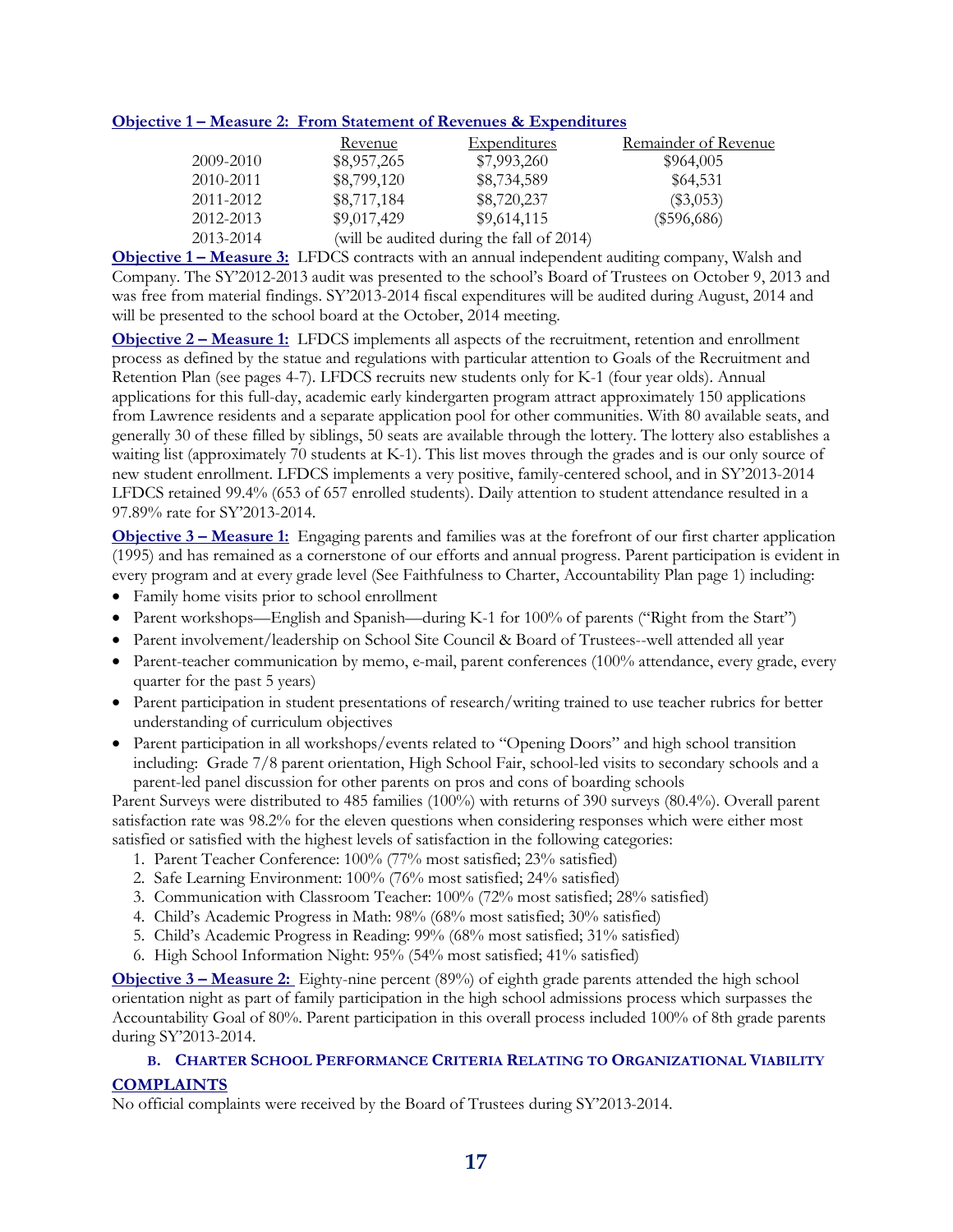### **FY'2013-2014 STATEMENT OF REVENUES AND EXPENDITURES (UNAUDITED)**

### **BALANCE SHEET (UNAUDITED)**

| Tuition              | \$8,250,715 |
|----------------------|-------------|
| Grant Income         | \$626,027   |
| Food Services        | \$464,211   |
| Miscellaneous Income | \$241,161   |
|                      |             |
| <b>Total Revenue</b> | \$9,582,114 |

## *Expenditures*

*Revenue* 

| <b>Total Revenue Over</b>   | \$107,428   |
|-----------------------------|-------------|
| <b>Total Expenditures</b>   | \$9,474,686 |
| Other                       | \$83,647    |
| Depreciation                | \$119,319   |
| Food Services               | \$266,935   |
| Professional Services       | \$205,498   |
| School Supplies & Equipment | \$100,545   |
| Occupancy                   | \$1,587,675 |
| Office Expenses             | \$87,876    |
| Contracts & Fees            | \$723,855   |
| Benefits & Payroll Taxes    | \$1,045,214 |
| Salaries                    | \$5,254,134 |

 **Expenditures**

### *Assets*

| Cash & Equivalents  | \$696,105   |
|---------------------|-------------|
| Accounts Receivable | \$2,258,066 |
| Equipment-Net       | \$674,582   |
|                     |             |
|                     |             |
| <b>Total Assets</b> | \$3,628,753 |
|                     |             |

## *Liabilities*

| Accounts Payable         |             |
|--------------------------|-------------|
| & Accrued Expenses       | \$137,172   |
| Wages & Related Payables | \$746,954   |
| Deferred Revenue         | \$74,037    |
| <b>Total Liabilities</b> | \$958,163   |
|                          |             |
| <b>Total Net Assets</b>  | \$2,670,590 |
| <b>Total Liabilities</b> | \$3,628,753 |
| <b>And Net Assets</b>    |             |

#### **PRIVATE FUNDS RECEIVED**

LFDCS received **\$249,627** in private funds during SY'2013-2014**.** The programs funded included: Health & Nutrition Raised Bed Gardens, "Opening Doors" High School Readiness, PFK Scholarship Fund, Emergency Scholarship Fund, Playground Equipment, Educational Software, Summer Enrichment and Class of 2014 Yearbook.

#### **EDUCATION GRANTS RECEIVED**

Public Funds in SY'2013-2014 and carryovers equaled **\$736,965** (expensed for FY'14 is estimated at **\$652,286).**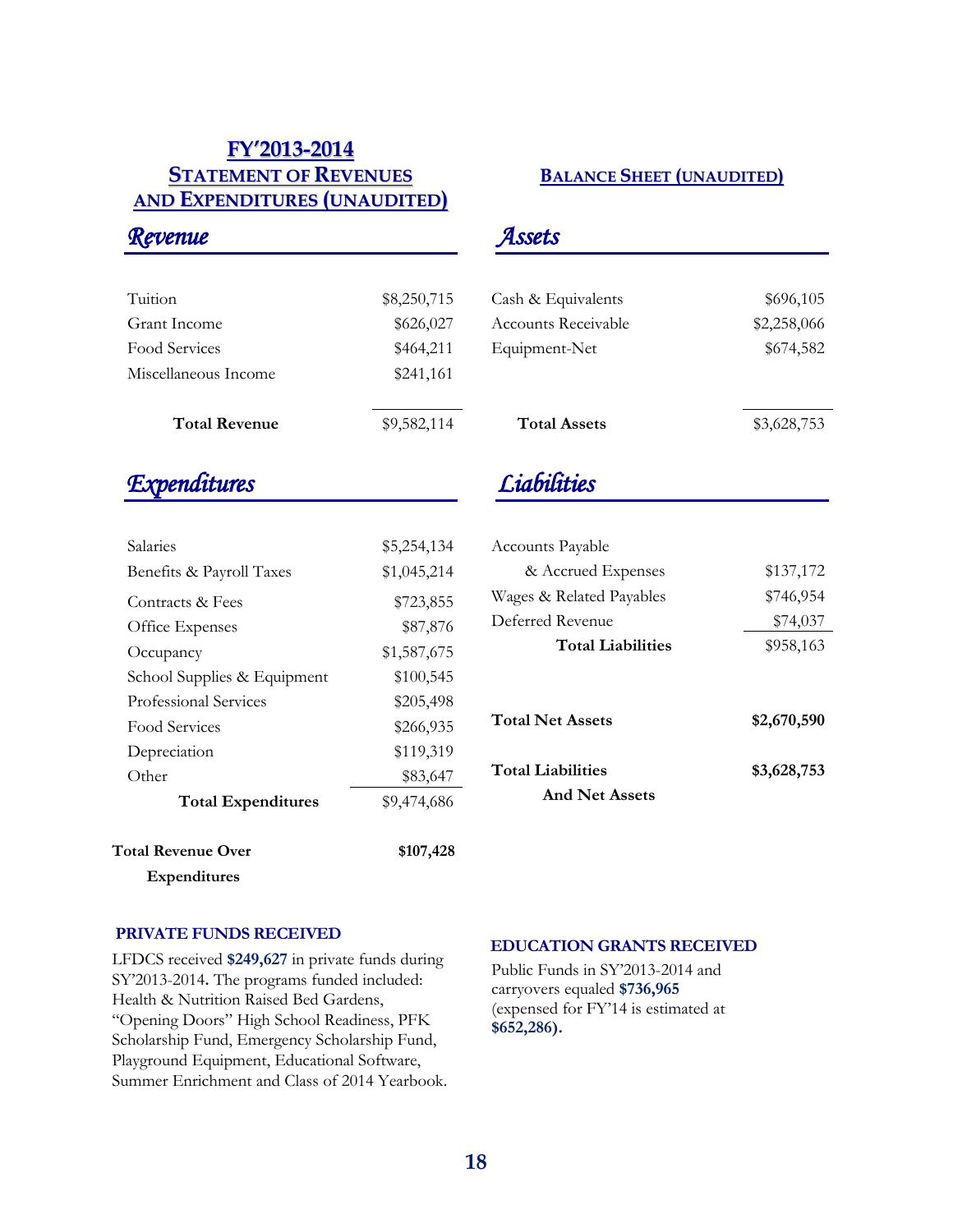### **SY'2014-2015 BUDGET (UNAUDITED)**

### *Revenue*

| Tuition              | \$8,623,747  |
|----------------------|--------------|
| Grant Income         | \$700,000    |
| Food Service         | \$480,000    |
| Miscellaneous Income | \$210,225    |
| <b>Total Revenue</b> | \$10,013,972 |

### *Expenditures*

| Salaries                    | \$5,531,241 |
|-----------------------------|-------------|
| Benefits & Payroll Taxes    | \$1,138,350 |
| Contracts & Fees            | \$769,016   |
| Office Expenses             | \$151,000   |
| Occupancy                   | \$1,642,000 |
| School Supplies & Equipment | \$83,000    |
| Program Services            | \$202,000   |
| Food Services               | \$307,000   |
| Other                       | \$41,000    |
| <b>Total Expenditures</b>   | \$9,864,607 |

**Total Expenditures Under**  al Expenditures Under **\$149,365**<br>Revenue

### *See Attachments (Optional) page 31 for a 5-year budget and reserves.*

#### With sincere appreciation to all who helped our school grow.

#### **PARTNERSHIPS**

| A Better Chance   ABC                              |
|----------------------------------------------------|
| <b>Boston College</b>                              |
| <b>Boston Society of Civil Engineers</b>           |
| Central Catholic High School                       |
| Converse                                           |
| Governor's Academy "Gov Plus"                      |
| Groundwork Lawrence                                |
| Lawrence Community Works                           |
| Lazarus House Food Pantry                          |
| Maria del Pilar Quintana Family Center             |
| Massachusetts Department of Early Education & Care |
| Massachusetts Department of Elementary             |
| & Secondary Education                              |
| Merrimack College/Service Learning Center          |
| Metro North Regional Employment Board              |
| Merrimack Valley Workforce Investment Board        |
| Museum of Science                                  |
| Northern Essex Community College (Science)         |
| Phillips Academy-Andover/Community Services        |
| Phillips Academy-Andover/Violin Program            |
| Pingree School/Prep@Pingree                        |
| Quarrybrook Outdoor Learning Center                |
| The Furniture Trust                                |
| University of Massachusetts Lowell                 |
| University of Notre Dame 'NDIgnite"                |
| Whole Foods Corporation                            |
| YouthBuild-Lawrence                                |
|                                                    |

#### **PROFESSIONAL ADVISORS**

*APEX Computers BlueSkies Wellness Doherty Insurance Massachusetts Charter School Association Morris, Rossi & Hayes Michael Walsh, CPA Teach for America Teachers21 The May Institute* **IN-KIND GOODS AND** 

### **PROFESSIONAL SERVICES**

*Central Catholic High School (After-School Program) Donnelly Uniforms Trombly Bus Company Volunteer Readers for "Read Across America" YouthBuild-Lawrence*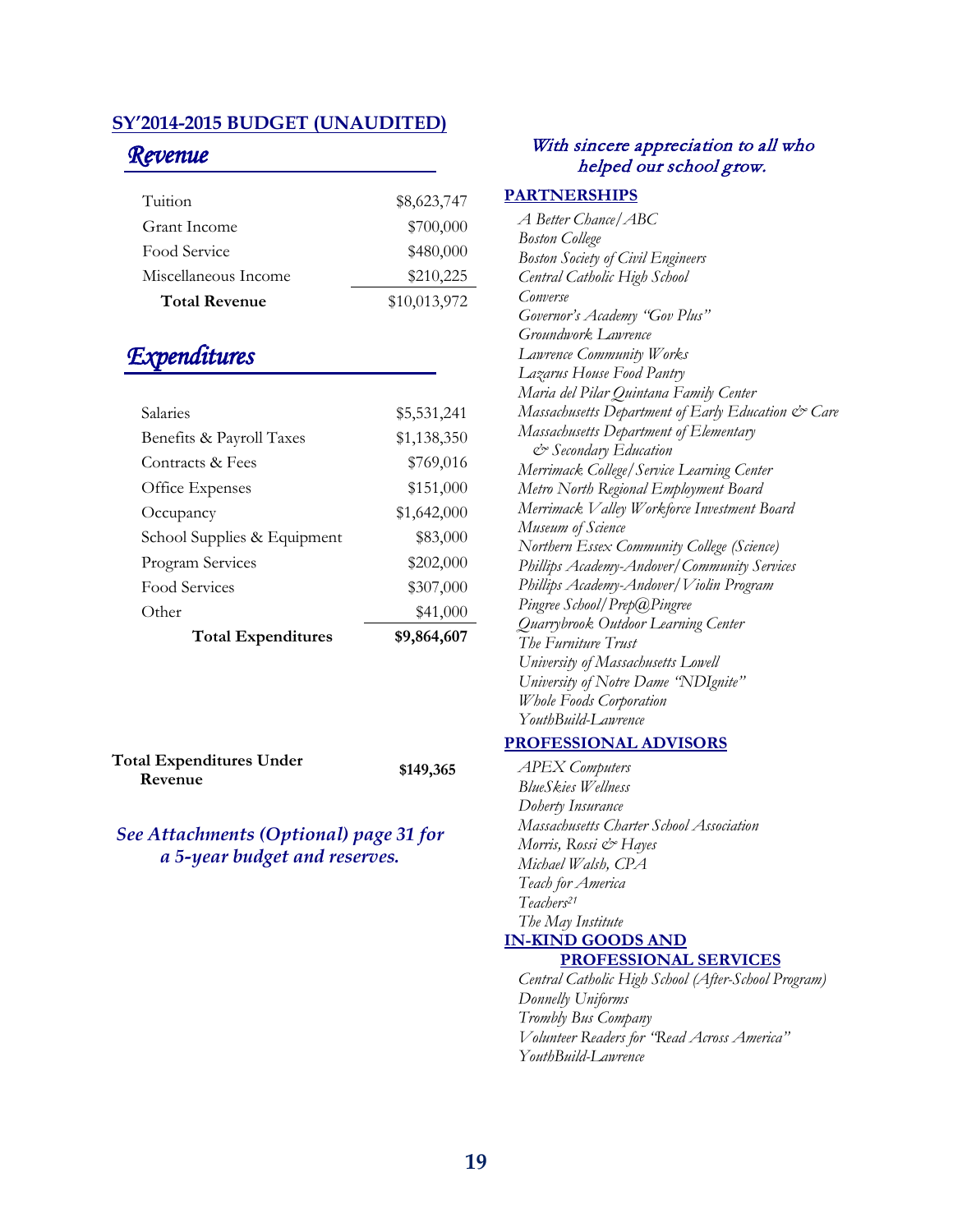#### **CAPITAL PLAN FOR SY'2014-2015**

**Overview:** In 2010, LFDCS proposed a capital improvement plan in anticipation of the school's submitted plan for expansion of enrollment which added 200 students, through controlled growth. This level is 20 students per year through 2020.

As proposed in 2011, LFDCS renovated space in the Maria del Pilar Quintana Family Center creating one classroom for the additional 20 K-1 students which entered in September, 2011. This was completed in the summer of 2011 at an approximate cost of \$16,000. Complying with new state building requirements for charter schools to adhere to state public bidding laws, paying prevailing wages and limitations on architectural choices rendered previous construction plans null and void.

The Facilities Committee then turned its attention to identifying long-term rental opportunities within walking distance of the current site for the long-term home of the Academy for Early Academic Preparation. This was accomplished through a 5-year term renewable lease at 10 Railroad Street where the Academy for Early Academic Preparation are currently housed (grades kindergarten for 2 years and grade 1).

As the early childhood population grew from the Academy to impact the Lower School, additional classroom space was prepared at the LFDCS' Lower School. This allowed us to fully utilize existing space. We see our school properties as continuing to accommodate our expansion plans which include a total of **4 classrooms** for each grade once the full expansion is complete. As these additions to the student population occurs, we budget materials and furniture at \$5,000 per classroom. This budget is also supported by corporate donations and equipment and furnishings from our partner, *The Furniture Trust.* 

The timeline for the number of classrooms needed at each grade is: grade 2 (by 2014; completed), grade 3 (by 2015), grade 4 (by 2016), grade 5 (by 2017), grade 6 (by 2018), grade 7 (by 2019) and grade 8 (by 2020). We anticipate for 2016 and beyond that we will also occupy all available classroom spaces at 404 Haverhill Street which is now only used for after school programs. This additional space is next to the Upper School's main building and adjacent to the Maria del Pilar Quintana Family Center at 404 Haverhill Street. When after school program space is reassigned, the Director will move to new administrative space, and the programs will be relocated to the main building in the Upper School.

The following description explains the next phase of the Capital Plan which aligns with the timeline of the LFDEF Strategic Plan (SY'2014-2020).

#### **WEST STREET CLASSROOM SPACE**

#### **& SCIENCE, TECHNOLOGY, ENGINEERING, MATHEMATICS (STEM) CENTER**

(serving grades Kindergarten – grade 8 for regular day and beyond the day activities)

#### **Description of Project**

The overarching goal of the STEM Center at Lawrence Family Development Charter School will be to ensure that LFDCS students: appreciate the beauty and wonder of science, possess sufficient knowledge of science and engineering to engage in public discussions on these issues, are careful consumers of scientific and technical information in and outside of school, explore science outside school and enter careers of choice, including (but not limited to) careers in science, technology, engineering and math.

The LFDCS STEM center will challenge students to be ready for the 21<sup>st</sup> century workplace through introductory inquiry-based science investigations that are followed by more in-depth project-based learning. Interdisciplinary challenges for students will develop critical thinking and communication skills required for students' lives beyond the classroom. The Science Center's Instructional Framework is dedicated to: Science as Inquiry, The Nature of Science, Science and Technology and Engineering, Science in Social and Personal Perspectives and Science Concepts.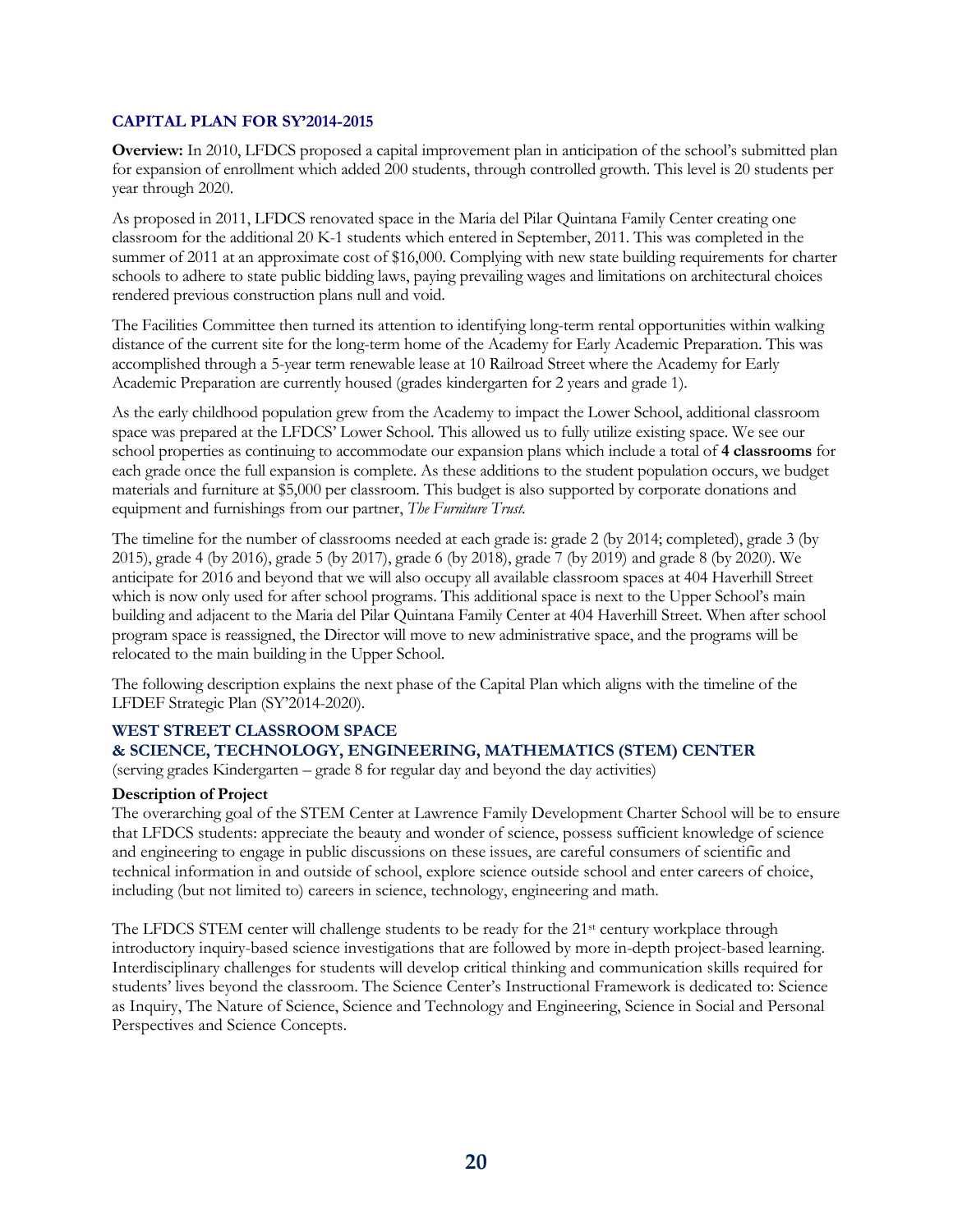#### **Current Status of Project:**

The current status of the project is that we have set up and met with a STEM steering committee to define the use and needed space for the overarching goals and interdisciplinary vision of the curriculum for all LFDCS grades. This steering committee was comprised of members of the higher education community, our business and community partners for engineering and science projects and some of the staff members of Quarrybrook Learning Center and the Museum of Science. To plan for the best use of available space, students and professors from the University of Massachusetts Lowell were part of the planning, and they drafted early space plans for consideration. The vision for use of the STEM space at the Lower School (the former kindergarten space) has been defined for use at 34 West Street. These plans include:

**The Atrium** which will be the entrance to the STEM Center and include several displays to explain the term STEM and how the facility accommodates LFDCS stakeholders with a new "meta-discipline" that will combine science, technology, engineering and mathematics subject areas. The atrium's display cases and wallmounted flat-screens will showcase the facility's classrooms and instructional design, which will transform traditional classrooms from teacher-centered instruction into inquiry-based, problem solving, discovery zones for engagement with academic content and probing to solve problems. The Center's purpose is to expedite learning opportunities through applied learning. The atrium will also be the home of the *Renewable Pod*, a demonstration model of renewable energy created by graduate students at UMass Lowell for use by LFDCS students. This symbolic pillar not only educates about renewable energy and the renewable characteristics of lifelong learning but also details the importance of partnerships for collaborative learning.

**The Triangle or Delta Room** will be the Physical Science lab. Its equipment will include balances, Vernier probes, glassware, chemicals, LEGO Chemistry Kits. This room's focus is everything to do with matter (physical and chemical properties, energy, light, etc.).

The Circle or Infinity Room will be the classroom that can be used for teaching concepts, engineering challenges/student project demonstrations and research presentations. It is also a space where faculty and students will showcase their work and publications.

The Square Room will be a functional area to be named after further discussion by the Committee. This room is the earth science and life science room. This room has an exit, which is the gateway to the raised bed gardens, so the room will also have a seed germination function. This room, and its earth science focus, will house rocks, sand and other related materials.

#### **ADDITIONAL STEPS TO BE COMPLETED BY 2020 FOR THE STEM CENTER:**

- By FY'15 add 10 sinks for lab work and corridor counters for computer work space; remodel early childhood bathrooms to accommodate older students. (estimated at \$35,000)
- FY'16 fully install all technology, including servers, computers and wireless access and Eno White Boards. (estimated at \$70,000).
- FY'17 build all storage areas and complete all purchases of materials, lab supplies, student and teach lab stools, and movable carts for use by STEM teachers and partners. (estimated at \$55,000)
- FY'18 Analyze the costs and plan for solar panels or alternative energy. (costs to be determined)

**Estimated Schedule for Completion of STEM Project –** September 1, 2019 – Student occupancy is in force now for after school and summer programs. To the extent possible, construction will be done during vacations and summers.

**Final Cost of Project –** Approximately \$260,000 with the Board of Trustees approving a budget for renovations and authorized expenditures from the capital reserve funds.

**Project Financing –** LFDCS will pay for cost of renovations as leasehold improvements from the capital reserve funds, through foundation grants and support from individual donors.

**Capital Reserve Account –** Once renovations are completed, it will not be necessary to establish a separate capital reserve account for this project. Ongoing maintenance will be completed annually by the Maintenance staff.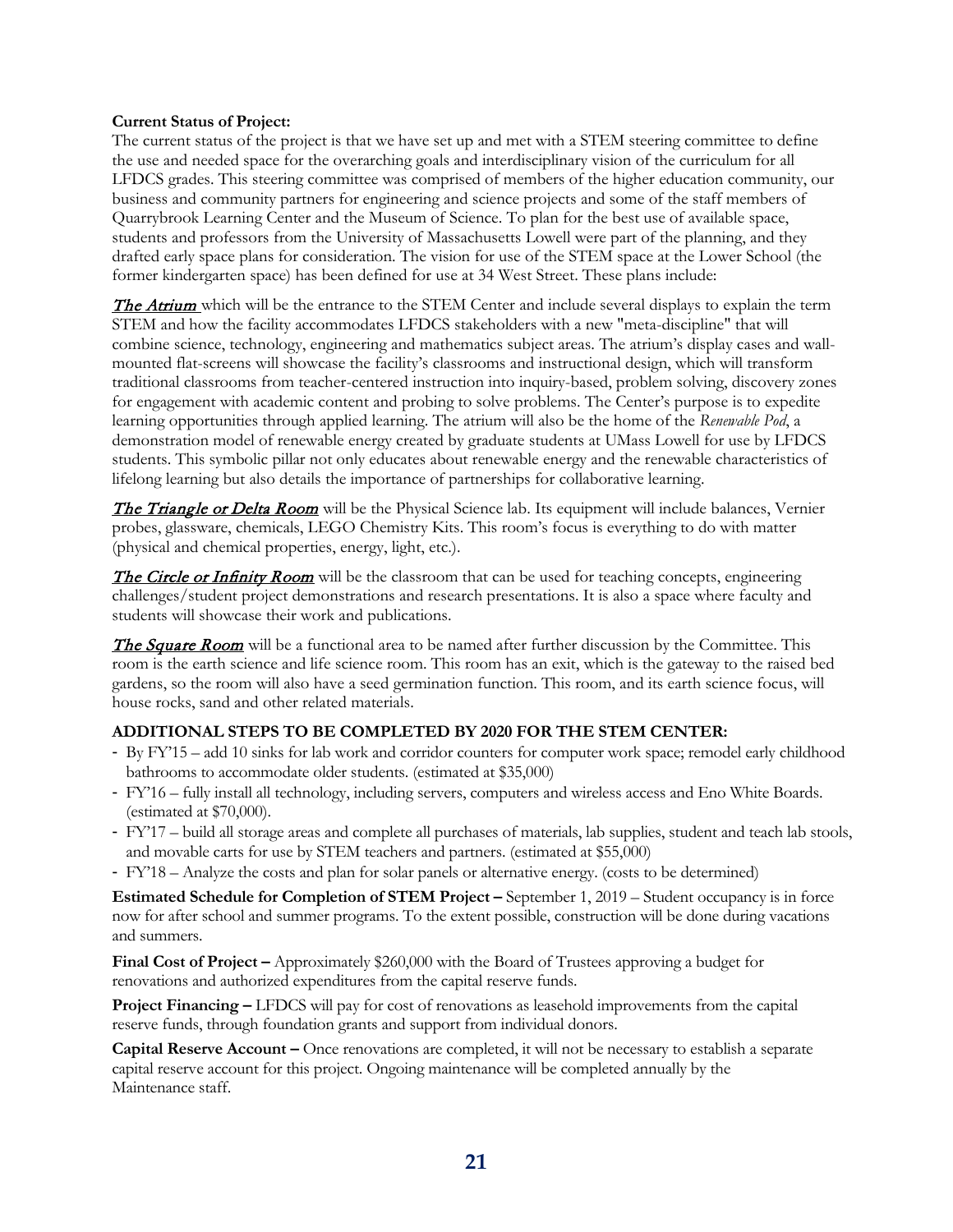#### **ORGANIZATIONAL STRUCTURE OF THE SCHOOL**

As referenced in the cover letter from the Board President, SY'2013-2014 was a year of Strategic Planning. Also, in the spring of 2014, the Lawrence Family Development and Education Fund, Inc., our Management Organization, was approved by the Massachusetts Department of Elementary and Secondary Education as a *Preferred Provider for Targeted Assistance*. Due to these updates, the administrative and infrastructure changes of not only the expanding Lawrence Family Development Charter School but also the administrative and infrastructure needs of its Management Organization, the Lawrence Family Development and Education Fund, Inc. as a new *Preferred Provider for Targeted Assistance* and the long and short-term planning needs were documented following an analysis. The job descriptions of senior management members were reviewed to assure that functional responsibilities were defined and assigned effectively between the two structures. This was done for accountability and to fairly distribute costs especially for the professionals involved with facilities, technology and fiscal integrity to funding sources. Final approval of the plans, costs and functional responsibilities for the senior managers of the School and the Fund was approved by the Fund's Board of Directors and the School's Board of Trustees as part of the SY'2014-2015 budget process. Updates to the organizational chart was also done and follows below.

## **SY'2014-2015 ORGANIZATIONAL CHART**

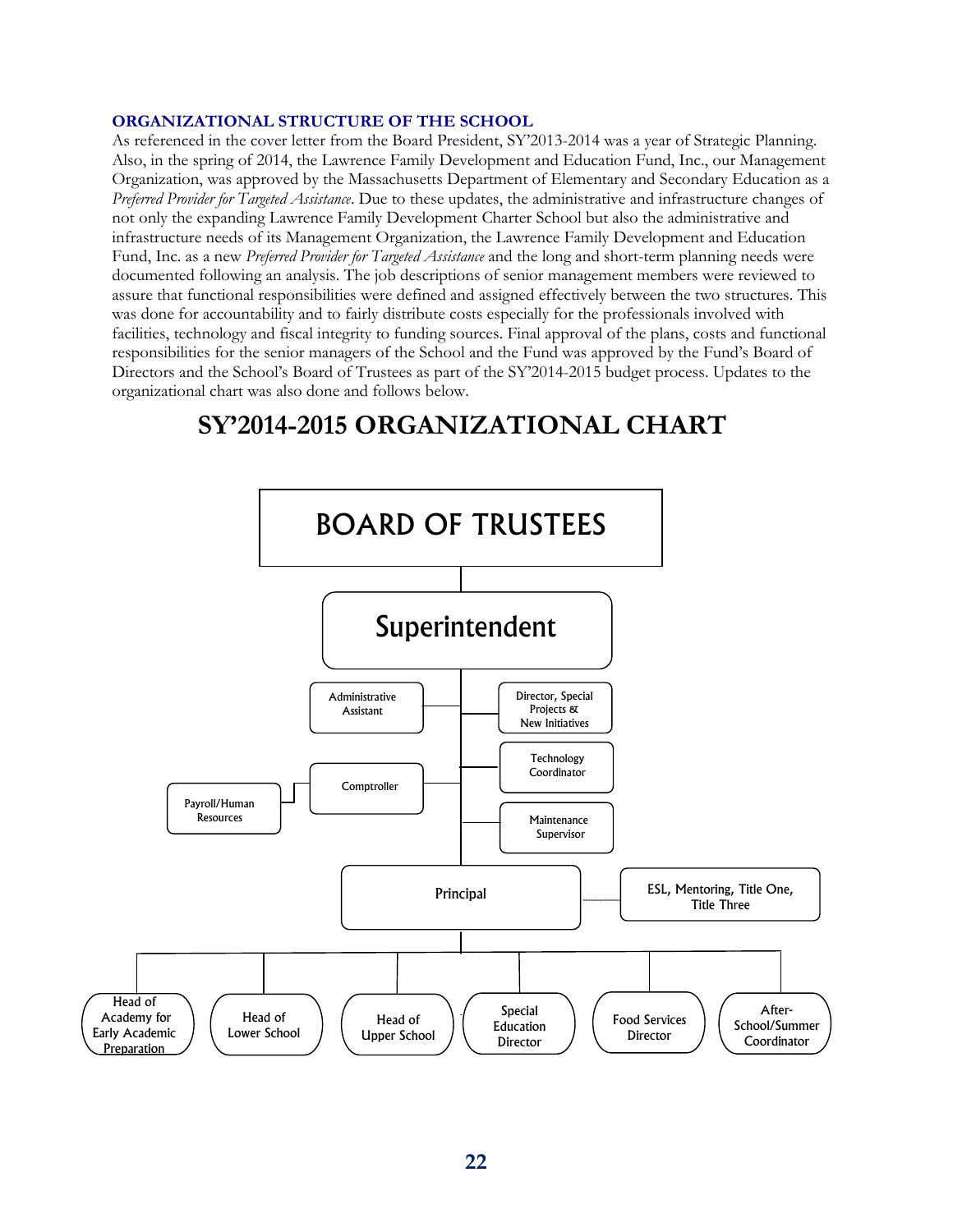#### **ADDITIONAL INFORMATION**

#### **School and Student Data**

**<http://profiles.doe.mass.edu/profiles/student.aspx?orgcode=04540205&orgtypecode=6&> Listed below is student demographic and subgroup information from the June, 2014 SIMS report.**

| STUDENT DEMOGRAPHIC AND SUBGROUP INFORMATION |                 |                          |  |
|----------------------------------------------|-----------------|--------------------------|--|
| Race/Ethnicity                               | $#$ of students | % of entire student body |  |
| African-American                             | 4               | $0.6\%$                  |  |
| Asian                                        | 0               | $0.0\%$                  |  |
| Hispanic                                     | 649             | 98.8%                    |  |
| Native American                              | 0               | $0.0\%$                  |  |
| White                                        | 4               | $0.6\%$                  |  |
| Native Hawaiian, Pacific Islander            | $\Omega$        | $0.0\%$                  |  |
| Multi-race, non-Hispanic                     | 0               | $0.0\%$                  |  |
| Special education                            | 44              | $6.7\%$                  |  |
| Limited English proficient                   | 103             | $15.7\%$                 |  |
| Low income                                   | 606             | $92.2\%$                 |  |

| <b>ADMINISTRATIVE ROSTER FOR SY'2013-2014</b>                                        |                                                                                                      |                      |                                                                  |  |
|--------------------------------------------------------------------------------------|------------------------------------------------------------------------------------------------------|----------------------|------------------------------------------------------------------|--|
| <b>Brief Job Description</b><br>Name, Title                                          |                                                                                                      | <b>Start</b><br>date | End<br>date<br>(i f n<br>longer<br>employed<br>at the<br>school) |  |
| Ralph Carrero, Superintendent                                                        | Chief Executive Officer - Responsible for<br>implementation of mission, policies & budget            | 8/07                 |                                                                  |  |
| Patricia Karl, Principal                                                             | Head of Educational Program - Hiring,<br>supervision, training and evaluation of<br>staff/curriculum | 8/12                 | 6/14                                                             |  |
| Roy Nelson, Comptroller                                                              | Chief Financial Officer - Responsible for<br>fiscal management, budget, payroll                      | 9/96                 |                                                                  |  |
| Tony Schumann, Technology Coordinator                                                | Oversight of all technology including<br>networks, website, e-mail system, software                  | 5/11                 |                                                                  |  |
| Luis Nigaglione, Maintenance Supervisor                                              | Building maintenance and custodial services                                                          | 3/09                 |                                                                  |  |
| Janis Brodeur, Special Education Director                                            | Special Education program: staffing, IEPs,<br>establish procedures, etc.                             | 8/13                 |                                                                  |  |
| Jennifer Fanning, Head of Lower School (2-4)                                         | Building operations, student behavior and<br>discipline, schedules, parent communication             | 8/13                 |                                                                  |  |
| Stephanie Cole, Head of Upper School (5-8)                                           | Building operations, student behavior and<br>discipline, schedules, parent communication             | 7/08                 |                                                                  |  |
| Lisa Conran, Head of School, Academy for<br>Early Academic Preparation (K-1, K-2, 1) | Building operations, student behavior and<br>discipline, schedules, parent communication             | 8/13                 | $6/14*$                                                          |  |
| Mary Claire Kennedy, Food Svcs. Director                                             | Food services                                                                                        | 8/12                 |                                                                  |  |
| David Hildt, After-School Coordinator                                                | After-school program                                                                                 | 8/12                 |                                                                  |  |
| Stephanie Cross, Science Department Head                                             | Science curriculum-coordinate partnerships                                                           | 8/11                 |                                                                  |  |

\*2-year leave of absence to Lawrence Public Schools for the Preferred Provider for Targeted Assistance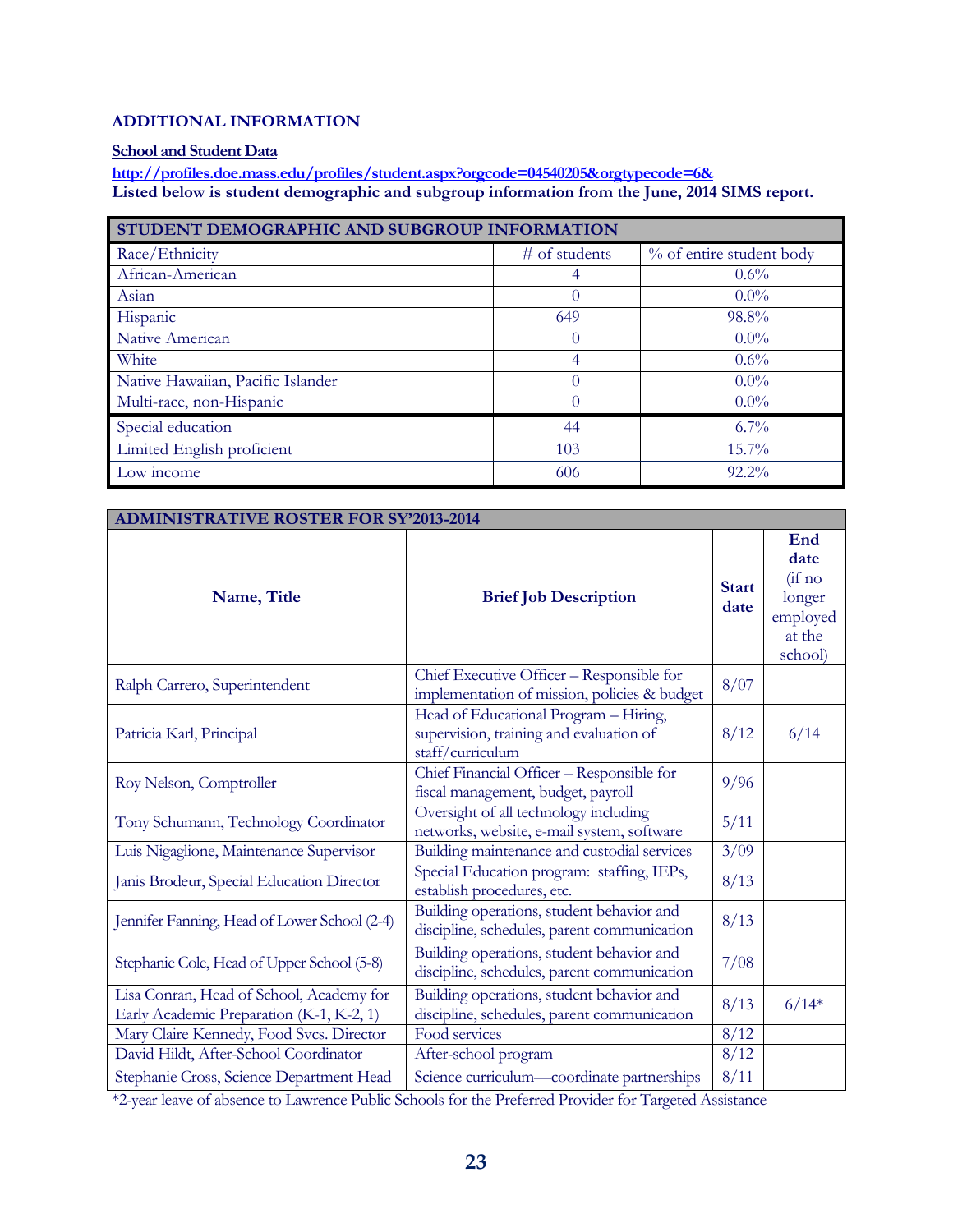| TEACHERS AND STAFF ATTRITION FOR SY'2013-2014 |                                                                 |                                                |                                                 |  |
|-----------------------------------------------|-----------------------------------------------------------------|------------------------------------------------|-------------------------------------------------|--|
|                                               | Number as of<br>the last day of<br>the 2013-2014<br>school year | Departures during the<br>2013-2014 school year | Departures at the end<br>of the school year     |  |
| Teachers                                      | 54                                                              | 1 resigned                                     | 6 resigned                                      |  |
| Other Staff                                   | 45                                                              | 2 resigned                                     | 1 non-renewal, 1 retired,<br>1 leave of absence |  |

| <b>BOARD MEMBERS FOR SY'2013-2014</b> |                                           |                                    |                                                                                                            |                                                                                                           |
|---------------------------------------|-------------------------------------------|------------------------------------|------------------------------------------------------------------------------------------------------------|-----------------------------------------------------------------------------------------------------------|
| Name                                  | <b>Position</b><br>on the<br><b>Board</b> | <b>Committee</b><br>affiliation(s) | Area of expertise,<br>and/or additional role at<br>school (parent, staff<br>member etc.)                   | - Number of<br>terms served;<br>- Length of each<br>term, including<br>date of election<br>and expiration |
| John Housianitis                      | President                                 | LFDEF representative               | Social Studies Teacher,<br>Central Catholic High<br>School; 21 years - District<br><b>School Committee</b> | 7 <sup>th</sup> term<br>10/1995-8/2016                                                                    |
| Raquel Bauman                         | Vice<br>President                         | <b>LFDEF</b><br>representative     | Facilitator, Ayer Public<br>School (retired)<br>Adjunct Instructor,<br>Cambridge College                   | $1st$ term<br>$2/2011 - 8/2014$                                                                           |
| Wendy Estrella,<br>Esq.               | Clerk                                     | Parent representative              | Attorney, Estrella Law<br>Office                                                                           | 3rd term<br>$6/2005 - 8/2014$                                                                             |
| Anne Hemmer                           | Treasurer                                 | LFDEF representative               | Vice President (retired)<br>Peoples' United Bank                                                           | 2 <sup>nd</sup> term<br>2/2010-8/2016                                                                     |
| Rita Almanzar                         | Member                                    | Parent representative              | <b>Tech Assistant</b><br>Lowell General Hospital                                                           | $1st$ term<br>9/2013-8/2016                                                                               |
| Donna Bertolino                       | Member                                    | LFDEF representative               | Director of Academic<br>Placement & Testing<br>Services, Northern Essex<br><b>Community College</b>        | $1st$ term<br>$2/2011 - 8/2014$                                                                           |
| <b>Dolores Calaf</b>                  | Member                                    | LFDEF representative               | Community Outreach<br>Supervisor<br><b>Boston Medical Center</b>                                           | $1st$ term<br>$2/2011 - 8/2014$                                                                           |
| Ilonka Mora                           | Member                                    | Parent representative              | <b>Quality Control Clerk</b><br>The Gem Group                                                              | 2 <sup>nd</sup> term<br>12/2010-8/2016                                                                    |
| Yokasta Perez                         | Member                                    | Parent representative              | <b>Health Information Clerk</b><br><b>Greater Lawrence Family</b><br><b>Health Center</b>                  | 1 <sup>st</sup> term<br>$9/2013 - 8 - 2016$                                                               |
| Miguelito Saldaña                     | Member                                    | Parent representative              | <b>Small Business Owner</b>                                                                                | $1st$ term<br>$9/2012 - 8/2015$                                                                           |
| Henry Vargas                          | Member                                    | Parent representative              | Paraprofessional<br>St. Anne's School,<br>Methuen, MA                                                      | $2nd$ term<br>10/2009-8/2015                                                                              |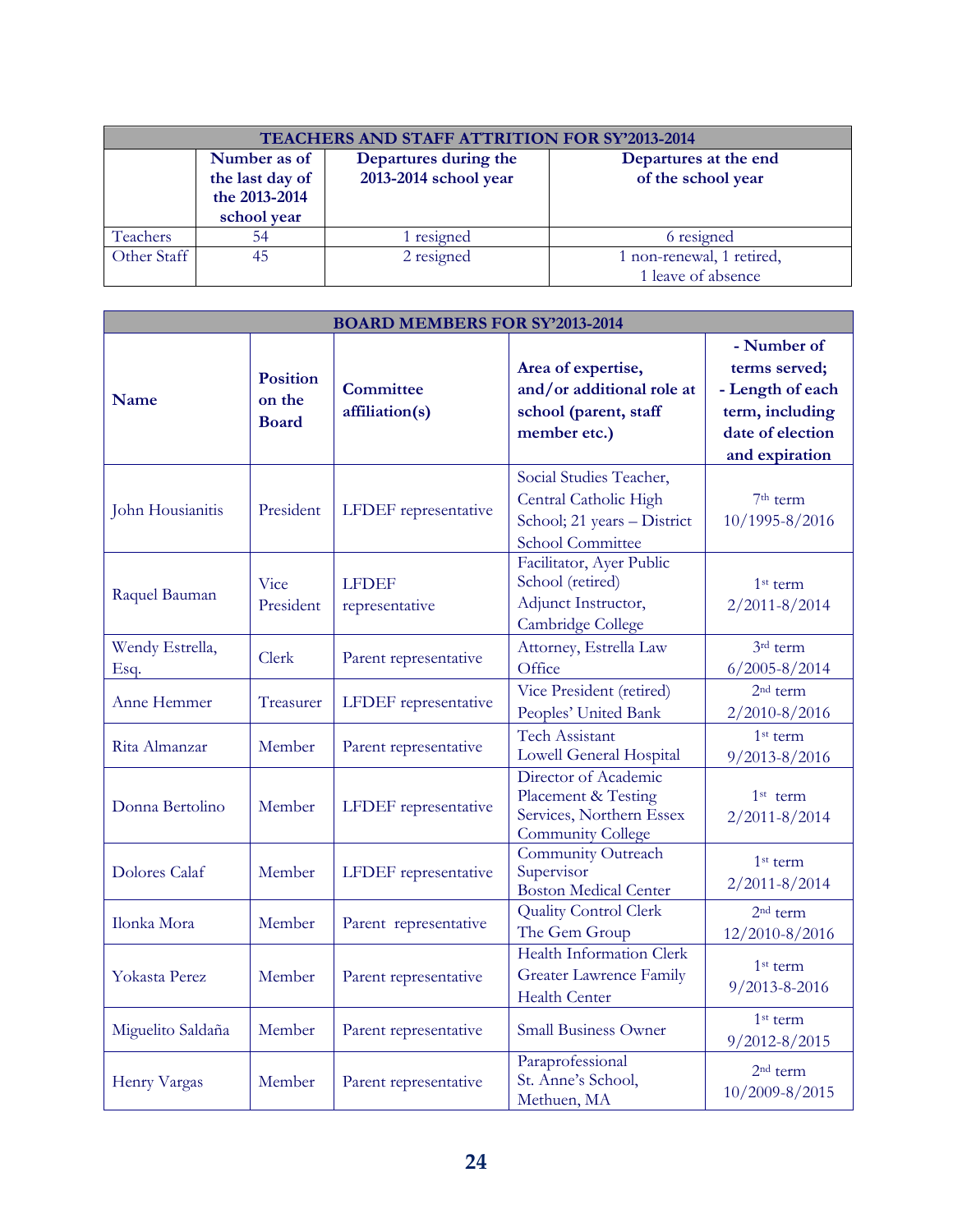### **Additional Required Information**

### **Key Leadership Changes**

| SY'2013-2014                                      |                  | SY'2014-2015                                      |                     |
|---------------------------------------------------|------------------|---------------------------------------------------|---------------------|
| <b>Position</b>                                   | Name             | <b>Position</b>                                   | Name                |
| Principal                                         | Patricia Karl    | Principal                                         | Susan Earabino, EdD |
| Director of Development                           | open             | Director, Special Projects &<br>New Initiatives   | Judith Marley, EdD  |
| Head of Lower School (2-4)                        | Jennifer Fanning | Same as SY'2013-2014                              |                     |
| Head of Academy for Early<br>Academic Preparation | Lisa Conran      | Head of Academy for Early<br>Academic Preparation | Erica Crescenzo     |
| Special Education Director                        | Janis Brodeur    | Same as SY'2013-2014                              |                     |
| RTI/ESL Teacher/Coordinator                       | Hali Castleman   | RTI/ESL<br>Teacher/Coordinator                    | Hali Castleman      |
| RTI/ESL Teacher/Coordinator                       | Emily Banta      | Grade 1 Teacher                                   | Emily Banta         |

#### **Enrollment**

| Action                              | Date(s)           |
|-------------------------------------|-------------------|
| <b>Student Application Deadline</b> | February 27, 2015 |
| Lottery                             | March 11, 2015    |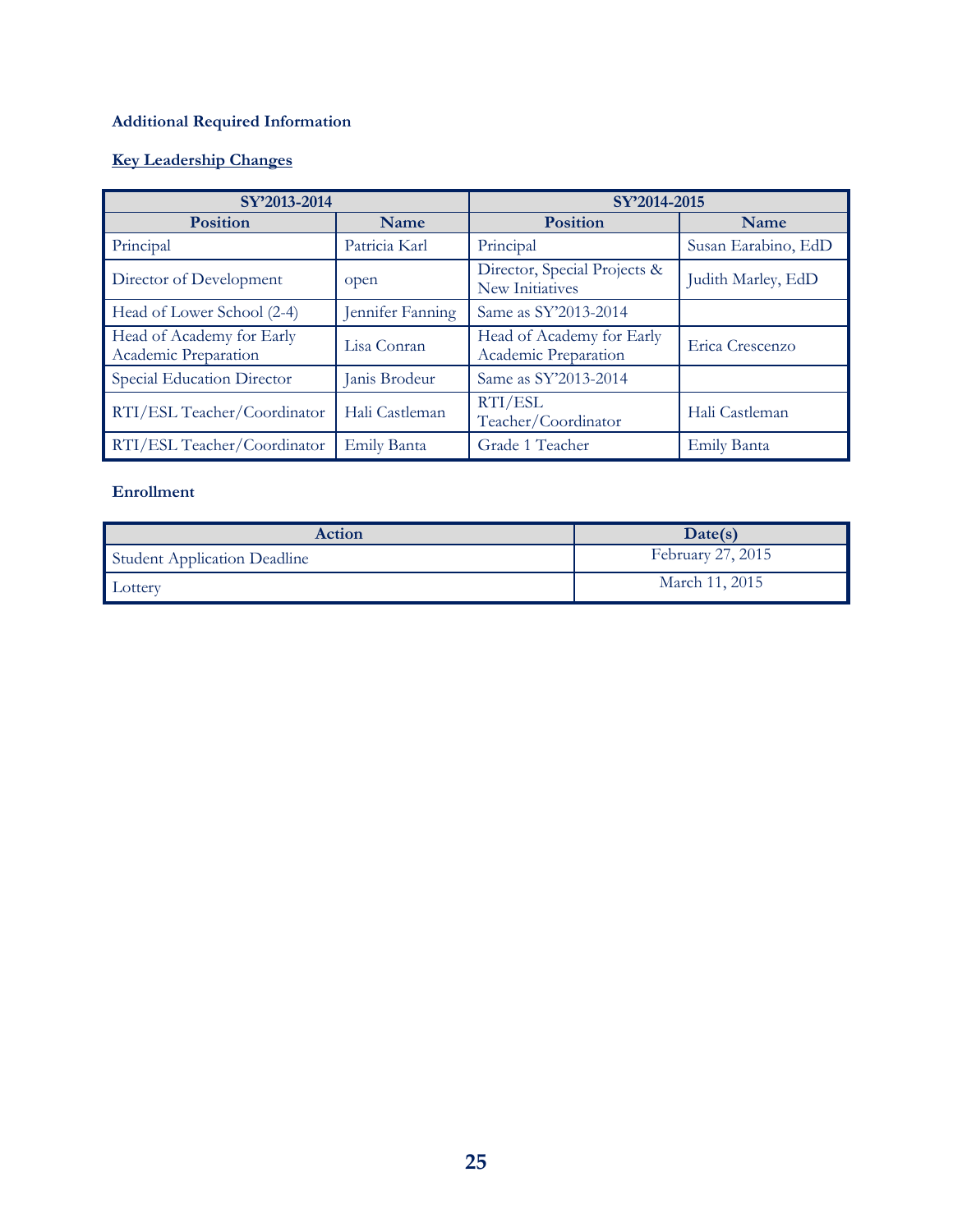#### **Attachments (Optional)**

#### **I. FAITHFULNESS TO CHARTER - OBJECTIVE 1, MEASURE 2**

| K-1 DIBELS            | LNF<br>$Goal = 28$ Letters a Minute | FSF<br>$Goal = 30$ First Sounds a Minute |
|-----------------------|-------------------------------------|------------------------------------------|
| Spring Benchmark 2014 | $90\%$                              | 76.8%                                    |

#### **II. ACADEMIC PROGRAM SUCCESS - OBJECTIVE 1, MEASURE 1**

| $GOAL = ANNUAL$ CPI GAIN OF 1.5 |            |        |            |        |  |  |  |
|---------------------------------|------------|--------|------------|--------|--|--|--|
| <b>Year 1</b>                   | <b>CPI</b> | Year 2 | <b>CPI</b> | Gain   |  |  |  |
| 2010                            | 81.3       | 2011   | 83.5       | $+2.2$ |  |  |  |
| 2011                            | 83.5       | 2012   | 89.9       | $+6.4$ |  |  |  |
| 2012                            | 89.9       | 2013   | 89.2       | $-.7$  |  |  |  |
| 2013                            | 89.2       | 2014   |            |        |  |  |  |
| 2014                            |            | 2015   |            |        |  |  |  |

### **ELA MCAS Performance**

#### **II. ACADEMIC PROGRAM SUCCESS - OBJECTIVE 1, MEASURE 2**

#### **Math MCAS Performance GOAL = ANNUAL CPI GAIN OF 1.5**

| $0.011$ – Alvelle CI I OAIR OF 1.9 |            |               |            |        |  |  |  |  |
|------------------------------------|------------|---------------|------------|--------|--|--|--|--|
| <b>Year 1</b>                      | <b>CPI</b> | <b>Year 2</b> | <b>CPI</b> | Gain   |  |  |  |  |
| 2010                               | 79.1       | 2011          | 82.7       | $+3.6$ |  |  |  |  |
| 2011                               | 82.7       | 2012          | 86.6       | $+3.9$ |  |  |  |  |
| 2012                               | 86.6       | 2013          | 86.6       |        |  |  |  |  |
| 2013                               | 86.6       | 2014          |            |        |  |  |  |  |
| 2014                               |            | 2015          |            |        |  |  |  |  |

#### **II. ACADEMIC PROGRAM SUCCESS - OBJECTIVE 2, MEASURE 1**

| <b>ELA MCAS Student Growth</b><br><b>GOAL: SGP OF 40 OR HIGHER</b> |      |  |  |  |  |
|--------------------------------------------------------------------|------|--|--|--|--|
| <b>Actual SGP</b><br><b>Goal Year</b>                              |      |  |  |  |  |
| 2011                                                               | 54.0 |  |  |  |  |
| 2012                                                               | 75.0 |  |  |  |  |
| 2013                                                               | 61.0 |  |  |  |  |
| 2014                                                               |      |  |  |  |  |
| 2015                                                               |      |  |  |  |  |

#### **II. ACADEMIC PROGRAM SUCCESS - OBJECTIVE 2, MEASURE 2**

#### **MATH MCAS STUDENT GROWTH GOAL: SGP OF 40 OR HIGHER**

| <b>Goal Year</b> | <b>Actual SGP</b> |
|------------------|-------------------|
| 2011             | 66.0              |
| 2012             | 72.0              |
| 2013             | 56.0              |
| 2014             |                   |
| 2015             |                   |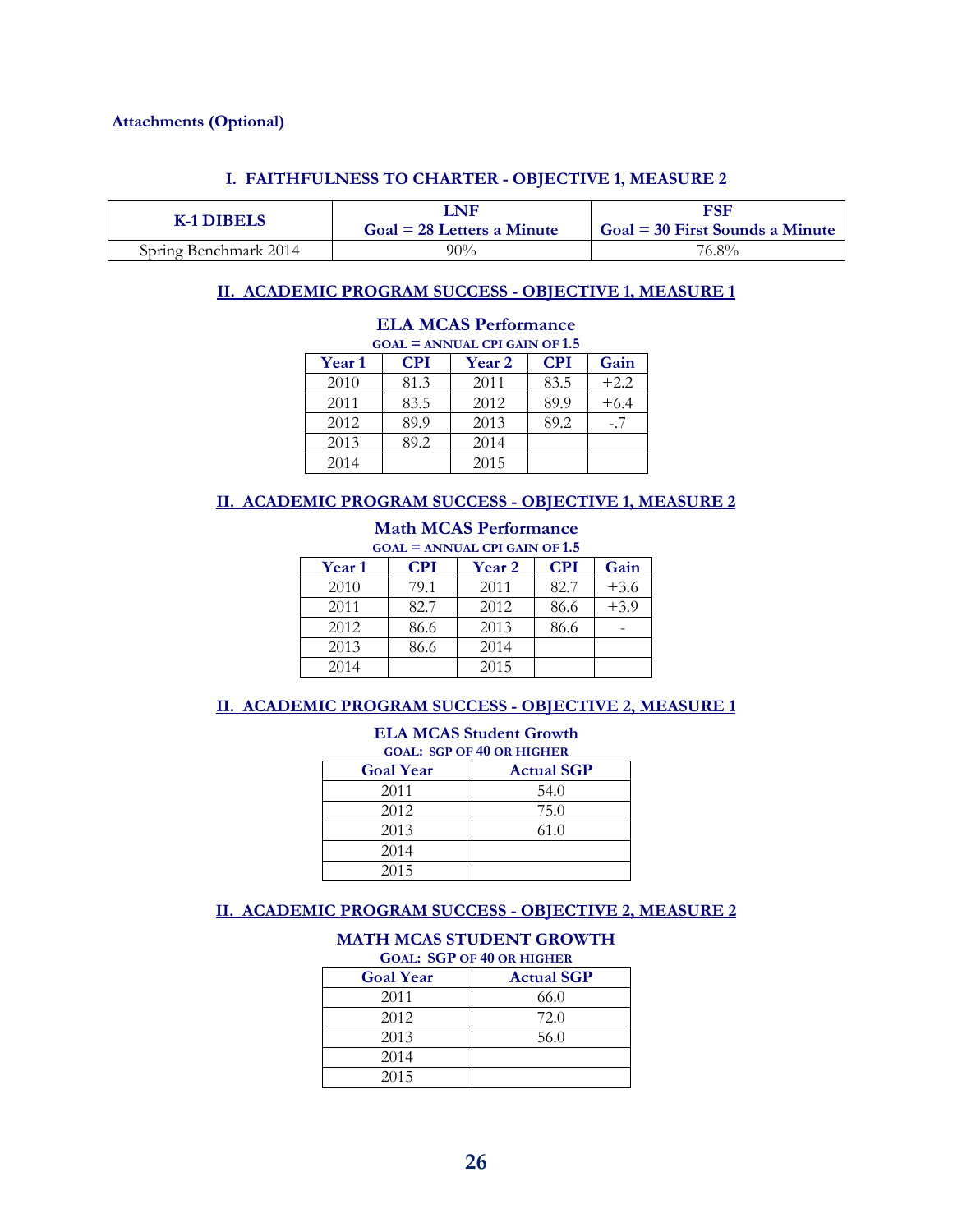#### **II. ACADEMIC PROGRAM SUCCESS - OBJECTIVE 3, MEASURE 1**

| Year | Grade | <b>Benchmark</b> | <b>Score</b> | Grade | <b>Benchmark</b> | <b>Score</b> | Grade | <b>Benchmark</b> | <b>Score</b> |
|------|-------|------------------|--------------|-------|------------------|--------------|-------|------------------|--------------|
| 2011 | $K-2$ | NWF              | $100\%$      |       | <b>DORF</b>      | 96%          |       | <b>DORF</b>      | 85%          |
| 2012 | $K-2$ | NWF              | $97\%$       |       | <b>DORF</b>      | 93%          |       | <b>DORF</b>      | 86%          |
| 2013 | $K-2$ | NWF              | $94\%$       |       | <b>DORF</b>      | $77\%$       |       | <b>DORF</b>      | 88%          |
| 2014 | $K-2$ | NWF              | 92%          |       | <b>DORF</b>      | 83%          |       | <b>DORF</b>      | 82%          |
| 2015 |       |                  |              |       |                  |              |       |                  |              |

#### **EXTERNAL ASSESSMENT/DIBELS SPRING BENCHMARK K-2-GRADE 2 ANNUAL GOAL: 85%**

#### **II. ACADEMIC PROGRAM SUCCESS - OBJECTIVE 3, MEASURE 2**

#### **GRADE ELA Spring 2013 Mean Stanine GOAL = STANINE 5/6 BY 2015**

|      | <b>Grade Levels</b> |                |         |  |  |  |  |  |
|------|---------------------|----------------|---------|--|--|--|--|--|
| Year | $K-2$               | <b>Grade 1</b> | Grade 2 |  |  |  |  |  |
| 2011 |                     |                |         |  |  |  |  |  |
| 2012 |                     |                |         |  |  |  |  |  |
| 2013 |                     |                |         |  |  |  |  |  |
| 2014 |                     |                |         |  |  |  |  |  |
| 2015 |                     |                |         |  |  |  |  |  |

#### **II. ACADEMIC PROGRAM SUCCESS - OBJECTIVE 3, MEASURE 3**

#### **GMADE Math Spring 2013 Mean Stanine GOAL = STANINE 5/6 BY 2015**

|      | <b>Grade Levels</b> |         |         |  |  |  |  |  |
|------|---------------------|---------|---------|--|--|--|--|--|
| Year | $K-2$               | Grade 1 | Grade 2 |  |  |  |  |  |
| 2011 |                     |         |         |  |  |  |  |  |
| 2012 |                     |         |         |  |  |  |  |  |
| 2013 |                     |         |         |  |  |  |  |  |
| 2014 |                     |         |         |  |  |  |  |  |
| 2015 |                     |         |         |  |  |  |  |  |

#### **II. ACADEMIC PROGRAM SUCCESS - OBJECTIVE 4, MEASURE 1**

#### **Internal Assessments of Student Achievement L-FAST Benchmark CPI**

**GOAL = 80% PROFICIENCY**

|      |         |                | ELA     |         | Math           |         |         |         |
|------|---------|----------------|---------|---------|----------------|---------|---------|---------|
| Year | Grade 3 | <b>Grade 4</b> | Grade 5 | Grade 6 | <b>Grade 3</b> | Grade 4 | Grade 5 | Grade 6 |
| 2011 | 79.2    | 87             | 81.4    | 84.21   | 84.18          | 80.74   | 87.9    | 77.0    |
| 2012 | 89.47   | 93.86          | 90.18   | 94.15   | 83.22          | 92.33   | 80.33   | 90.31   |
| 2013 | 84.7    | 95.61          | 86.1    | 93.56   | 96.07          | 91.02   | 94.8    | 102.32  |
| 2014 | 96      | 96             | 94      | 100     | 108            | 88      | 86      | 93.8    |
| 2015 |         |                |         |         |                |         |         |         |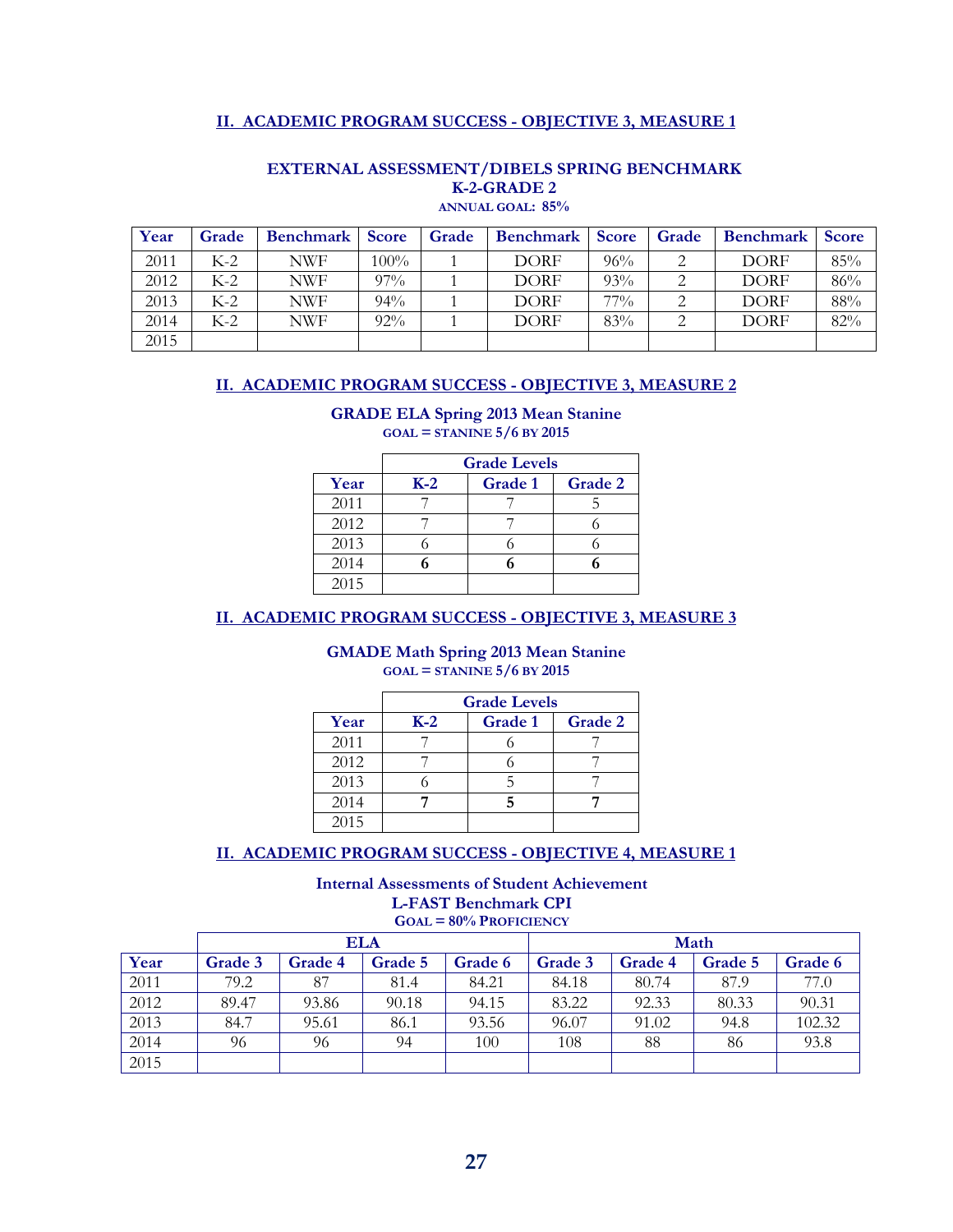| <b>GRADE - Accountability Goal: 50%</b> |                                                                                                                              |                          |                          |  |  |  |  |
|-----------------------------------------|------------------------------------------------------------------------------------------------------------------------------|--------------------------|--------------------------|--|--|--|--|
|                                         | # of Students Below Benchmark                                                                                                | # of Students            | % of Students            |  |  |  |  |
| Grade                                   | (36 NPR and lower)                                                                                                           | Making 13 NPR* gain      | Making 13 NPR* gain      |  |  |  |  |
| Level                                   | <b>Fall 2013</b>                                                                                                             | Fall 2013 to Spring 2014 | Fall 2013 to Spring 2014 |  |  |  |  |
| $K-2$                                   | 24                                                                                                                           | 16                       | $67\%$                   |  |  |  |  |
| Grade 1                                 |                                                                                                                              |                          | 53%                      |  |  |  |  |
| Grade 2                                 | 18                                                                                                                           | 13                       | 72%                      |  |  |  |  |
| Grade 3                                 | 12                                                                                                                           | 9                        | 75%                      |  |  |  |  |
| Grade 4                                 | 8                                                                                                                            | 5                        | 63%                      |  |  |  |  |
| Grade 5                                 | 13                                                                                                                           | 10                       | $77\%$                   |  |  |  |  |
| Grade 6                                 | 13                                                                                                                           |                          | $54\%$                   |  |  |  |  |
| Grade 7                                 | 4                                                                                                                            |                          | $100\%$                  |  |  |  |  |
| Grade 8                                 |                                                                                                                              |                          | 67%                      |  |  |  |  |
|                                         | *rule of thumb every 13 NPR is equivalent to one orade level as outlined by Kennewick School's Annual Growth Catch up Growth |                          |                          |  |  |  |  |

#### **II. ACADEMIC PROGRAM SUCCESS - OBJECTIVE 6, MEASURE 1**

*\*rule of thumb every 13 NPR is equivalent to one grade level as outlined by Kennewick School's Annual Growth, Catch up Growth*

#### **II. ACADEMIC PROGRAM SUCCESS - OBJECTIVE 6, MEASURE 2**

#### **GMADE - Accountability Goal: 50% of below benchmark make 13 NPR gain**

|         | # of Students Below Benchmark                                                                                                 | # of Students            | % of Students            |
|---------|-------------------------------------------------------------------------------------------------------------------------------|--------------------------|--------------------------|
| Grade   | (36 NPR and lower)                                                                                                            | Making 13 NPR* gain      | Making 13 NPR* gain      |
| Level   | <b>Fall 2013</b>                                                                                                              | Fall 2013 to Spring 2014 | Fall 2013 to Spring 2014 |
| $K-2$   |                                                                                                                               |                          | 86%                      |
| Grade 1 | 44                                                                                                                            | 32                       | 73%                      |
| Grade 2 | 35                                                                                                                            | 34                       | 97%                      |
| Grade 3 | 15                                                                                                                            | 15                       | $100\%$                  |
| Grade 4 | 25                                                                                                                            | 25                       | $100\%$                  |
| Grade 5 | 23                                                                                                                            | 18                       | 78%                      |
| Grade 6 | 12                                                                                                                            | 10                       | 83%                      |
| Grade 7 | 16                                                                                                                            | 10                       | 63%                      |
| Grade 8 | 5                                                                                                                             | 2                        | $40\%**$                 |
|         | *rule of thumb every 13 NPR is equivalent to one grade level as outlined by Kennewick School's Annual Growth, Catch up Growth |                          |                          |

*\*\*low # of total students influenced the statistics*

### **II. ACADEMIC PROGRAM SUCCESS - OBJECTIVE 6, MEASURES 3 & 4**  $ELA/GRADE$

| Year | <b>Spring Goal</b> | <b>GRADE Achieved</b> | Year | <b>Spring Goal</b> | <b>GMADE A</b> |
|------|--------------------|-----------------------|------|--------------------|----------------|
| 2011 | $90\%$             | 88%                   | 2011 | $90\%$             | 94%            |
| 2012 | 90%                | 89%                   | 2012 | 90%                | 96%            |
| 2013 | 90%                | $100\%$               | 2013 | 90%                | 88%            |
| 2014 | $90\%$             | $90\%$                | 2014 | 90%                | 90%            |
| 2015 | $90\%$             |                       | 2015 | 90%                |                |

| LLA/ UNADL |                    |                       | MAIN/UMADE |                    |                       |  |  |
|------------|--------------------|-----------------------|------------|--------------------|-----------------------|--|--|
| Year       | <b>Spring Goal</b> | <b>GRADE Achieved</b> | Year       | <b>Spring Goal</b> | <b>GMADE Achieved</b> |  |  |
| 2011       | $90\%$             | 88%                   | 2011       | $90\%$             | 94%                   |  |  |
| 2012       | $90\%$             | 89%                   | 2012       | 90%                | 96%                   |  |  |
| 2013       | $90\%$             | $100\%$               | 2013       | 90%                | 88%                   |  |  |
| 2014       | $90\%$             | $90\%$                | 2014       | $90\%$             | $90\%$                |  |  |
| 2015       | 90%                |                       | 2015       | $90\%$             |                       |  |  |

### **III. ORGANIZATIONAL VIABILITY – OBJECTIVE 2, MEASURE 1**

| Year      | <b>Attendance Goal</b> | <b>Actual Student Attendance</b> |
|-----------|------------------------|----------------------------------|
| 2010-2011 | $95\%$                 | 97.8%                            |
| 2011-2012 | $95\%$                 | 98.07%                           |
| 2012-2013 | $95\%$                 | 97.89%                           |
| 2013-2014 | $95\%$                 | $97.72\%$                        |
| 2014-2015 | $95\%$                 |                                  |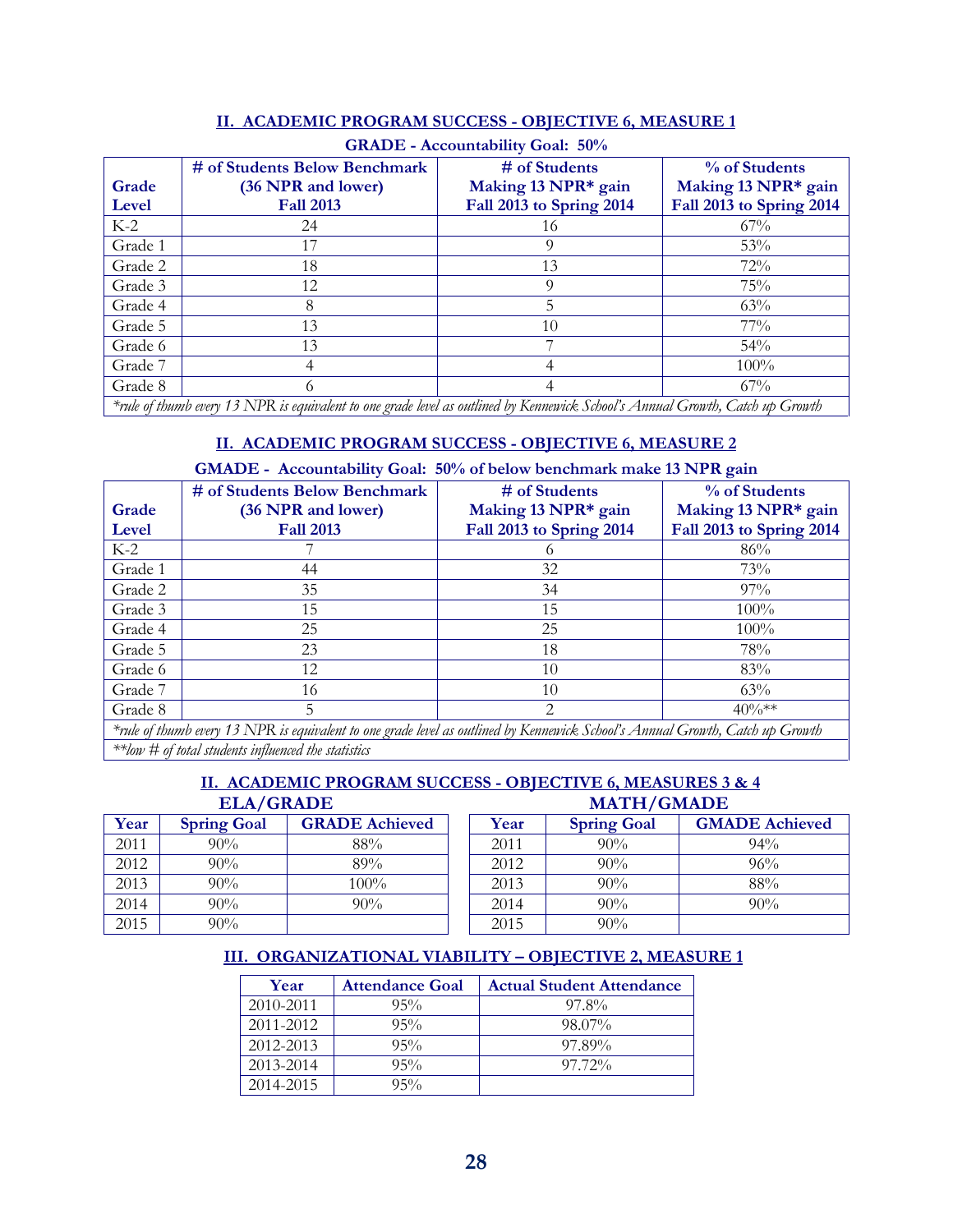| # STUDENTS              | <b>GRADE</b> | <b>GROUPS</b>    | PROF+      | <b>ADVANCED</b> | <b>PROFICIENT</b> | <b>NEEDS</b><br><b>IMPROVEMENT</b> | <b>WARNING</b> |
|-------------------------|--------------|------------------|------------|-----------------|-------------------|------------------------------------|----------------|
|                         |              | <b>LFDCS</b>     | 57%        | 10%             | 47%               | 39%                                | $3\%$          |
| 59                      | 3            | STATE-ALL        | 57%        | 12%             | 45%               | 36%                                | 8%             |
|                         |              | STATE-HISPANIC   | 30%        | 3%              | 27%               | 52%                                | 17%            |
|                         |              | <b>LFDCS</b>     | 63%        | 18%             | 45%               | 33%                                | $3\%$          |
| 60                      | 4            | STATE-ALL        | 53%        | 10%             | 43%               | 33%                                | 13%            |
|                         |              | STATE-HISPANIC   | 29%        | 3%              | 26%               | 42%                                | 28%            |
|                         |              | <b>LFDCS</b>     | 64%        | 16%             | 48%               | 29%                                | 6%             |
| 62                      | 5            | STATE-ALL        | 65%        | 18%             | 47%               | 24%                                | 10%            |
|                         |              | STATE-HISPANIC   | 42%        | 6%              | 36%               | 37%                                | 21%            |
|                         | 6            | <b>LFDCS</b>     | 67%        | <b>19%</b>      | 48%               | 28%                                | $5\%$          |
| 58                      |              | STATE-ALL        | 67%        | 16%             | 51%               | 23%                                | 10%            |
|                         |              | STATE-HISPANIC   | 41%        | 5%              | 36%               | 37%                                | 23%            |
|                         | 7            | <b>LFDCS</b>     | 81%        | $8\%$           | 73%               | 17%                                | $2\%$          |
| 52                      |              | <b>STATE-ALL</b> | 71%        | 12%             | 59%               | 22%                                | 7%             |
|                         |              | STATE-HISPANIC   | 48%        | 3%              | 45%               | 36%                                | 16%            |
| 55                      |              | <b>LFDCS</b>     | 90%        | 25%             | 65%               | 9%                                 | $0\%$          |
|                         | 8            | STATE-ALL        | 78%        | 20%             | 58%               | 15%                                | 7%             |
|                         |              | STATE-HISPANIC   | 57%        | 6%              | 51%               | 25%                                | 18%            |
| <b>LFDCS All Grades</b> |              |                  | <b>70%</b> | 16%             | 54%               | 26%                                | 3%             |

### **2013 ELA MCAS COMPARISONS**

### **2013 MATH MCAS COMPARISONS**

| # STUDENTS              | <b>GRADE</b> | <b>GROUPS</b>    | PROF+ | <b>ADVANCED</b> | <b>PROFICIENT</b> | <b>NEEDS</b><br><b>IMPROVEMENT</b> | <b>WARNING</b> |
|-------------------------|--------------|------------------|-------|-----------------|-------------------|------------------------------------|----------------|
|                         |              | <b>LFDCS</b>     | 84%   | 53%             | 31%               | 17%                                | $0\%$          |
| 59                      | 3            | <b>STATE-ALL</b> | 67%   | 31%             | 36%               | 22%                                | 11%            |
|                         |              | STATE-HISPANIC   | 47%   | 15%             | 32%               | 31%                                | 22%            |
|                         |              | <b>LFDCS</b>     | 58%   | 20%             | 38%               | 38%                                | $3\%$          |
| 60                      | 4            | <b>STATE-ALL</b> | 52%   | 18%             | 34%               | 38%                                | 10%            |
|                         |              | STATE-HISPANIC   | 29%   | 6%              | 23%               | 50%                                | 20%            |
|                         | 5            | <b>LFDCS</b>     | 59%   | 24%             | 35%               | 37%                                | $3\%$          |
| 62                      |              | <b>STATE-ALL</b> | 61%   | 28%             | 33%               | 25%                                | 14%            |
|                         |              | STATE-HISPANIC   | 40%   | 12%             | 28%               | 33%                                | 27%            |
|                         | 6            | <b>LFDCS</b>     | 78%   | 33%             | 45%               | 19%                                | $3\%$          |
| 58                      |              | <b>STATE-ALL</b> | 60%   | 25%             | 35%               | 24%                                | 15%            |
|                         |              | STATE-HISPANIC   | 37%   | 10%             | 27%               | 31%                                | 32%            |
|                         | 7            | <b>LFDCS</b>     | 54%   | 17%             | 37%               | 35%                                | 12%            |
| 52                      |              | STATE-ALL        | 52%   | 19%             | 33%               | 27%                                | 21%            |
|                         |              | STATE-HISPANIC   | 27%   | 6%              | 21%               | 30%                                | 43%            |
| 55                      |              | <b>LFDCS</b>     | 63%   | 16%             | 47%               | 29%                                | $7\%$          |
|                         | 8            | <b>STATE-ALL</b> | 54%   | 22%             | 32%               | 25%                                | 20%            |
|                         |              | STATE-HISPANIC   | 29%   | 8%              | 23%               | 30%                                | 39%            |
| <b>LFDCS All Grades</b> |              |                  | 66%   | 27%             | 39%               | 29%                                | 5%             |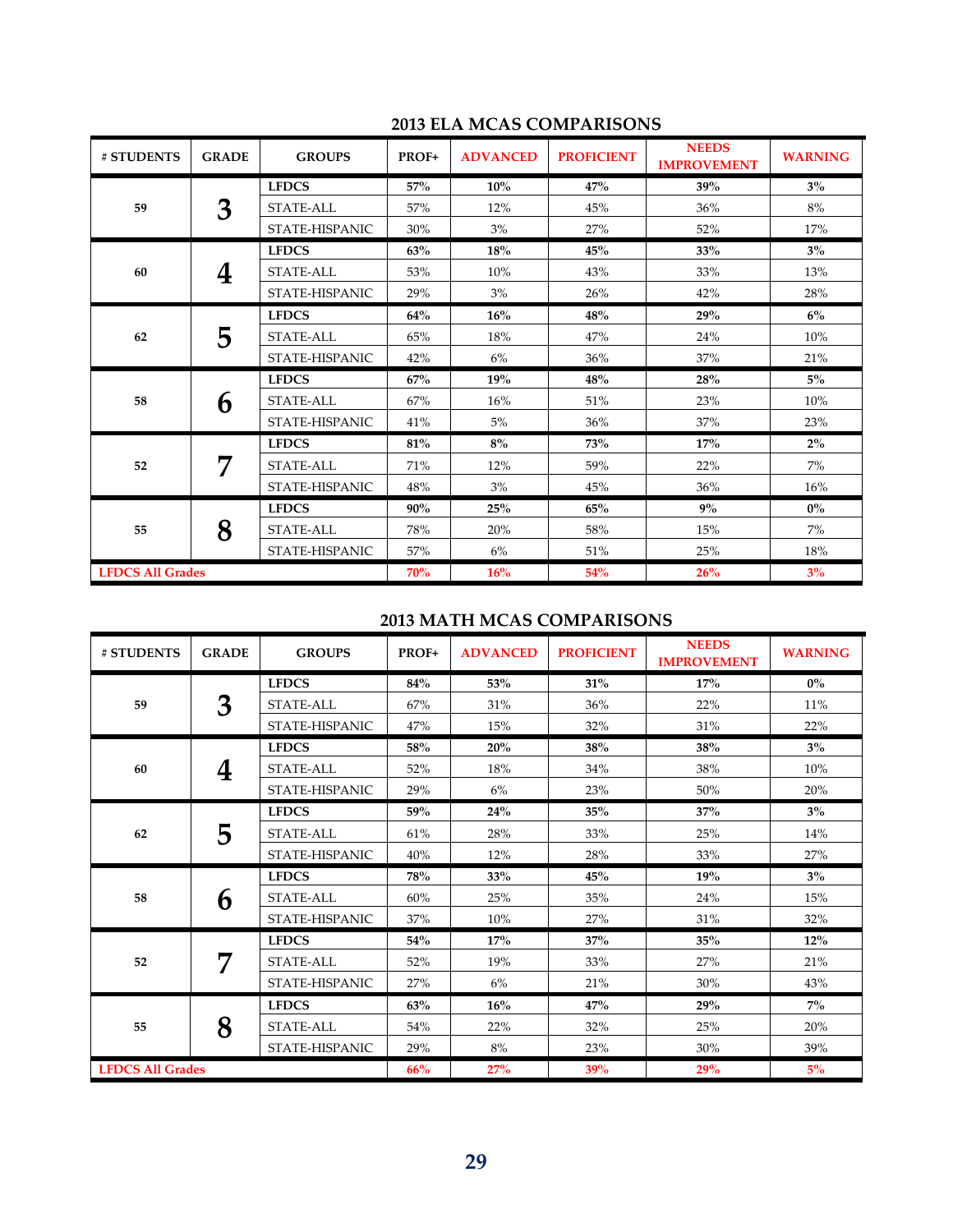#### **Other Achievement, Improvement or Assessment Measures:**

#### **Response to Intervention**

Attention to student academic improvement through monthly RTI meetings, discussion, identification and implementation of interventions. Over the past five years this process has been refined and improved moving the majority of students at every grade level out of Tier III.



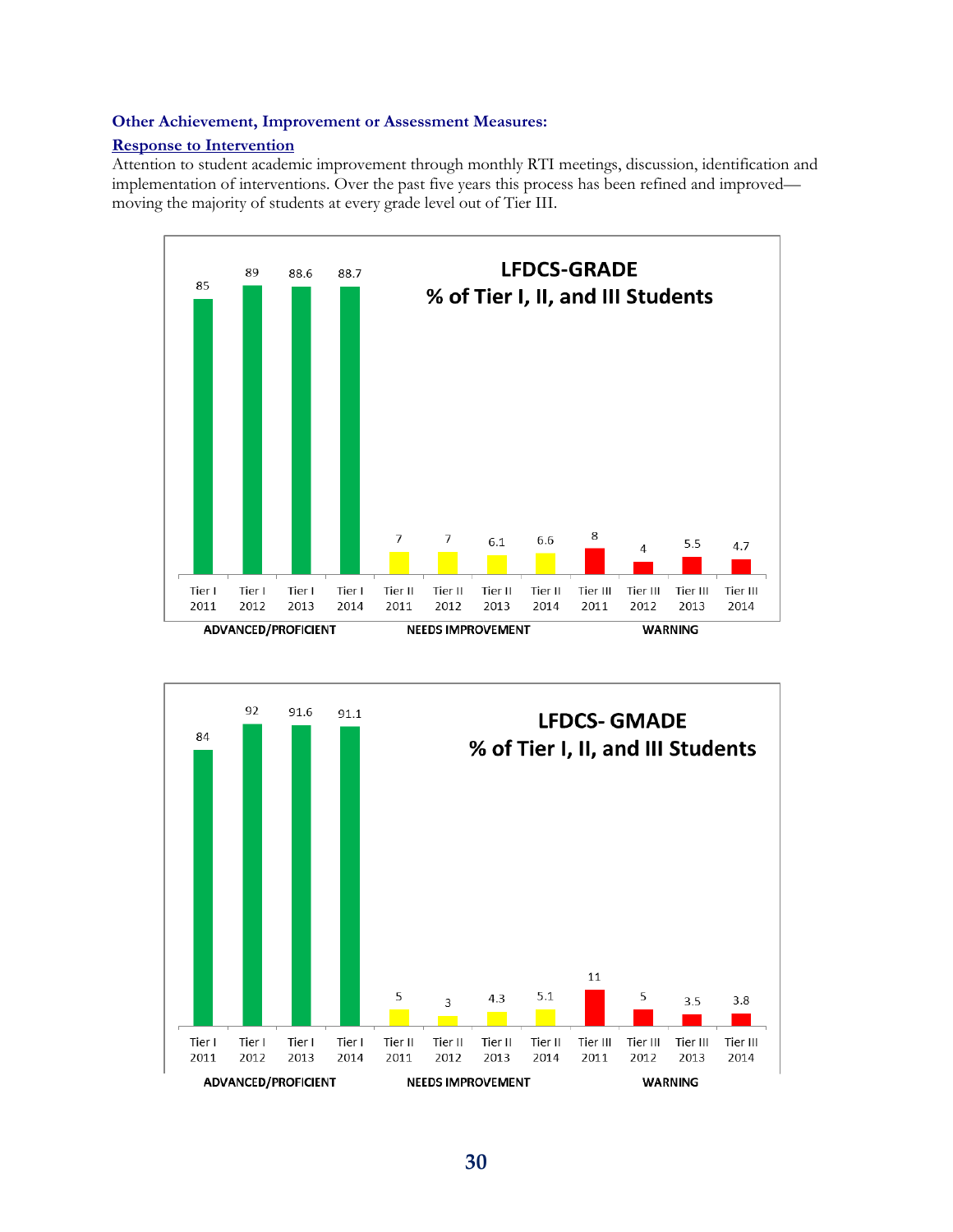### **Approved Budgets - FY'2011-2015**

|                                              | <b>FY'2011</b> | <b>FY'2012</b> | <b>FY'2013</b> | <b>FY'2014</b> | FY'2015*     |
|----------------------------------------------|----------------|----------------|----------------|----------------|--------------|
| <b>REVENUE</b>                               |                |                |                |                |              |
| Tuition/Busing                               | \$7,442,850    | \$7,734,558    | \$8,051,800    | \$8,206,587    | \$8,623,747  |
| <b>Grant Income/Contributions</b>            | \$770,000      | \$705,000      | \$650,000      | \$690,000      | \$700,000    |
| Cash from Net Assets                         |                |                |                |                |              |
| <b>Food Services</b>                         | \$300,000      | \$350,000      | \$370,000      | \$440,000      | \$480,000    |
| Miscellaneous Income                         | \$150,000      | \$150,000      | \$112,000      | \$112,000      | \$210,225    |
| <b>TOTAL REVENUE</b>                         | \$8,662.850    | \$8,939,558    | \$9,183,800    | \$9,448,587    | \$10,013,972 |
| <b>EXPENDITURES</b>                          |                |                |                |                |              |
| Salaries                                     | \$4,628,032    | \$4,877,420    | \$5,057,773    | \$5,190,194    | \$5,531,241  |
| Benefits & Payroll Taxes                     | \$1,087,474    | \$1,171,507    | \$1,132,780    | \$1,147,757    | \$1,138,350  |
| <b>Contracts and Fees</b>                    | \$727,143      | \$764,728      | \$779,590      | \$758,329      | \$769,016    |
| <b>Office Expenses</b>                       | \$195,000      | \$190,000      | \$201,500      | \$193,500      | \$151,000    |
| Occupancy                                    | \$1,211,676    | \$1,171,506    | \$1,571,360    | \$1,627,060    | \$1,642,000  |
| School Supplies & Equipment                  | \$125,000      | \$130,000      | \$115,000      | \$83,000       | \$83,000     |
| <b>Professional Services</b>                 | \$283,500      | \$308,500      | \$300.500      | \$230,500      | \$202,000    |
| <b>Food Services</b>                         | \$300,000      | \$240,000      | \$275,000      | \$290,000      | \$307,000    |
| Other                                        | \$47,000       | \$69,500       | \$66,500       | \$46,500       | \$41,000     |
| <b>TOTAL EXPENSES</b>                        | \$8,604,825    | \$8,922,751    | \$9,500,003    | \$9,566,840    | \$9,864,607  |
| <b>Total Revenue Under/Over Expenditures</b> | \$58,025       | \$16,807       | (\$316,203)    | (\$118,253)    | \$149,365    |

#### **Reserve Assets**

| 2011-\$3,199,443 | 2012-\$3,196,390 | 2013-\$2,671,840 | 2014-2,599,703 | $2015-$ |
|------------------|------------------|------------------|----------------|---------|
|                  |                  |                  | unaudited      |         |

This identifies total net assets as of June 30th of the recent charter and represents the reserves available for emergencies and future leasehold improvements. LFDCS exceeds the financial goals established by the Charter School Office.

\*The final budget for FY'2015 was approved by the LFDCS Board of Trustees on June 18, 2014. Please see Attachments (Optional) pages 32-35 for evidence of LFDCS Board approval of SY'2014-2015 budget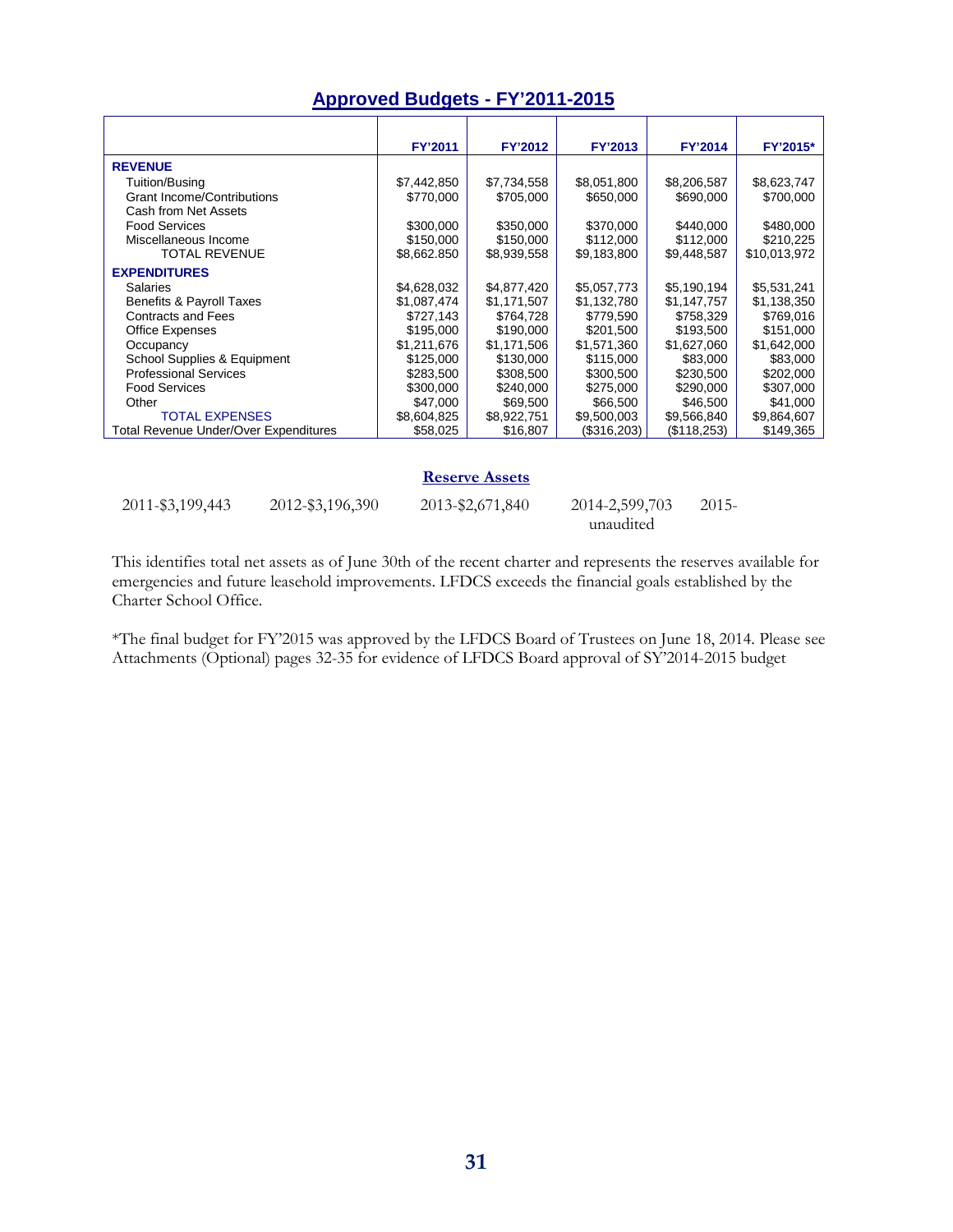#### **LAWRENCE FAMILY DEVELOPMENT CHARTER SCHOOL Genevieve & Vincent Foley Library Maria del Pilar Quintana Family Center 404 Haverhill Street, Lawrence, MA 01841 (978) 689-9863**

**BOARD OF TRUSTEES MEETING**

### **MINUTES**

#### **WEDNESDAY, JUNE 11, 2014**

#### **Attendance:**

| <b>Board Members:</b>  | Raquel Bauman                                          | Anne Hemmer                                              | Joan Thompson                                   |
|------------------------|--------------------------------------------------------|----------------------------------------------------------|-------------------------------------------------|
|                        | Dolores Calaf<br>Anne Hemmer                           | Yokasta Perez                                            | Henry Vargas                                    |
| <b>Members Absent:</b> | John Housianitis, Chairman<br>Rita Almanzar            | Donna Bertolino<br>Wendy Estrella                        | Ilonka Mora                                     |
| Others:                | Ralph Carrero<br>Lisa Conran<br><b>Stephanie Cross</b> | Jennifer Fanning<br>Patricia Karl<br>Mary Claire Kennedy | Susan Lyons<br><b>Judy Marley</b><br>Roy Nelson |

#### **I. OPEN MEETING:**

Treasurer Anne Hemmer called the meeting to order at 5:40 p.m. Everyone observed a moment of silence and pledged allegiance to the flag.

#### **II. PUBLIC PARTICIPATION**

There was no public participation.

#### **III. CURRICULUM**

#### • **Recognition of Stephanie Cross**

Patricia then recognized Stephanie Cross for being nominated and awarded the DiscoverE Educator Award (only 3 awarded around the nation). Stephanie then spoke about her trip to Las Vegas at a luncheon in which she talked about out parent engagement program and the tracking of our alumni She also talked about our partnerships which have grown each year. She highlighted the first year of our partnership with UMass Lowell School of Engineering which began with Bridge Building in which we had 13 students. The 2<sup>nd</sup> year we had Bridge Building and Future Cities, in which the Foley Library was filled, and then this past year which was our 3<sup>rd</sup> year included Bridge Building, Future Cities and Carrero Cup, where the Upper School cafeteria was filled. This 3<sup>rd</sup> year was grant-funded through the Merrimack Valley Investment Board. MVWIB and Professor Hadjuk from U-Mass Lowell nominated Stephanie for the award.

#### **IV. BUSINESS ITEMS**

#### • **New Personnel – Vote to Acknowledge**

- *Staff Re-hires Recommendations for SY'2014-2015:*

Debbie Orlando, K-1/K-2 Teacher, Kristen Quinney K-1/K-2 Teacher, Carlota Castillo, Paraprofessional, Glennys Suero, Receptionist, Victoria Russell, Grade 5/6 Teacher, Amelia Marinez-Hernandez, Alumni Coordinator and Stephanie Freni, Special Education Teacher.

**Change in Positions:** Emily Banta – ESL Teacher to Grade1/2 Teacher loop, Carolin Gilpin, K-1/K-2 Teacher loop to ESL Teacher, Erin St. Pierre, K-1/K-2 paraprofessional to K-1/K-2 Teacher and Erica Crescenzo, K-1/K-2 loop to Head of Academy

2-year Leave of Absences: Lisa Conran, Head of Academy to Principal Lawrence Public Family Academy (paid for by LPS) and Melissa Ankenbauer and Kelly Meehan, anchor teachers for LPS (will still be LFDCS employees, but will receive extra payment from LPS). We will need to hire two teachers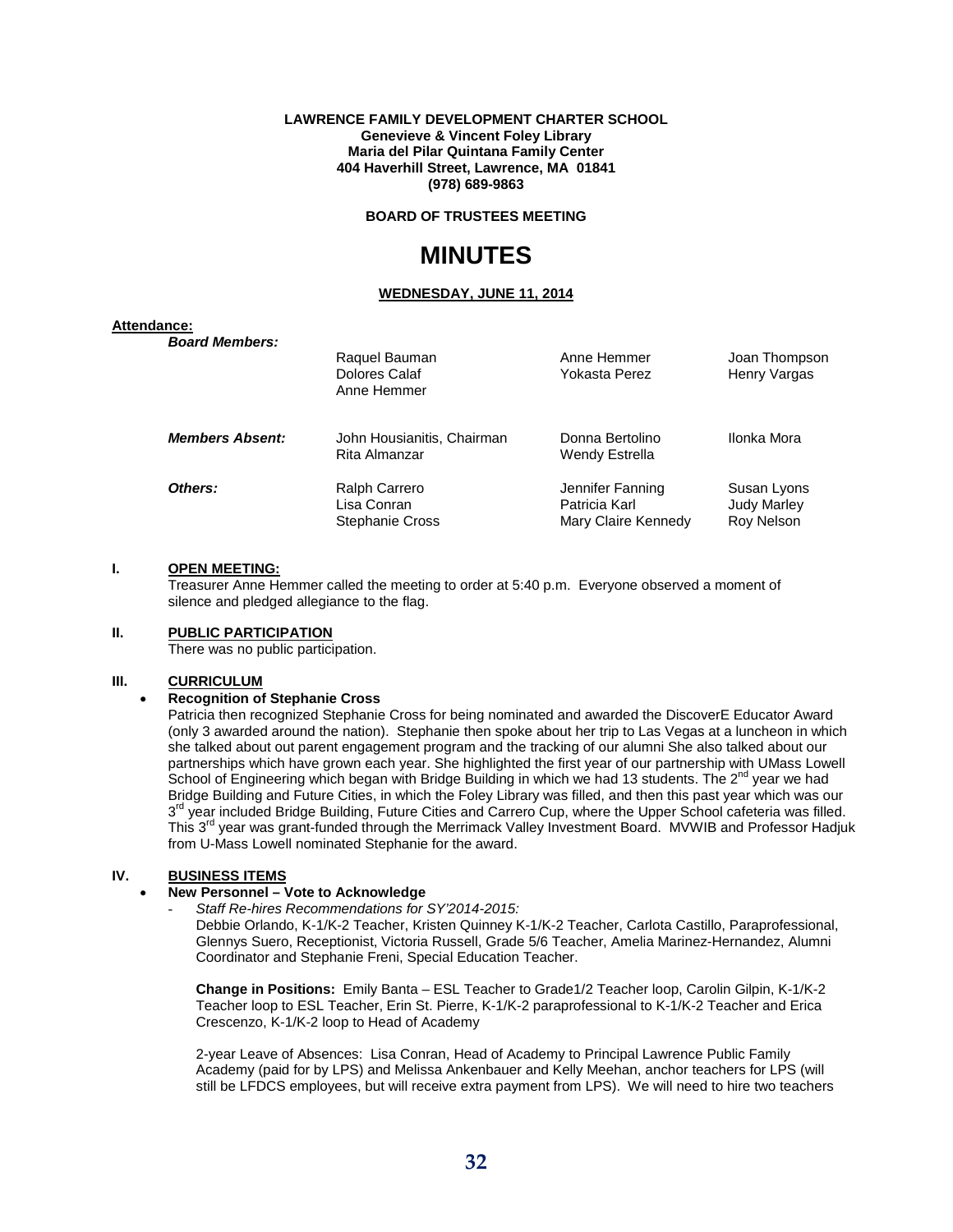to replace them. We have also re-engaged with Merrimack College and are hiring two teaching fellows at \$15,000 a piece.

Current openings: (3) K-1/K-2 teachers, (1) Title One Math Teacher, (1) Grade 3 /4 Teacher, (2) paraprofessional positions and (1) 7/8 Math teacher

**Motion by Henry Vargas; seconded by Yokasta Perez to acknowledge the re-hiring of:** Debbie Orlando, K-1/K-2 Teacher, Kristen Quinney K-1/K-2 Teacher, Carlota Castillo, Paraprofessional, Glennys Suero, Receptionist, Victoria Russell, Grade 5/6 Teacher, Amelia Marinez-Hernandez, Alumni Coordinator and Stephanie Freni, Special Education Teacher. **Change in Positions of:** Emily Banta – ESL Teacher to Grade1/2 Teacher loop, Carolin Gilpin, K-1/K-2 Teacher loop to ESL Teacher, Erin St. Pierre, K-1/K-2 paraprofessional to K-1/K-2 Teacher and Erica Crescenzo, K-1/K-2 loop to Head of Academy. **2-year Leave of Absences:** Lisa Conran, Head of Academy to Principal Lawrence Public Family Academy (paid for by LPS) and Melissa Ankenbauer and Kelly Meehan, anchor teachers for LPS (will still be LFDCS employees, but will receive extra payment from LPS). We will need to hire two teachers to replace them. We have also re-engaged with Merrimack College and are hiring two teaching fellows at \$15,000 a piece.

#### **V. PRINCIPAL'S REPORT**

#### • **Year-end Awards**

Patricia then referred to the end-of-year awards in the packet. She noted that every 4<sup>th</sup> quarter award (which is almost all of them) all categories are higher than the last quarter. She noted that all policies for attendance that are in place are really working. Mr. Carrero then added that this year is the best percentage numbers that he has seen since he has been here.

Mr. Carrero then explained the parent request of and addition of a full-day summer enrichment program for this year. Mr. Vargas noted that he was disappointed that there was not a gifted and talented program being offered and that it was presented in correspondence that was sent home like a full-day of fun—not like it was last year- a half of day of English, Science and Math and the other half of the day enrichment. Ms. Karl said that the program was created to include some academics with some other activities included—such as, academics with life science, music, art, photography—much more integrated instead of school-based and focused. Judy Marley said that we have gotten away from the Gifted and Talented label, and we are clustering students at or above benchmark together in the same groups.

**At 7pm, Mr. Carrero then called for a recess. Mr. Carrero explained that because we would be voting on the submission of a charter school amendment to the bylaws, there must be a quorum of at least 8 board members in attendance to vote. He informed board members that we would reconvene on Wednesday, June 18th at 6pm at the Foley Library.**

**Mr. Carrero asked for Ms. Hemmer to make a motion to table the meeting and adjourn for recess until**  Wednesday, June 18<sup>th</sup> at 6pm in the Foley Library; Motion made by Anne Hemmer. Motion passed unanimously.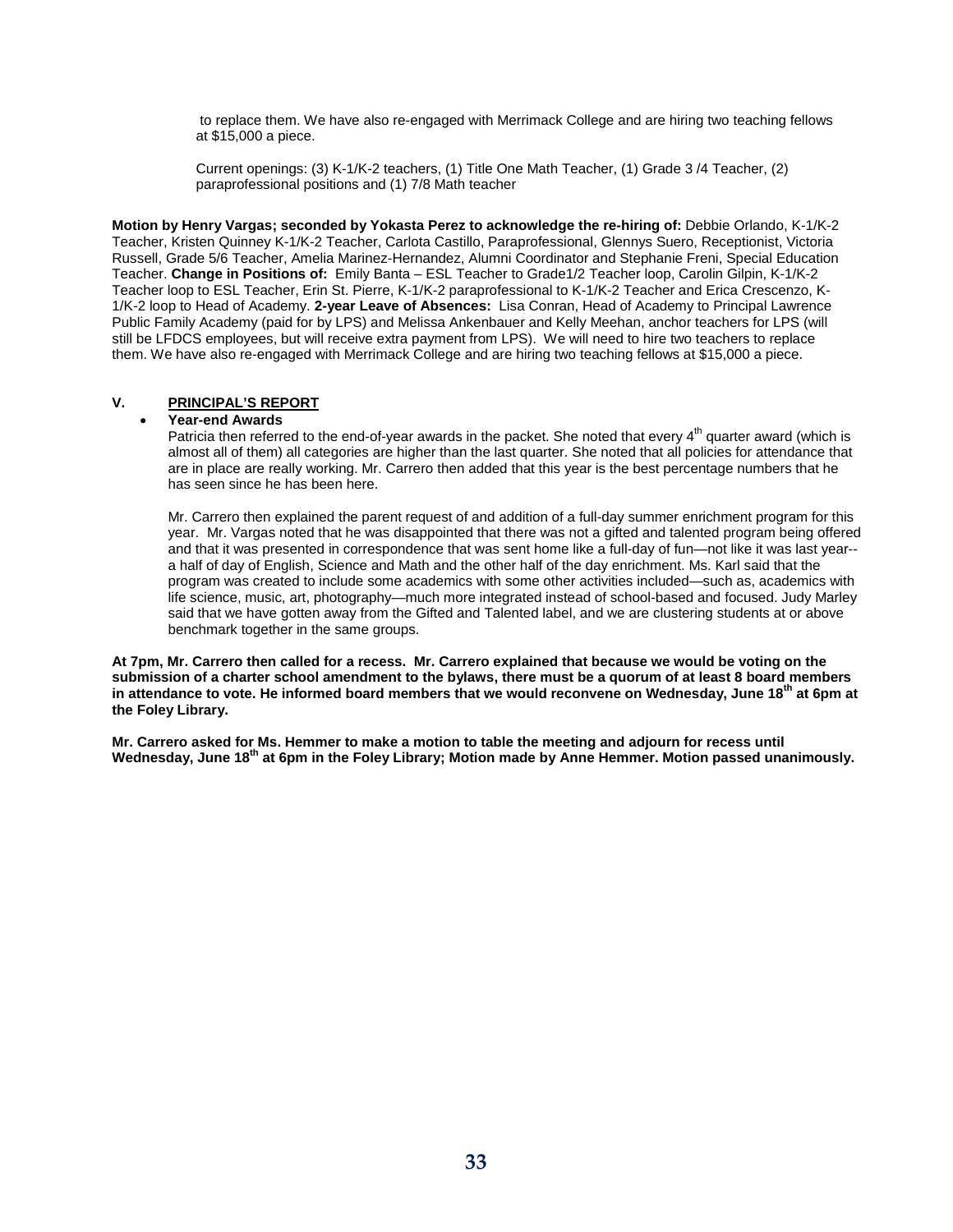#### **LAWRENCE FAMILY DEVELOPMENT CHARTER SCHOOL Genevieve & Vincent Foley Library Maria del Pilar Quintana Family Center 404 Haverhill Street, Lawrence, MA 01841 (978) 689-9863**

**BOARD OF TRUSTEES MEETING**

### **MINUTES**

#### **WEDNESDAY, JUNE 18, 2014 – 6:00 PM**

| John Housianitis, Chairman<br>Rita Almanzar<br>Raquel Bauman<br>Donna Bertolino | Wendy Estrella<br>Anne Hemmer<br>Ilonka Mora<br>Yokasta Perez | Miguelito Saldana<br>Joan Thompson<br>Henry Vargas |
|---------------------------------------------------------------------------------|---------------------------------------------------------------|----------------------------------------------------|
| Dolores Calaf                                                                   |                                                               |                                                    |
| Ralph Carrero                                                                   | Susan Lyons                                                   | Roy Nelson                                         |
|                                                                                 |                                                               |                                                    |

**At 5:55 pm Mr. Housianitis made a motion to take the June 11, 2014 meeting out of recess and resume the June 11, 2014 meeting**

**Motion made by Anne Hemmer; seconded by Donna Bertolino to resume the meeting. Motion passed unanimously.**

#### **VI. BUSINESS ITEMS**

• **Minutes of May 14, 2014** John Housianitis called for a motion on the minutes of the May 14, 2014 board meeting.

**Motion by Anne Hemmer; seconded by Raquel Bauman to approve the minutes of the May 14, 2014 meeting as submitted. Motion passed unanimously.**

• **SY'2014-2015 Budget (2nd Reading)**

Superintendent Carrero explained that the new tuition rates recently released are about \$209,000 more than we had anticipated. We will also be moving Luis Nigaglioni, Maintenance Supervisor and Tony Schumann, Technology Coordinator to the Fund side and moving Judy Marley, Director of New Initiatives to the School side. Also the management fee that the School pays to the Fund is being adjusted to reflect the actual time employees spend working at each. He also noted that the management fee is 5% of the tuition so it is not a fixed rate.

Roy Nelson, Comptroller, said that we are budgeted for 674 students, added \$100,000 of the new tuition rates, fine-tuned salaries and expenses and changed the management fee to balance the budget. We moved some of Mary Claire Kennedy's and Ralph Carrero's salary to the Fund, trying to ensure that employees' positions are properly allocated. Anne Hemmer mentioned that it is important that we have a balanced cash flow budget for refinancing and for re-chartering. Mr. Carrero noted that the SY'2013-2014 budget had a \$267,000 deficit and was just informed by the Food Service Director that Food Services is expected to be \$200,000 in the plus so we should come in at about a \$67,000 deficit. Mr. Carrero then asked Mr. Nelson about meeting our covenant.

Roy stated that by changing the management fee, we aided the School but hurt the Fund – which will leave us with a covenant problem with the Fund.

**Motion by Joan Thompson; seconded by Rita Almanzar to accept the SY'2014-2015 LFDCS Budget (2nd reading). Motion passed unanimously.**

#### **School Leases with the Fund**

Mr. Carrero explained that every year we vote on the (3) School Lease Agreements to the Fund – July 1, 2014 to June 30, 2015. All of the rates have stayed the same as last year at \$11.50 per square foot for all buildings. Also presented was the  $3<sup>rd</sup>$  year of a 5-year lease for Railroad Street (nformation only).